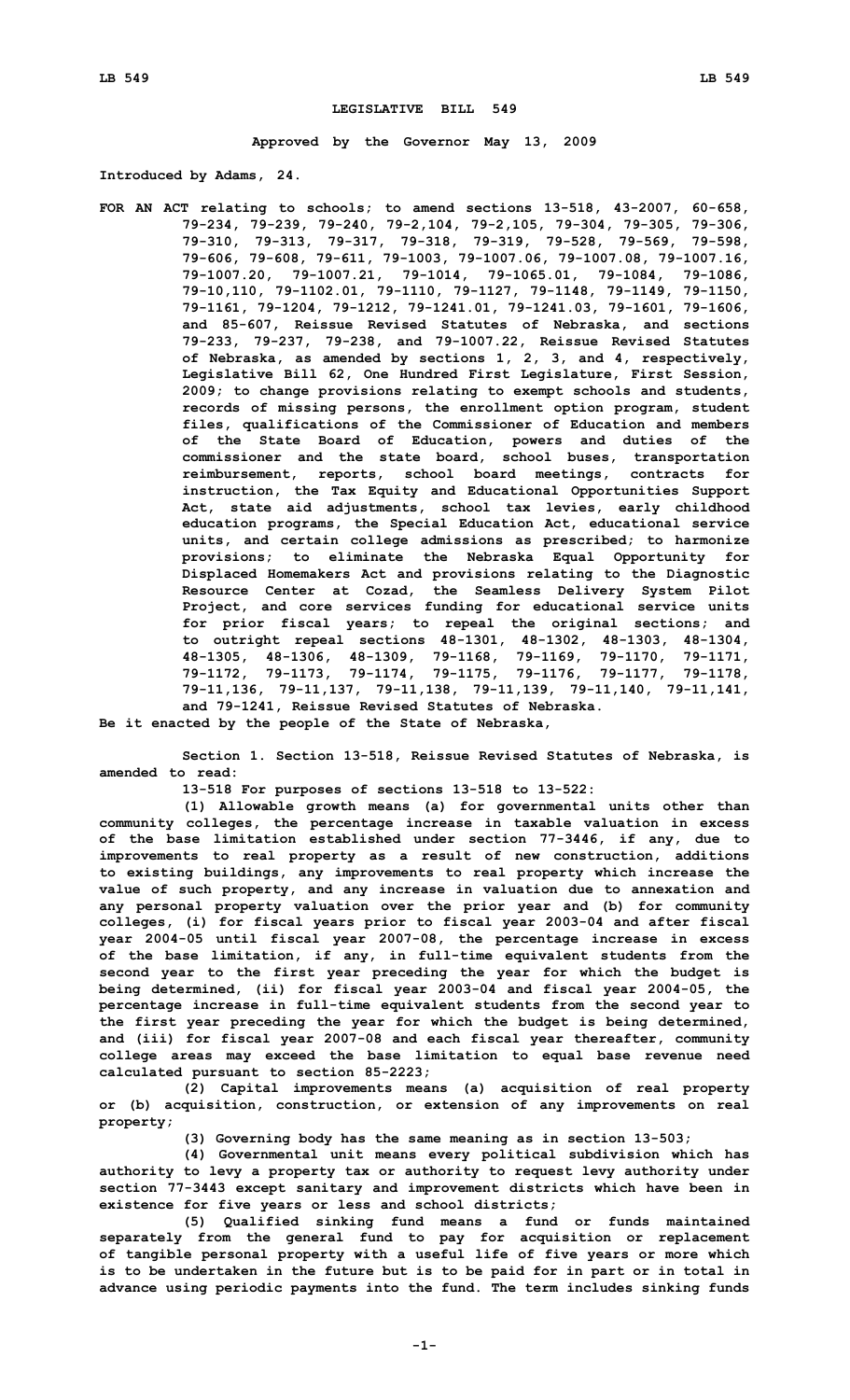**under subdivision (13) of section 35-508 for firefighting and rescue equipment or apparatus;**

**(6) Restricted funds means (a) property tax, excluding any amounts refunded to taxpayers, (b) payments in lieu of property taxes, (c) local option sales taxes, (d) motor vehicle taxes, (e) state aid, (f) transfers of surpluses from any user fee, permit fee, or regulatory fee if the fee surplus is transferred to fund <sup>a</sup> service or function not directly related to the fee and the costs of the activity funded from the fee, (g) any funds excluded from restricted funds for the prior year because they were budgeted for capital improvements but which were not spent and are not expected to be spent for capital improvements, (h) the tax provided in sections 77-27,223 to 77-27,227 beginning in the second fiscal year in which the county will receive <sup>a</sup> full year of receipts, and (i) any excess tax collections returned to the county under section 77-1776; and**

**(7) State aid means:**

**(a) For all governmental units, state aid paid pursuant to sections 60-3,202 and 77-3523;**

**(b) For municipalities, state aid to municipalities paid pursuant to sections 18-2605, 39-2501 to 39-2520, 60-3,190, 77-27,136, and 77-27,139.04 and insurance premium tax paid to municipalities;**

**(c) For counties, state aid to counties paid pursuant to sections 39-2501 to 39-2520, 47-119.01, 60-3,184 to 60-3,190, 77-27,136, and 77-3618, insurance premium tax paid to counties, and reimbursements to counties from funds appropriated pursuant to section 29-3933;**

**(d) For community colleges, state aid to community colleges paid under the Community College Foundation and Equalization Aid Act;**

**(e) For natural resources districts, state aid to natural resources districts paid pursuant to section 77-27,136;**

**(f) For educational service units, state aid appropriated under section 79-1241; sections 79-1241.01 to 79-1241.03; and**

**(g) For local public health departments as defined in section 71-1626, state aid as distributed under section 71-1628.08.**

**Sec. 2. Section 43-2007, Reissue Revised Statutes of Nebraska, is amended to read:**

**43-2007 (1) Upon notification by the patrol of <sup>a</sup> missing person, any school in which the missing person is currently or was previously enrolled shall flag the school records of such person in such school's possession. The school shall report immediately any request concerning <sup>a</sup> flagged record or any knowledge of the whereabouts of the missing person.**

**(2) Upon enrollment of <sup>a</sup> student for the first time in <sup>a</sup> public school district or private school system, the school of enrollment shall notify in writing the person enrolling the student that within thirty days he or she must provide either (a) <sup>a</sup> certified copy of the student's birth certificate or (b) other reliable proof of the student's identity and age accompanied by an affidavit explaining the inability to produce <sup>a</sup> copy of the birth certificate.**

**(3) The parent or guardian of <sup>a</sup> child Upon enrollment of <sup>a</sup> student who is receiving his or her education in <sup>a</sup> home an exempt school subject to sections 79-1601 to 79-1607, the parent or guardian of such student shall, not later than October 1 of the first year of the child's attendance at the home school, provide to the Commissioner of Education either (a) <sup>a</sup> certified copy of the child's student's birth certificate or (b) other reliable proof of the child's student's identity and age accompanied by an affidavit explaining the inability to produce <sup>a</sup> copy of the birth certificate.**

**(4) Upon failure of the person, parent, or guardian to comply with subsection (2) or (3) of this section, the school or Commissioner of Education shall notify such person, parent, or guardian in writing that unless he or she complies within ten days the matter shall be referred to the local law enforcement agency for investigation. If compliance is not obtained within such ten-day period, the school or commissioner shall immediately report such matter. Any affidavit received pursuant to subsection (2) or (3) of this section that appears inaccurate or suspicious in form or content shall be reported immediately to the local law enforcement agency by the school or commissioner.**

**(5) Any school requested to forward <sup>a</sup> copy of <sup>a</sup> transferred student's record shall not forward <sup>a</sup> copy of such record to the requesting school if the record has been flagged pursuant to subsection (1) of this section. If such record has been flagged, the school to whom such request is made shall notify the local law enforcement agency of the request and that such student is <sup>a</sup> reported missing person.**

**Sec. 3. Section 60-658, Reissue Revised Statutes of Nebraska, is amended to read:**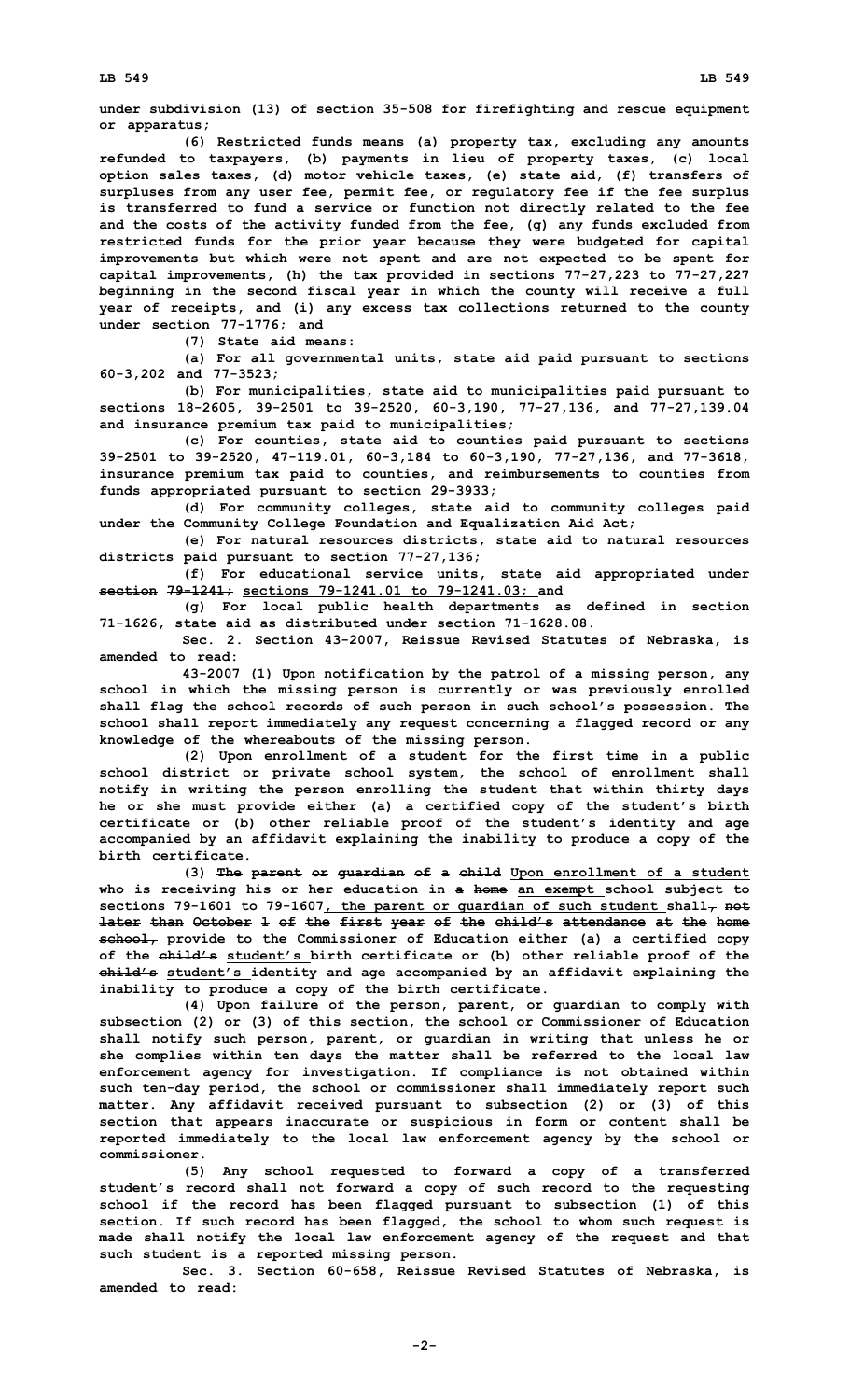**60-658 School bus shall mean any motor vehicle which complies with the color and identification requirements as provided in the laws of this state or set forth in the 1990 Revised Edition of the National Standards for School Buses and National Standards for School Bus Operations, available from the National Safety Council, general design, equipment, and color requirements adopted and promulgated pursuant to subdivision (13) of section 79-318 and which is used to transport children students to or from school or in connection with school activities but shall not include buses operated by common carriers in urban transportation of school children. students.**

**Sec. 4. Section 79-233, Reissue Revised Statutes of Nebraska, as amended by section 1, Legislative Bill 62, One Hundred First Legislature, First Session, 2009, is amended to read:**

**79-233 For purposes of sections 79-232 to 79-246:**

**(1) Enrollment option program means the program established in section 79-234;**

**(2) Option school district means the public school district that an option student chooses to attend instead of his or her resident school district;**

**(3) Option student means <sup>a</sup> student that has chosen to attend an option school district, including <sup>a</sup> student who resides in <sup>a</sup> learning community and began attendance as an option student in an option school district in such learning community prior to the end of the first full school year for which the option school district will be <sup>a</sup> member of such learning community, but not including <sup>a</sup> student who resides in <sup>a</sup> learning community and who attends pursuant to section 79-2110 another school district in such learning community;**

**(4) Resident school district means the public school district in which a student resides or the school district in which the student is admitted as <sup>a</sup> resident of the school district pursuant to section 79-215; and**

**(5) Siblings means all children residing in the same household on <sup>a</sup> permanent basis who have the same mother or father or who are stepbrother or stepsister to each other.**

**Sec. 5. Section 79-234, Reissue Revised Statutes of Nebraska, is amended to read:**

**79-234 (1) An enrollment option program is hereby established to enable any kindergarten through twelfth grade Nebraska student to attend <sup>a</sup> school in <sup>a</sup> Nebraska public school district in which the student does not reside subject to the limitations prescribed in section 79-238. The option shall be available only once to each student prior to graduation unless (a) the student relocates to <sup>a</sup> different resident school district, (b) the option school district merges with another district, (c) the option school district is <sup>a</sup> Class <sup>I</sup> district, (d) the option would allow the student to continue current enrollment in <sup>a</sup> school district, or (e) the option would allow the student to enroll in <sup>a</sup> school district in which the student was previously enrolled as <sup>a</sup> resident student. The option student shall be given the option to attend school in another district at the time of relocation or merger or upon completion of the grades offered at the Class I district. In the case of an event described in subdivision (1)(a) or (b) of this section, the student's parent or guardian shall submit an application to the new option school district within thirty days after the date of relocation or the effective date of the merger. This subsection does not relieve <sup>a</sup> parent or guardian from the compulsory attendance requirements in section 79-201 during the pendency of such application or approval.**

**(2) The program shall not apply to (a) any student who resides in a Class I district which has not affiliated and which contracts or has contracted in either or both of the two prior school years with another district or districts in such student's grade level pursuant to section 79-598 or (b) any student who resides in <sup>a</sup> district which has entered into an annexation agreement pursuant to section 79-473, except that such student may transfer to another district which accepts option students.**

**Sec. 6. Section 79-237, Reissue Revised Statutes of Nebraska, as amended by section 2, Legislative Bill 62, One Hundred First Legislature, First Session, 2009, is amended to read:**

**79-237 (1) For <sup>a</sup> student to begin attendance as an option student in an option school district which is not in <sup>a</sup> learning community in which the student resides, the student's parent or legal guardian shall submit an application to the school board of the option school district between September 1 and March 15 for attendance during the following and subsequent school years. Applications submitted after March 15 shall be accompanied by <sup>a</sup> written release contain <sup>a</sup> release approval from the resident school district on the application form prescribed and furnished by the State Department of**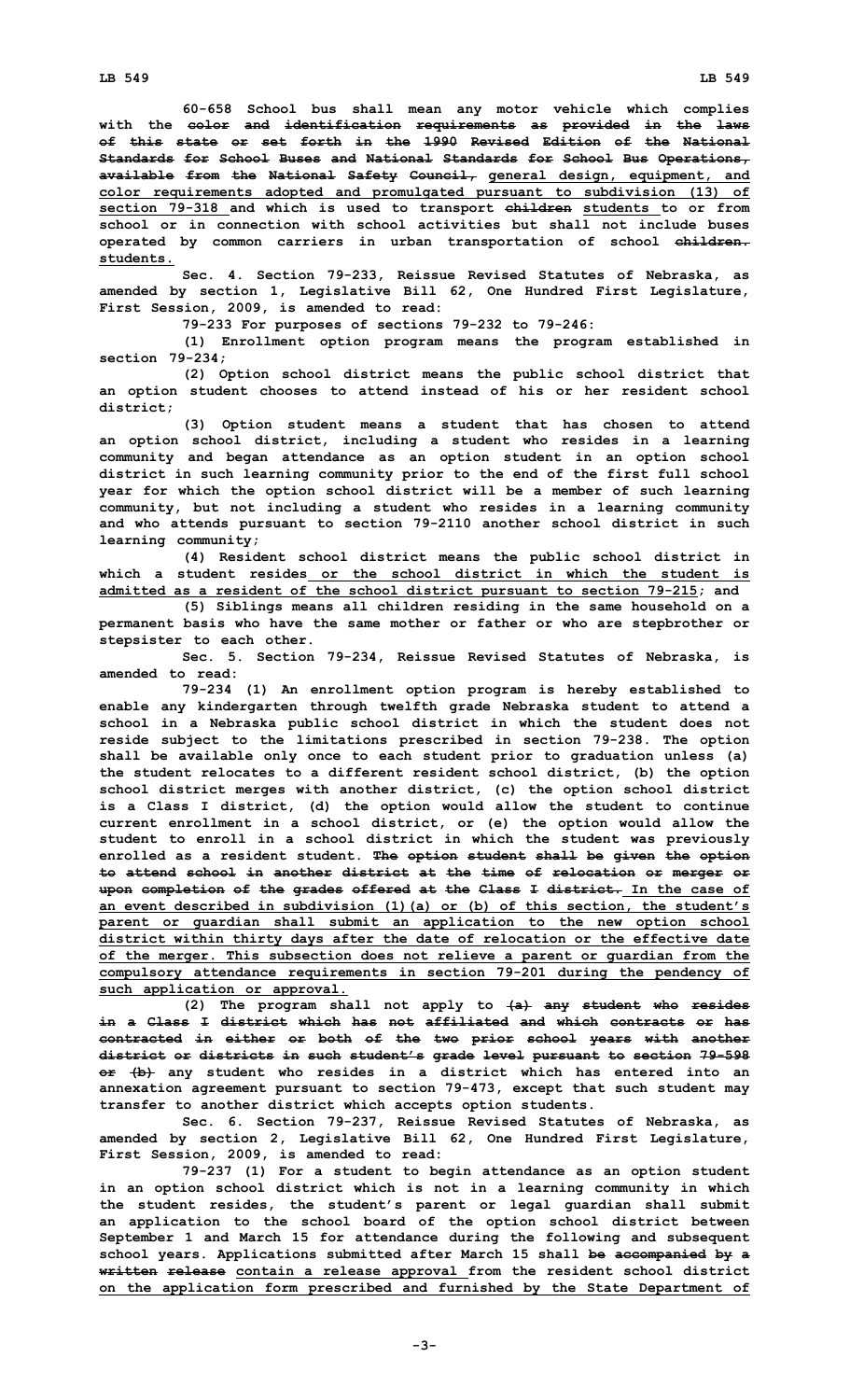**Education pursuant to subsection (7) of this section. <sup>A</sup> district may not accept or approve any applications submitted after such date without such <sup>a</sup> release approval. The option school district shall provide the resident school district with the name of the applicant on or before April 1 or, in the case of an application submitted after March 15, within sixty days after submission. The option school district shall notify, in writing, the parent or legal guardian of the student, the resident school district, and the State Department of Education whether the application is accepted or rejected on or before April 1 or, in the case of an application submitted after March 15, within sixty days after submission.**

**(2) For <sup>a</sup> student who resides in <sup>a</sup> learning community to begin attendance in an option school district which is <sup>a</sup> member of such learning community, the student's parent or legal guardian shall submit an application to the school board of the option school district (a) for any learning community established prior to the effective date of this act, between the effective date of this act and April 1, 2009, or (b) for any learning community established thereafter, between September 1 and March 15. Applications submitted after such deadlines shall be accompanied by <sup>a</sup> written release from the resident school district. Students who reside in a learning community shall only begin attendance in an option school district which is <sup>a</sup> member of such learning community prior to the end of the first full school year for which the option school district is <sup>a</sup> member of such learning community. The option school district shall provide the resident school district with the name of the applicant within five days after the applicable deadline. The option school district shall notify, in writing, the parent or legal guardian of the student, the resident school district, and the State Department of Education whether the application is accepted or rejected on or before April 10 for applications submitted for school year 2009-10 and on or before April 1 for applications submitted for any school year thereafter. A parent or guardian may provide information on the application regarding the applicant's potential qualification for free or reduced-price lunches. Any such information provided shall be subject to verification and shall only be used for the purposes of subsection (3) (4) of section 79-238. Nothing in this subsection requires <sup>a</sup> parent or guardian to provide such information. Determinations about an applicant's qualification for free or reduced-price lunches for purposes of subsection (3) (4) of section 79-238 shall be based on any verified information provided on the application. If no such information is provided, the student shall be presumed not to qualify for free or reduced-price lunches for the purposes of subsection (3) (4) of section 79-238.**

**(3) Applications for students who do not actually attend the option school district may be withdrawn in good standing upon mutual agreement by both the resident and option school districts.**

**(4) No option student shall attend an option school district for less than one school year unless the student relocates to <sup>a</sup> different resident school district, completes requirements for graduation prior to the end of his or her senior year, transfers to <sup>a</sup> private or parochial school, or upon mutual agreement of the resident and option school districts cancels the enrollment option and returns to the resident school district.**

**(5) Except as provided in subsection (4) of this section, the option student shall attend the option school district until graduation unless the student relocates in <sup>a</sup> different resident school district, transfers to <sup>a</sup> private or parochial school, or chooses to return to the resident school district.**

**(6) In each case of cancellation pursuant to subsections (4) and (5) of this section, the student's parent or legal guardian shall notify provide written notification to the school board of the option school district, and the resident school district, and the department by March 15 for automatic approval for the following school year. on forms prescribed and furnished by the department under subsection (7) of this section in advance of such cancellation.**

**(7) The application and cancellation forms shall be prescribed and furnished by the State Department of Education.**

**(8) An option student who subsequently chooses to attend <sup>a</sup> private or parochial school shall be automatically accepted to return to either the resident school district or option school district upon the completion of the grade levels offered at the private or parochial school. If such student chooses to return to the option school district, the student's parent or legal guardian shall submit another application to the school board of the option school district which shall be automatically accepted, and the deadlines prescribed in this section shall be waived.**

**Sec. 7. Section 79-238, Reissue Revised Statutes of Nebraska, as**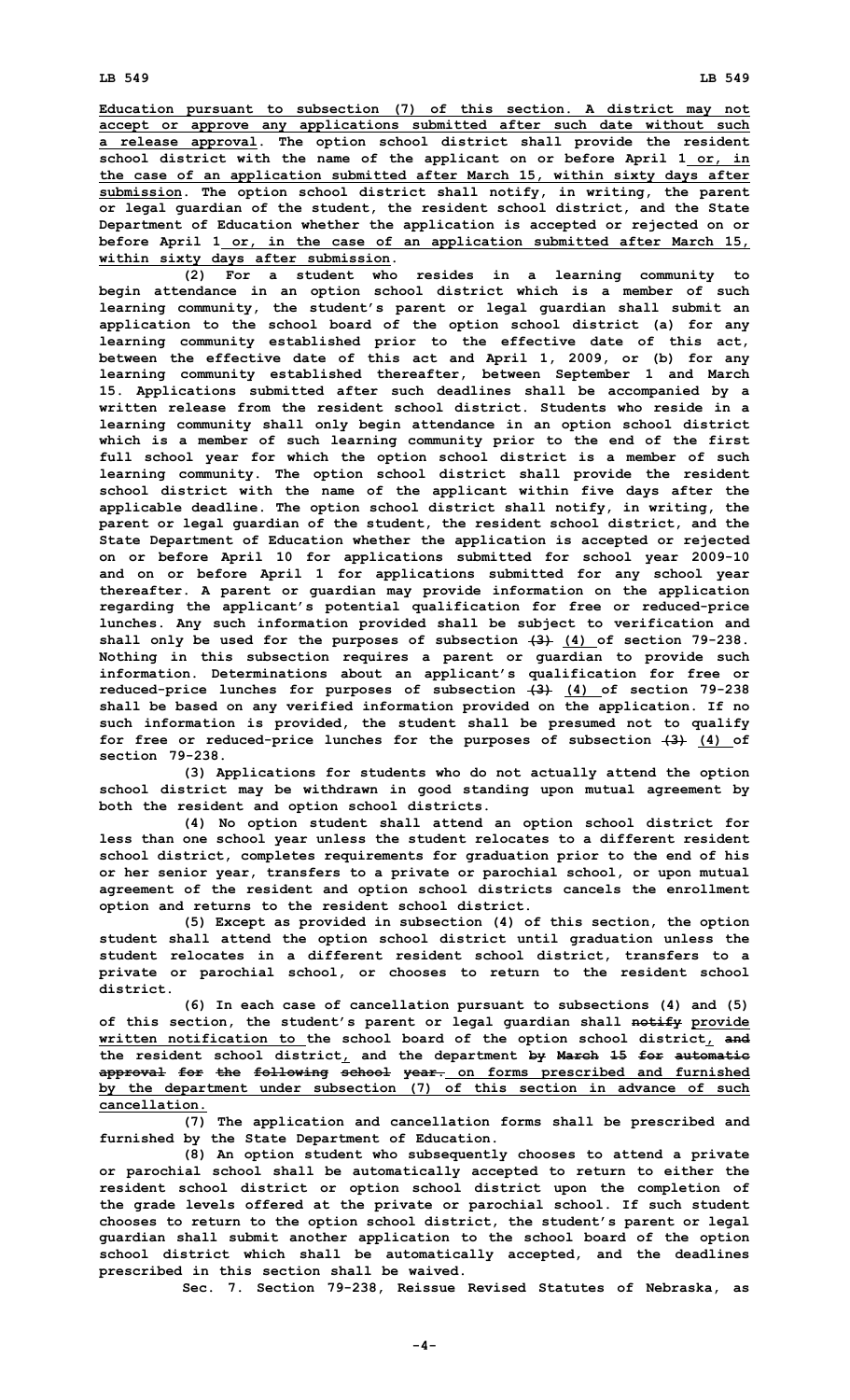**amended by section 3, Legislative Bill 62, One Hundred First Legislature, First Session, 2009, is amended to read:**

**79-238 (1) Except as provided in section 79-240, the school board of the option school district shall adopt by resolution specific standards for acceptance and rejection of applications. Standards may include the capacity of <sup>a</sup> program, class, grade level, or school building or the availability of appropriate special education programs operated by the option school district. Capacity shall be determined by setting <sup>a</sup> maximum number of option students that <sup>a</sup> district will accept in any program, class, grade level, or school building, based upon available staff, facilities, projected enrollment of resident students, projected number of students with which the option school district will contract based on existing contractual arrangements, and availability of appropriate special education programs. The school board of the option school district may by resolution declare <sup>a</sup> program, <sup>a</sup> class, or <sup>a</sup> school unavailable to option students due to lack of capacity. Standards shall not include previous academic achievement, athletic or other extracurricular ability, disabilities, proficiency in the English language, or previous disciplinary proceedings except as provided in section 79-266.01. False or substantively misleading information submitted by <sup>a</sup> parent or guardian on an application to an option school district may be cause for the option school district to reject <sup>a</sup> previously accepted application if the rejection occurs prior to the student's attendance as an option student.**

**(2) The school board of every school district shall also adopt standards and conditions for acceptance or rejection of <sup>a</sup> request for release of <sup>a</sup> resident student submitting an application to an option school district after March 15 under subsection (1) of section 79-237.**

**(2) (3) Any option school district shall give first priority for enrollment to siblings of option students, except that the option school district shall not be required to accept the sibling of an option student if the district is at capacity except as provided in subsections (2) and (4) subsection (1) of section 79-240.**

**(3) (4) Any option school district that is in <sup>a</sup> learning community shall give second priority for enrollment to students who reside in the learning community and who contribute to the socioeconomic diversity of enrollment as defined in section 79-2110 at the school building to which the student will be assigned pursuant to section 79-235.**

**Sec. 8. Section 79-239, Reissue Revised Statutes of Nebraska, is amended to read:**

**79-239 If an application is rejected by the option school district or by if the resident school district rejects <sup>a</sup> request for release under subsection (1) of section 79-237, the rejecting school district shall state in the notification the reason for the rejection. provide written notification to the parent or guardian stating the reasons for the rejection and the process for appealing such rejection to the State Board of Education. Such notification shall be sent by certified mail. The parent or legal guardian may appeal <sup>a</sup> rejection to the State Board of Education by filing <sup>a</sup> written request, together with <sup>a</sup> copy of the rejection notice, with the State Board of Education. Such request and copy of the notice must be received by the board within thirty days after the date the notification of the rejection was received by the parent or legal guardian. Such hearing shall be held in accordance with the Administrative Procedure Act and shall determine whether the procedures of sections 79-234 to 79-241 have been followed.**

**Sec. 9. Section 79-240, Reissue Revised Statutes of Nebraska, is amended to read:**

**79-240 (1) Upon agreement of the school boards or boards of education of the resident school district and the option school district, the deadlines for application and approval or rejection prescribed in section 79-237 may be waived.**

**(2) (1) The application of <sup>a</sup> student who relocates in <sup>a</sup> different school district but wants to continue attending his or her original resident school district and who has been enrolled in his or her original resident school district for the immediately preceding two years shall be automatically accepted, and the deadlines prescribed in section 79-237 shall be waived.**

**(3) (2) The application of an option student who relocates in <sup>a</sup> different school district but wants to continue attending the option school district shall be automatically accepted, and the deadlines prescribed in section 79-237 shall be waived.**

**(4) The sibling of any option student who has, before April 6, 1996, been accepted as an option student in the district in which the option student is enrolled shall be eligible to continue attending the option school district as an option student as provided in section 79-234.**

**Sec. 10. Section 79-2,104, Reissue Revised Statutes of Nebraska, is**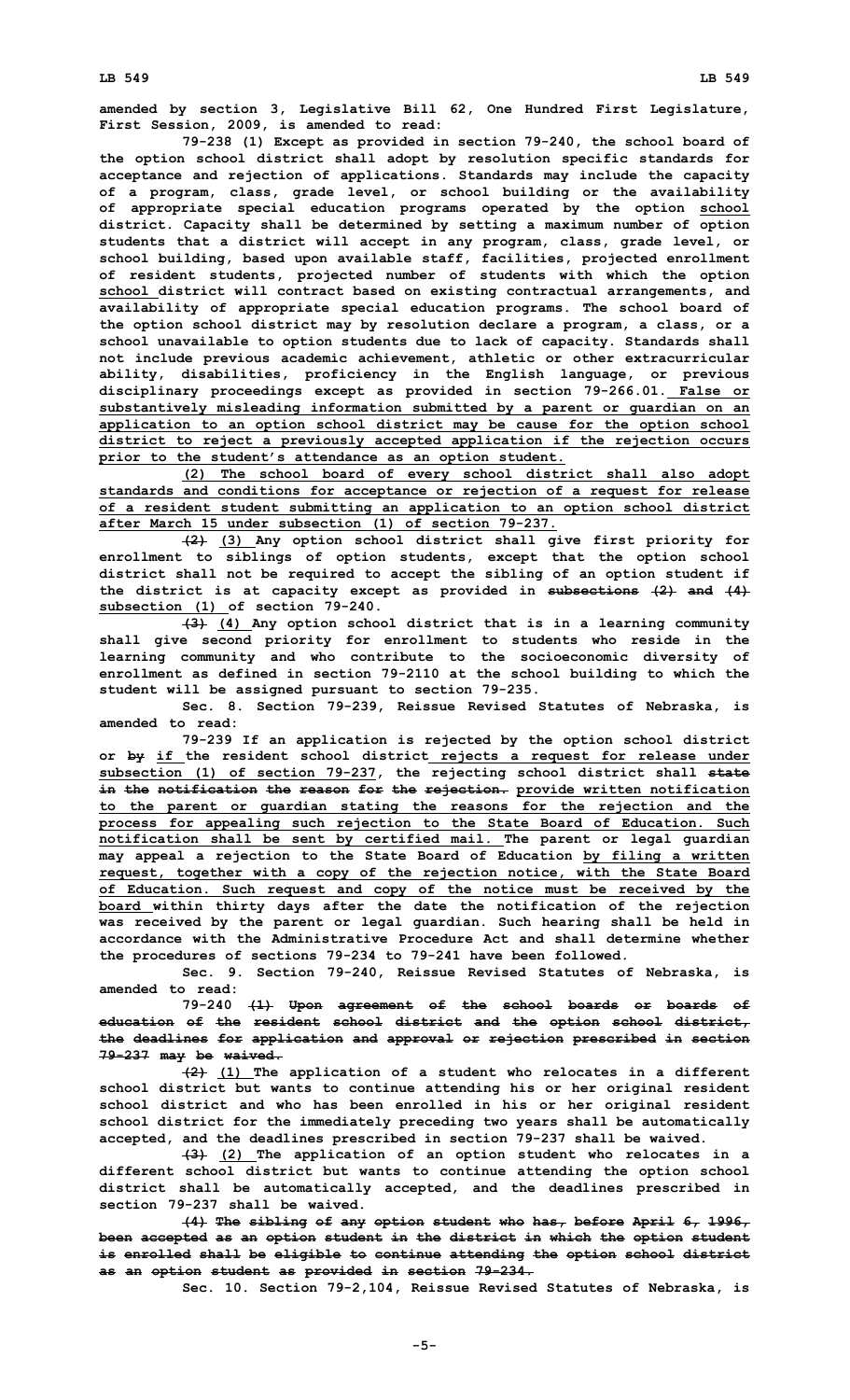**LB 549 LB 549**

**amended to read:**

**79-2,104 (1) Any student in any public school or his or her parents, guardians, teachers, counselors, or school administrators shall have access to the school's files or records maintained concerning such student, including the right to inspect, review, and obtain copies of such files or records. No other person shall have access to such files or records, and the except (a) when <sup>a</sup> parent, guardian, or student of majority age provides written consent or (b) as provided in subsection (3) of this section. The contents of such files or records shall not be divulged in any manner to any unauthorized person. All such files or records shall be maintained so as to separate academic and disciplinary matters, and all disciplinary material shall be removed and destroyed after <sup>a</sup> student's continuous absence from the school for <sup>a</sup> period of three years.**

**(2) Each public school may establish <sup>a</sup> schedule of fees representing <sup>a</sup> reasonable cost of reproduction for copies of <sup>a</sup> student's files or records for the parents or guardians of such student, except that the imposition of <sup>a</sup> fee shall not prevent parents of students from exercising their right to inspect and review the students' files or records and no fee shall be charged to search for or retrieve any student's files or records.**

**(3) (3)(a) This section does not preclude authorized representatives of (a) (i) auditing officials of the United States, (b) (ii) auditing officials of this state, or (c) (iii) state educational authorities from having access to student or other records which are necessary in connection with the audit and evaluation of federally supported or state-supported education programs or in connection with the enforcement of legal requirements which relate to such programs, except that, when collection of personally identifiable data is specifically authorized by law, any data collected by such officials with respect to individual students shall be protected in <sup>a</sup> manner which shall not permit the personal identification of students and their parents by other than the officials listed in this subsection. Personally identifiable data shall be destroyed when no longer needed for such audit, evaluation, or enforcement of legal requirements.**

**(b) This section does not preclude or prohibit the disclosure of student records to any other person or entity which may be allowed to have access pursuant to the federal Family Educational Rights and Privacy Act of 1974, 20 U.S.C. 1232g, as such act existed on January 1, 2009, and regulations adopted thereunder.**

**Sec. 11. Section 79-2,105, Reissue Revised Statutes of Nebraska, is amended to read:**

**79-2,105 <sup>A</sup> copy of <sup>a</sup> public or private school's files or records concerning <sup>a</sup> student, including academic material and any disciplinary material relating to any suspension or expulsion, shall be provided at no charge, upon request, to any public or private school to which the student transfers.**

**Sec. 12. Section 79-304, Reissue Revised Statutes of Nebraska, is amended to read:**

**79-304 The Commissioner of Education shall (1) (1)(a) be <sup>a</sup> person of superior educational attainments, (2) (b) have had many years of experience, (3) (c) have demonstrated personal and professional leadership in the administration of public education, and (4) (d) be eligible to qualify for the highest grade of school administrator certificate currently issued in the state or (2) possess <sup>a</sup> combination of education, skills, administrative experiences in public education, and other such qualifications as determined by the State Board of Education.**

**Sec. 13. Section 79-305, Reissue Revised Statutes of Nebraska, is amended to read:**

**79-305 The Commissioner of Education as the executive officer of the State Board of Education shall: (1) Have an office in the city of Lincoln in which shall be housed the records of the State Board of Education and the State Department of Education, which records shall be subject at all times to examination by the Governor, the Auditor of Public Accounts, and committees of the Legislature; (2) keep the board currently informed and advised on the operation and status of all aspects of the educational program of the state under its jurisdiction; (3) prepare <sup>a</sup> budget for financing the activities of the board and the department, including the internal operation and maintenance of the department, and upon approval by the board administer the same in accordance with appropriations by the Legislature; (4) voucher the expenses of the department according to the rules and regulations prescribed by the board; (5) be responsible for promoting the efficiency, welfare, and improvement in the school system in the state and for recommending to the board such policies, standards, rules, and regulations as may be necessary to attain these purposes; (6) promote educational improvement by (a) outlining**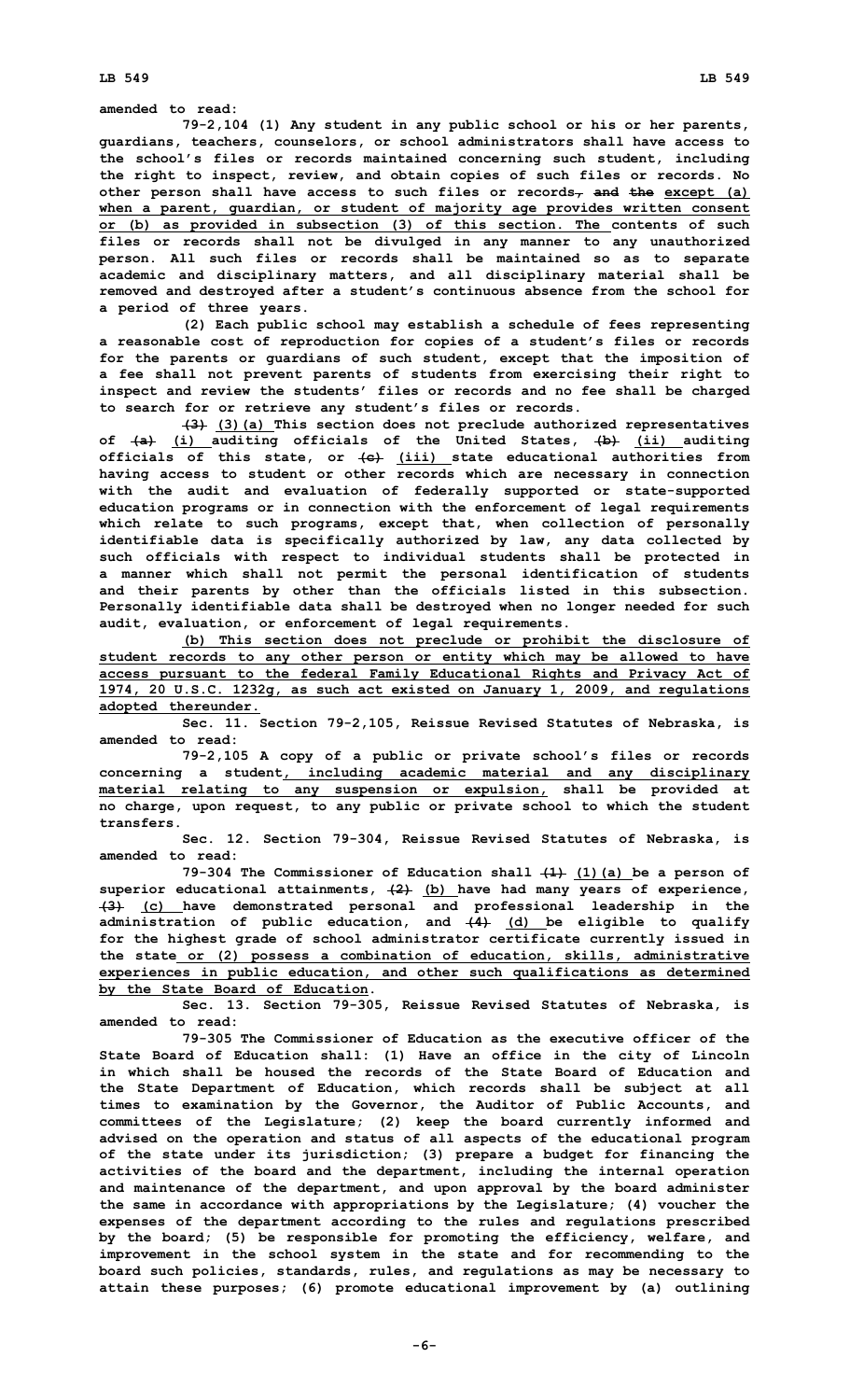**and carrying out plans and conducting essential activities for the preparation of curriculum and other materials, (b) providing necessary supervisory and consultative services, (c) holding conferences of professional educators and other civic leaders, (d) conducting research, experimentation, and evaluation of school programs and activities, and (e) in other ways assisting in the development of effective education in the state; (7) decide disputed points of school law, which decisions shall have the force of law until changed by the courts; (8) (7) issue teachers' certificates according to the provisions of law and the rules and regulations prescribed by the board; and (9) (8) attend or, in case of necessity, designate <sup>a</sup> representative to attend all meetings of the board except when the order of business of the board is the selection of <sup>a</sup> Commissioner of Education. None of the duties prescribed in this section or in section 79-306 prevent the commissioner from exercising such other duties as in his or her judgment and with the approval of the board are necessary to the proper and legal exercise of his or her obligations.**

**Sec. 14. Section 79-306, Reissue Revised Statutes of Nebraska, is amended to read:**

**79-306 The Commissioner of Education shall be the administrative head of the State Department of Education and as such shall have the authority to (1) have the authority to delegate administrative and supervisory functions to the members of the staff of the department, (2) establish and maintain an appropriate system of personnel administration for the department, (3) prescribe such administrative rules and regulations as are necessary for the proper execution of duties and responsibilities placed upon him or her, and (4) perform all duties prescribed by the Legislature in accordance with the policies adopted by the State Board of Education, and (5) faithfully execute the policies and directives of the State Board of Education.**

**Sec. 15. Section 79-310, Reissue Revised Statutes of Nebraska, is amended to read:**

**79-310 The State Board of Education shall be composed of eight members who shall be elected as provided in section 32-511. The Commissioner of Education shall not be a member of the State Board of Education.**

**Sec. 16. Section 79-313, Reissue Revised Statutes of Nebraska, is amended to read:**

**79-313 No person shall be eligible to membership on the State Board of Education (1) who is actively engaged in the teaching profession, (2) who is <sup>a</sup> holder of any state office, or <sup>a</sup> member of <sup>a</sup> state board or commission unless the board or commission is limited to an advisory capacity, or <sup>a</sup> candidate for any state office, or board or commission unless the board or commission is limited to an advisory capacity, or (3) unless he or she is <sup>a</sup> citizen of the United States, <sup>a</sup> resident of the state for <sup>a</sup> period of at least six months, and <sup>a</sup> resident of the district from which he or she is elected for <sup>a</sup> period of at least six months immediately preceding his or her election.**

**Sec. 17. Section 79-317, Reissue Revised Statutes of Nebraska, is amended to read:**

**79-317 (1) The State Board of Education shall meet regularly and periodically in the office of the State Department of Education at least four times annually. Meetings shall be held during the first full week in June and during the first full week in December of each year. The board may meet and at such other times and places as it may determine necessary for the proper and efficient conduct of its duties. Special All meetings may shall be called in accordance with this section and the Open Meetings Act. Five members of the board shall constitute <sup>a</sup> quorum.**

**(2) The public shall be admitted to all meetings of the State Board of Education except to such closed sessions as the board may direct in accordance with the Open Meetings Act. The board shall cause to be kept <sup>a</sup> record of all public meetings and proceedings of the board. The commissioner, or his or her designated representative, shall be present at all meetings except when the order of business for the board is the selection of <sup>a</sup> Commissioner of Education.**

**(3) The members of the State Board of Education shall receive no compensation for their services but shall be reimbursed for actual and essential expenses incurred in attending meetings or incurred in the performance of duties as directed by the board as provided in sections 81-1174 to 81-1177.**

**Sec. 18. Section 79-318, Reissue Revised Statutes of Nebraska, is amended to read:**

**79-318 The State Board of Education shall:**

**(1) Appoint and fix the compensation of the Commissioner of Education;**

**(2) Remove the commissioner from office at any time for conviction of any crime involving moral turpitude or felonious act, for inefficiency, or**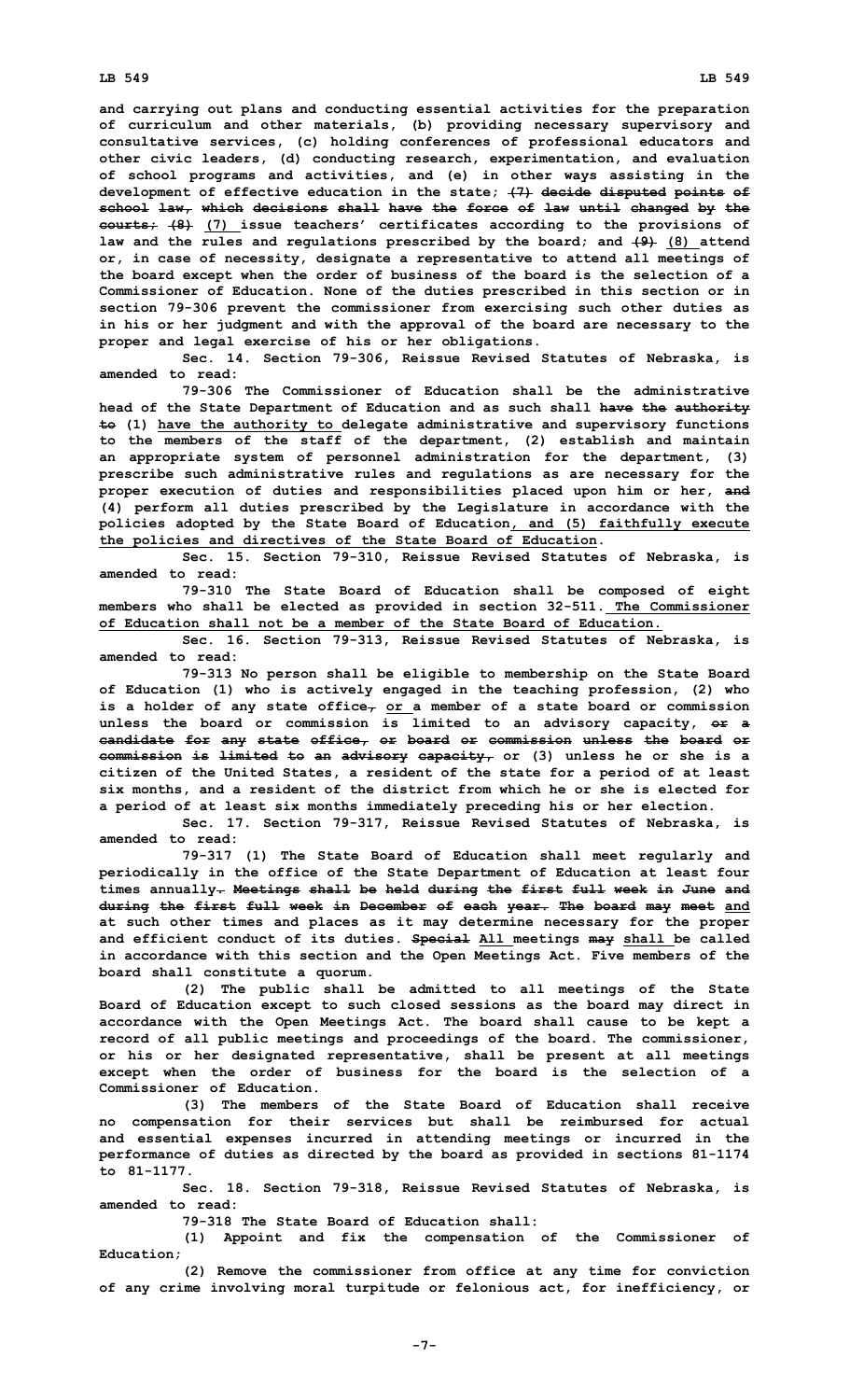**for willful and continuous disregard of his or her duties as commissioner or of the directives of the board;**

**(3) Upon recommendation of the commissioner, appoint and fix the compensation of <sup>a</sup> deputy commissioner and all professional employees of the board;**

**(4) Organize the State Department of Education into such divisions, branches, or sections as may be necessary or desirable to perform all its proper functions and to render maximum service to the board and to the state school system;**

**(5) Provide, through the commissioner and his or her professional staff, enlightened professional leadership, guidance, and supervision of the state school system, including educational service units. In order that the commissioner and his or her staff may carry out their duties, the board shall, through the commissioner: (a) Provide supervisory and consultation services to the schools of the state; (b) issue materials helpful in the development, maintenance, and improvement of educational facilities and programs; (c) establish rules and regulations which govern standards and procedures for the approval and legal operation of all schools in the state and for the accreditation of all schools requesting state accreditation. All public, private, denominational, or parochial schools shall either comply with the accreditation or approval requirements prescribed in this section and section 79-703 or, for those schools which elect not to meet accreditation or approval requirements, the requirements prescribed in subsections (2) through (6) of section 79-1601. Standards and procedures for approval and accreditation shall be based upon the program of studies, guidance services, the number and preparation of teachers in relation to the curriculum and enrollment, instructional materials and equipment, science facilities and equipment, library facilities and materials, and health and safety factors in buildings and grounds. Rules and regulations which govern standards and procedures for private, denominational, and parochial schools which elect, pursuant to the procedures prescribed in subsections (2) through (6) of section 79-1601, not to meet state accreditation or approval requirements shall be as described in such section; (d) institute <sup>a</sup> statewide system of testing to determine the degree of achievement and accomplishment of all the students within the state's school systems if it determines such testing would be advisable; (e) prescribe <sup>a</sup> uniform system of records and accounting for keeping adequate educational and financial records, for gathering and reporting necessary educational data, and for evaluating educational progress; (f) cause to be published laws, rules, and regulations governing the schools and the school lands and funds with explanatory notes for the guidance of those charged with the administration of the schools of the state; (g) approve teacher education programs conducted in Nebraska postsecondary educational institutions designed for the purpose of certificating teachers and administrators; (h) approve teacher evaluation policies and procedures developed by school districts and educational service units; and (i) approve general plans and adopt educational policies, standards, rules, and regulations for carrying out the board's responsibilities and those assigned to the State Department of Education by the Legislature;**

**(6) Adopt and promulgate rules and regulations for the guidance, supervision, accreditation, and coordination of educational service units. Such rules and regulations for accreditation shall include, but not be limited to, (a) <sup>a</sup> requirement that programs and services offered to school districts by each educational service unit shall be evaluated on <sup>a</sup> regular basis, but not less than every seven years, to assure that educational service units remain responsive to school district needs and (b) guidelines for the use and management of funds generated from the property tax levy and from other sources of revenue as may be available to the educational service units, to assure that public funds are used to accomplish the purposes and goals assigned to the educational service units by section 79-1204. The State Board of Education shall establish procedures to encourage the coordination of activities among educational service units and to encourage effective and efficient educational service delivery on <sup>a</sup> statewide basis;**

**(7) Submit <sup>a</sup> biennial report to the Governor and the Clerk of the Legislature covering the actions of the board, the operations of the State Department of Education, and the progress and needs of the schools and recommend such legislation as may be necessary to satisfy these needs;**

**(8) Prepare and distribute reports designed to acquaint school district officers, teachers, and patrons of the schools with the conditions and needs of the schools;**

**(9) Provide for consultation with professional educators and lay leaders for the purpose of securing advice deemed necessary in the formulation of policies and in the effectual discharge of its duties;**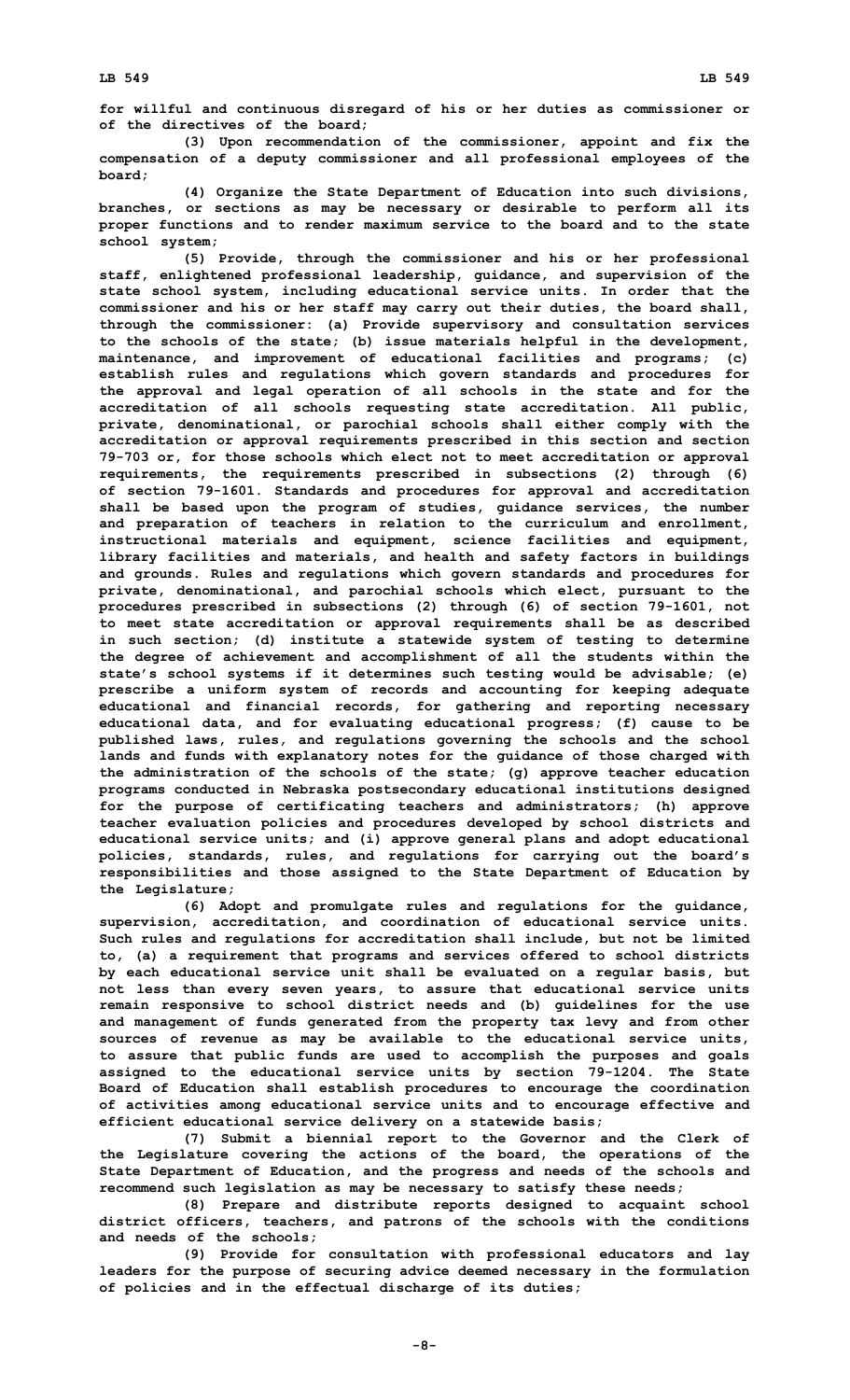**(10) Make studies, investigations, and reports and assemble information as necessary for the formulation of policies, for making plans, for evaluating the state school program, and for making essential and adequate reports;**

**(11) Submit to the Governor and the Legislature <sup>a</sup> budget necessary to finance the state school program under its jurisdiction, including the internal operation and maintenance of the State Department of Education;**

**(12) Interpret its own policies, standards, rules, and regulations and, upon reasonable request, hear complaints and disputes arising therefrom;**

**(13) With the advice of the Department of Motor Vehicles, adopt and promulgate rules and regulations containing reasonable standards, not inconsistent with existing statutes, governing: (a) The general design, equipment, color, operation, and maintenance of any vehicle with <sup>a</sup> manufacturer's rated seating capacity of eleven or more passengers used for the transportation of school children; public, private, denominational, or parochial school students; and (b) the equipment, operation, and maintenance of any vehicle with <sup>a</sup> capacity of ten or less passengers used for the transportation of public, private, denominational, or parochial school students, when such vehicles are owned, operated, or owned and operated by any public, private, denominational, or parochial school district or privately owned or operated under contract with any such school district in this state, except for vehicles owned by individuals operating <sup>a</sup> school which elects pursuant to section 79-1601 not to meet accreditation or approval requirements. Similar rules and regulations shall be adopted and promulgated for operators of such vehicles as provided in section 79-607;**

**(14) Accept, on behalf of the Nebraska Center for the Education of Children who are Blind or Visually Impaired, formerly the Nebraska School for the Visually Handicapped, devises of real property or donations or bequests of other property, or both, if in its judgment any such devise, donation, or bequest is for the best interest of the center or the students receiving services from the center, or both, and irrigate or otherwise improve any such real estate when in the board's judgment it would be advisable to do so; and**

**(15) Upon acceptance of any devise, donation, or bequest as provided in this section, administer and carry out such devise, donation, or bequest in accordance with the terms and conditions thereof. If not prohibited by the terms and conditions of any such devise, donation, or bequest, the board may sell, convey, exchange, or lease property so devised, donated, or bequeathed upon such terms and conditions as it deems best and remit all money derived from any such sale or lease to the State Treasurer for credit to the State Department of Education Trust Fund.**

**Each member of the Legislature shall receive <sup>a</sup> copy of the report required by subdivision (7) of this section by making <sup>a</sup> request for it to the commissioner.**

**None of the duties prescribed in this section shall prevent the board from exercising such other duties as in its judgment may be necessary for the proper and legal exercise of its obligations.**

**Sec. 19. Section 79-319, Reissue Revised Statutes of Nebraska, is amended to read:**

**79-319 The State Board of Education has the authority to (1) provide for the education of and approve special educational facilities and programs provided in the public schools for children with disabilities, (2) act as the state's authority for the approval of all types of veterans educational programs and have jurisdiction over the administration and supervision of on-the-job and apprenticeship training, on-the-farm training, and flight training programs for veterans which are financially supported in whole or in part by the federal government, (3) supervise and administer any educational or training program established within the state by the federal government, except postsecondary education in approved colleges, (4) coordinate educational activities in the state that pertain to elementary and secondary education and such other educational programs as are placed by statute under the jurisdiction of the board, (5) receive and distribute according to law any money, commodities, goods, or services made available to the board from the state or federal government or from any other source and distribute money in accordance with the terms of any grant received, including the distribution of money from grants by the federal government to schools, preschools, day care centers, day care homes, nonprofit agencies, and political subdivisions of the state or institutions of learning not owned or exclusively controlled by the state or <sup>a</sup> political subdivision thereof, so long as no public funds of the state, any political subdivision, or any public corporation are added to such federal grants, (6) publish, from time to time, directories of schools and educators, pamphlets, curriculum guides, rules and regulations, handbooks on school constitution and other matters**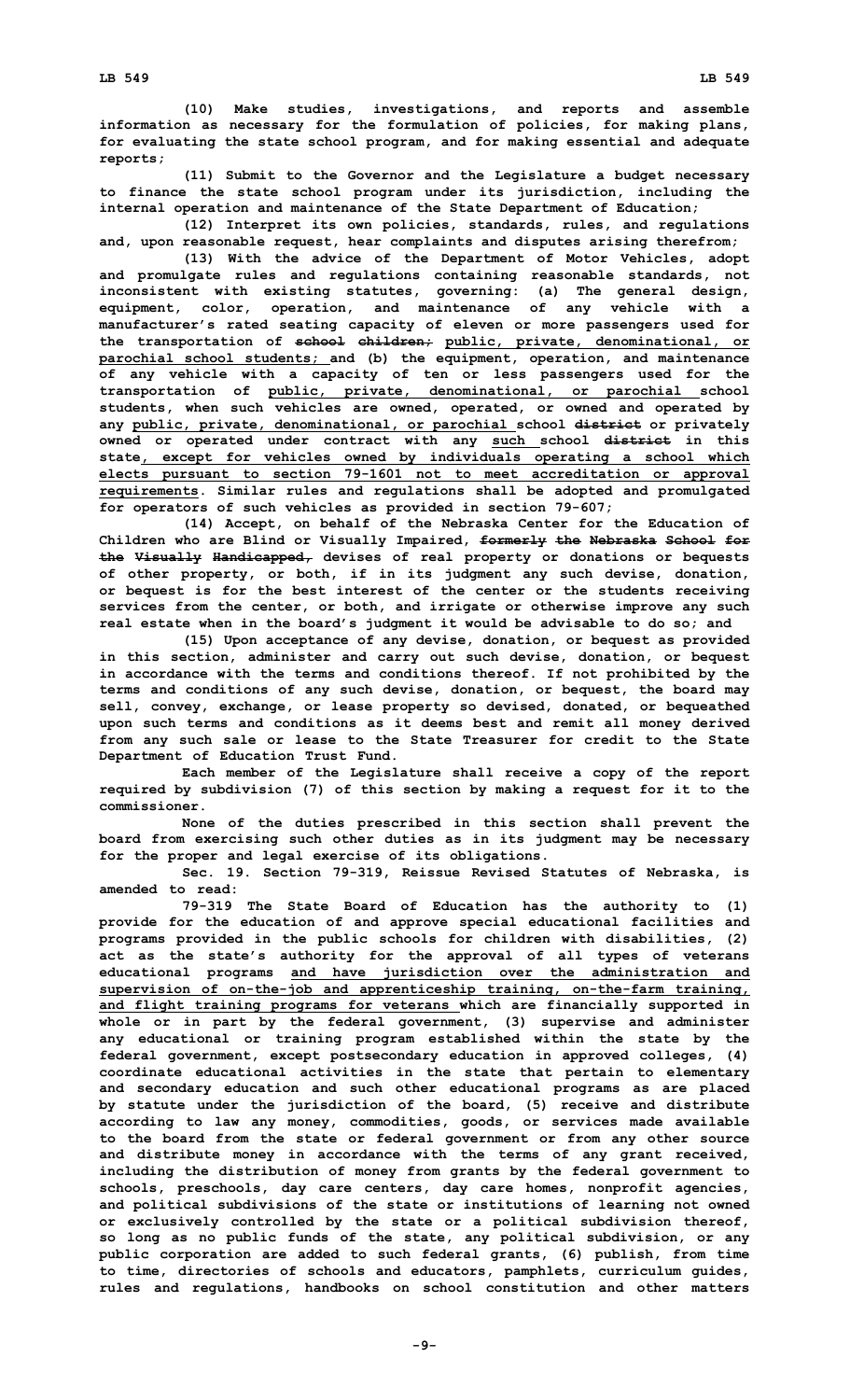**of interest to educators, and similar publications. Such publications may be distributed without charge to schools and school officials within this state or may be sold at <sup>a</sup> price not less than the actual cost of printing. The proceeds of such sale shall be remitted to the State Treasurer for credit to the State Department of Education Cash Fund which may be used by the State Department of Education for the purpose of printing and distributing further such publications on <sup>a</sup> nonprofit basis. The board shall furnish eight copies of such publications to the Nebraska Publications Clearinghouse, and (7) when necessary for the proper administration of the functions of the department and with the approval of the Governor and the Department of Administrative Services, rent or lease space outside the State Capitol.**

**Sec. 20. Section 79-528, Reissue Revised Statutes of Nebraska, is amended to read:**

**79-528 (1)(a) On or before July 20 in all school districts, the superintendent or head administrator shall file with the State Department of Education <sup>a</sup> report under oath showing the number of children from five through eighteen years of age belonging to the school district according to the census taken as provided in sections 79-524 and 79-578. The report shall identify the number of boys and the number of girls in each of the respective age categories. On or before July 20, school districts that are members of learning communities shall provide the learning community coordinating council with <sup>a</sup> copy of the report filed with the department. On or before August 1, each learning community coordinating council shall file with the department <sup>a</sup> report showing the number of children from five through eighteen years of age belonging to the member school districts according to the school district reports filed with the department.**

**(b) Each Class <sup>I</sup> school district which is part of <sup>a</sup> Class VI school district offering instruction (i) in grades kindergarten through five shall report children from five through ten years of age, (ii) in grades kindergarten through six shall report children from five through eleven years of age, and (iii) in grades kindergarten through eight shall report children from five through thirteen years of age.**

**(c) Each Class VI school district offering instruction (i) in grades six through twelve shall report children who are eleven through eighteen years of age, (ii) in grades seven through twelve shall report children who are twelve through eighteen years of age, and (iii) in grades nine through twelve children who are fourteen through eighteen years of age.**

**(d) Each Class <sup>I</sup> district which has affiliated in whole or in part shall report children from five through thirteen years of age.**

**(e) Each Class II, III, IV, or <sup>V</sup> district shall report children who are fourteen through eighteen years of age residing in Class I districts or portions thereof which have affiliated with such district.**

**(f) The board of any district neglecting to take and report the enumeration shall be liable to the school district for all school money which such district may lose by such neglect.**

**(2) On or before June 30 the superintendent or head administrator of each school district shall file with the Commissioner of Education a report under oath described as an end-of-the-school-year annual statistical summary showing (a) the number of children attending school during the year under five years of age, (b) the length of time the school has been taught during the year by <sup>a</sup> qualified teacher, (c) the length of time taught by each substitute teacher, and (d) such other information as the Commissioner of Education directs. On or before June 30, school districts that are members of learning communities shall also provide the learning community coordinating council with <sup>a</sup> copy of the report filed with the commissioner. On or before July 15, each learning community coordinating council shall file with the commissioner an end-of-the-school-year annual statistical summary for the learning community based on the member school districts according to the school district reports filed with the commissioner.**

**(3)(a) On or before November 1 the superintendent or head administrator of each school district shall submit to the Commissioner of Education, to be filed in his or her office, <sup>a</sup> report under oath <sup>a</sup> report described as the annual financial report showing (i) the amount of money received from all sources during the year and the amount of money expended by the school district during the year, (ii) the amount of bonded indebtedness, (iii) such other information as shall be necessary to fulfill the requirements of the Tax Equity and Educational Opportunities Support Act and section 79-1114, and (iv) such other information as the Commissioner of Education directs.**

**(b) On or before November 1, school districts that are members of learning communities shall also provide the learning community coordinating council with <sup>a</sup> copy of the report submitted to the commissioner. On or**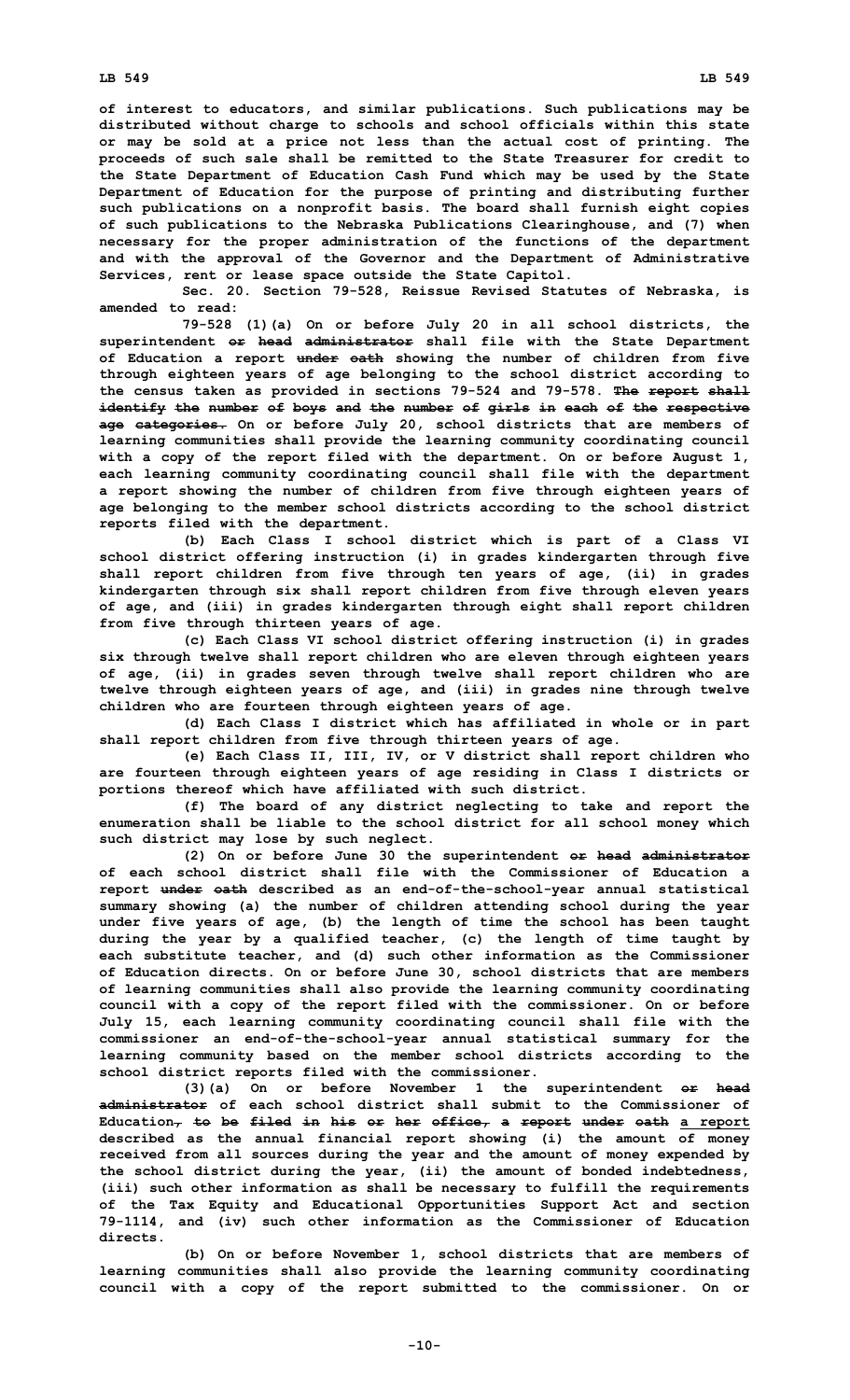**before November 15, each learning community coordinating council shall submit to the commissioner, to be filed in his or her office, <sup>a</sup> report described as the annual financial report showing (i) the aggregate amount of money received from all sources during the year for all member school districts and the aggregate amount of money expended by member school districts during the year, (ii) the aggregate amount of bonded indebtedness for all member school districts, (iii) such other aggregate information as shall be necessary to fulfill the requirements of the Tax Equity and Educational Opportunities Support Act and section 79-1114 for all member school districts, and (iv) such other aggregate information as the Commissioner of Education directs for all member school districts.**

**(4)(a) On or before October 15 of each year, the superintendent or head administrator of each school district shall deliver to the department file with the commissioner the fall school district membership report, which report shall include the number of children from birth through twenty years of age enrolled in the district on the last Friday in September of <sup>a</sup> given school year. The report shall enumerate (i) students by grade level, (ii) school district levies and total assessed valuation for the current fiscal year, and (iii) such other information as the Commissioner of Education directs.**

**(b) On or before October 15 of each year, school districts that are members of learning communities shall also provide the learning community coordinating council with <sup>a</sup> copy of the report delivered to the department. On or before October 31 of each year, each learning community coordinating council shall deliver to the department the fall learning community membership report, which report shall include the aggregate number of children from birth through twenty years of age enrolled in the member school districts on the last Friday in September of <sup>a</sup> given school year for all member school districts. The report shall enumerate (i) the aggregate students by grade level for all member school districts, (ii) learning community levies and total assessed valuation for the current fiscal year, and (iii) such other information as the Commissioner of Education directs.**

**(c) When any school district or learning community fails to submit its fall membership report by November 1, the commissioner shall, after notice to the district and an opportunity to be heard, direct that any state aid granted pursuant to the Tax Equity and Educational Opportunities Support Act be withheld until such time as the report is received by the department. In addition, the commissioner shall direct the county treasurer to withhold all school money belonging to the school district or learning community until such time as the commissioner notifies the county treasurer of receipt of such report. The county treasurer shall withhold such money. For school districts that are members of learning communities, <sup>a</sup> determination of school money belonging to the district shall be based on the proportionate share of state aid and property tax receipts allocated to the school district by the learning community coordinating council, and the treasurer of the learning community coordinating council shall withhold any such school money in the possession of the learning community from the school district. If <sup>a</sup> school district that is <sup>a</sup> member of <sup>a</sup> learning community fails to provide <sup>a</sup> copy of the report to the learning community coordinating council on or before October 15, the learning community coordinating council shall complete the fall learning community membership report with information from the reports received from other member school districts.**

**Sec. 21. Section 79-569, Reissue Revised Statutes of Nebraska, is amended to read:**

**79-569 The president of the school board of <sup>a</sup> Class I, II, III, IV, or VI school district shall: (1) Preside at all meetings of the district; (2) countersign all orders upon the treasury for money to be disbursed by the district and all warrants of the secretary on the county treasurer for money raised for district purposes or apportioned to the district by the county treasurer; (3) administer the oath to the secretary and treasurer of the district when such an oath is required by law in the transaction of the business of the district; and (4) perform such other duties as may be required by law of the president of the board. He or she is entitled to vote on any issue that may come before any meeting. If the president of the school board of <sup>a</sup> Class I school district is absent from any district meeting, the legal voters present may elect <sup>a</sup> suitable person to preside at the meeting.**

**Sec. 22. Section 79-598, Reissue Revised Statutes of Nebraska, is amended to read:**

**79-598 (1) The school board of any public school district in this state, when authorized by <sup>a</sup> majority of the votes cast at any annual or special meeting, shall (a) contract with the board of any neighboring public school district or districts for the instruction of all or any part of the pupils residing in the first named district in the school or schools**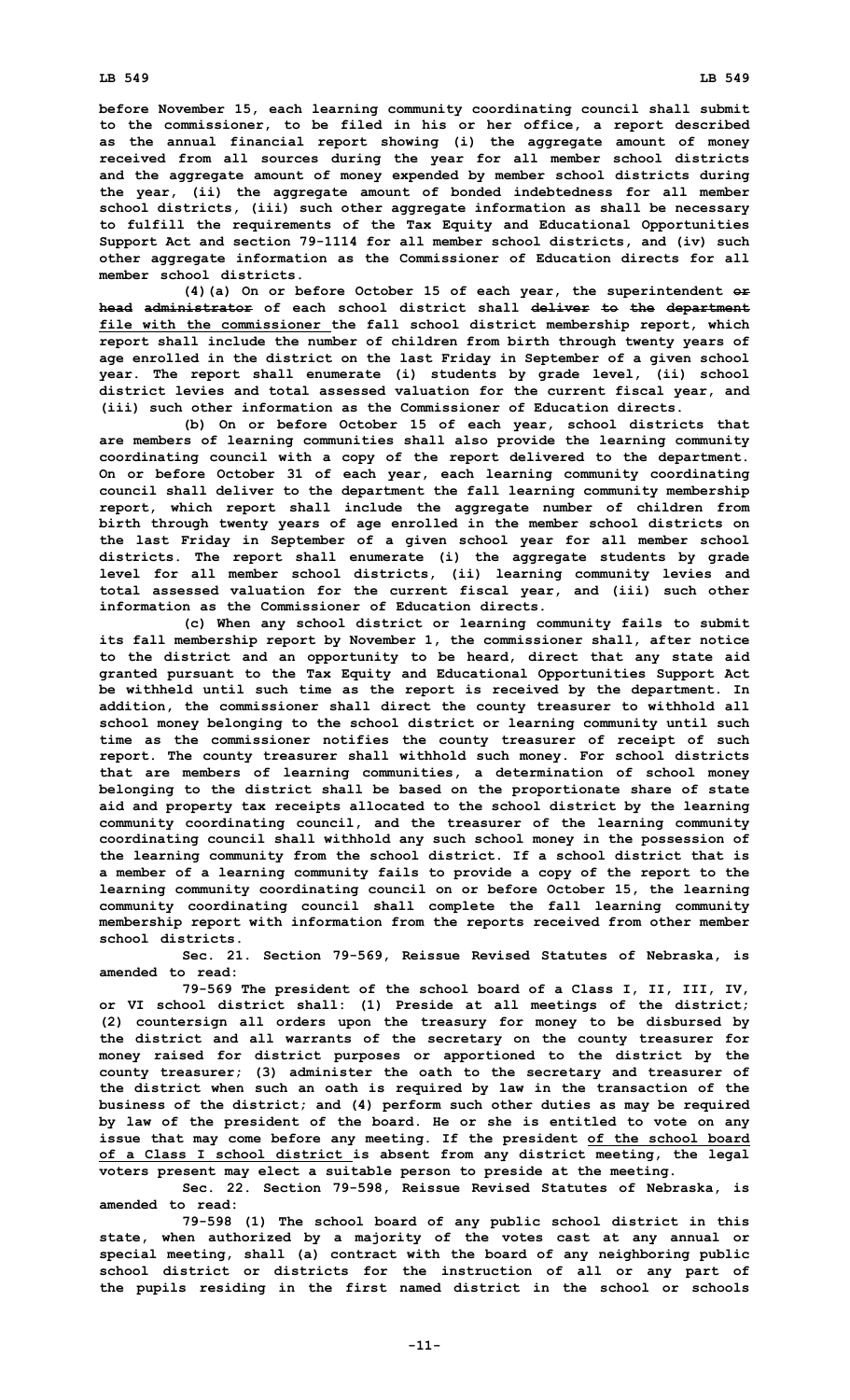**maintained by the neighboring public school district or districts for <sup>a</sup> period of time not to exceed three two years and (b) make provision for the transportation of such pupils to the school or schools of the neighboring public school district or districts.**

**(2) The school board of any public school district may also, when petitioned to do so by at least two-thirds of the parents residing in the district having children of school age who will attend school under the contract plan, (a) contract with the board of any neighboring public school district or districts for the instruction of all or any part of the pupils residing in the first named district in the school or schools maintained by the neighboring public school district or districts for <sup>a</sup> period of time not to exceed three two years and (b) make provision for the transportation of such pupils to the school or schools of the neighboring public school district or districts.**

**(3) The contract price for instruction referred to in subsections (1) and (2) of this section shall be the cost per pupil for the immediately preceding school year or the current year, whichever appears more practical as determined by the board of the district which accepts the pupils for instruction. The cost per pupil shall be determined by dividing the sum of the operational cost and debt service expense of the accepting district, except retirement of debt principal, plus three percent of the insurable or present value of the school plant and equipment of the accepting district, by the average daily membership of pupils in the accepting district. Payment of the contract price shall be made in equal installments at the beginning of the first and second semesters.**

**(4) All the contracts referred to in subsections (1) and (2) of this section shall be in writing, and copies of all such contracts shall be filed in the office of the superintendent of the primary high school district on or before August 15 of each year. School districts thus providing instruction for their children in neighboring districts shall be considered as maintaining <sup>a</sup> school as required by law. The teacher of the school providing the instruction shall keep <sup>a</sup> separate record of the attendance of all pupils from the first named district and make <sup>a</sup> separate report to the secretary of that district. The board of every sending district contracting under this section shall enter into contracts with school districts of the choice of the parents of the children to be educated under the contract plan. Any school district failing to comply with this section shall not be paid any funds from the state apportionment of school funds while such violation continues.**

**(5) The State Committee for the Reorganization of School Districts may dissolve any district (a) failing to comply with this section, (b) in which the votes cast at an annual or special election on the question of contracting with <sup>a</sup> neighboring district are evenly divided, or (c) in which the governing body of the district is evenly divided in its vote on the question of contracting pursuant to subsection (2) of this section. The state committee shall dissolve and attach to <sup>a</sup> neighboring district or districts any school district which, for five two consecutive years, contracts for the instruction of its pupils, except that when such dissolution will create extreme hardships on the pupils or the district affected, the State Board of Education may, on application by the school board of the district, waive the requirements of this subsection. The dissolution of any school district pursuant to this section shall be effected in the manner prescribed in section 79-498. School districts that have contracted for instruction for two or more consecutive years shall, before reopening the schoolhouse within the district, have an enrollment of at least five pupils whose parents or legal guardians are legal voters of the school district and shall apply to the state committee for approval to reopen that schoolhouse for school use.**

**Sec. 23. Section 79-606, Reissue Revised Statutes of Nebraska, is amended to read:**

**79-606 When any vehicle with <sup>a</sup> manufacturer's rated seating capacity of eleven or more passengers used for transportation of children students is sold and used for any other purpose than for transportation of school children, students, such vehicle shall be painted <sup>a</sup> distinct color other than that prescribed by the State Board of Education and the stop arms and system of alternately flashing warning signal lights on such vehicle shall be removed. It shall be the purchaser's responsibility to see that the modifications required by this section are made. Any person violating this section shall be guilty of <sup>a</sup> Class V misdemeanor and, upon conviction thereof, be fined not less than twenty-five dollars nor more than one hundred dollars.**

**Sec. 24. Section 79-608, Reissue Revised Statutes of Nebraska, is amended to read:**

**79-608 (1) Any person, before operating <sup>a</sup> school bus, including any school bus which transports pupils students by direct contract with the**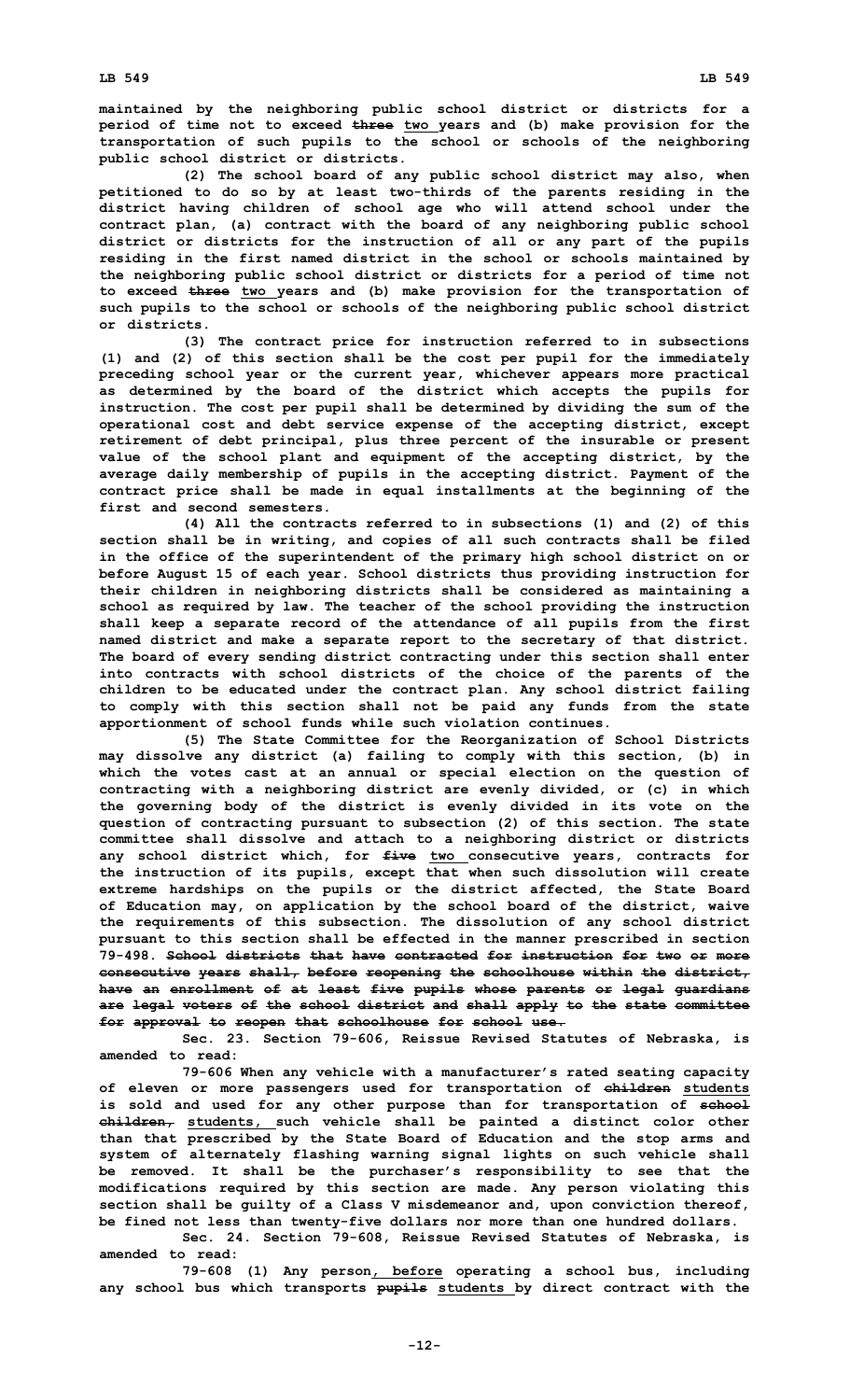**pupils students or their parents and not owned by or under contract with the school district or nonpublic school, before the opening of <sup>a</sup> school term or before operating <sup>a</sup> school bus, shall each year shall submit himself or herself to (a) an examination, to be conducted by <sup>a</sup> driver's license examiner of the Department of Motor Vehicles, to determine his or her qualifications to operate such bus and (b) an examination by <sup>a</sup> licensed physician to determine whether or not he or she meets the physical and mental standards established pursuant to section 79-607 and shall furnish to the school board or board of education or the governing authority of <sup>a</sup> nonpublic school and to the Director of Motor Vehicles <sup>a</sup> written report of each such examination on standard forms prescribed by the State Department of Education, signed by the person conducting the same, showing that he or she is qualified to operate <sup>a</sup> school bus and that he or she meets the physical and mental standards. If the Director of Motor Vehicles determines that the person is so qualified and meets such standards, the director shall issue to the person <sup>a</sup> special school bus operator's permit, which shall expire each year on the date of birth of the holder, in such form as the director prescribes. shall be issued to him or her. No contract shall be entered into until such permit has been received and exhibited to the school board or board of education or the governing authority of <sup>a</sup> nonpublic school. The holder of such permit shall have it on his or her person at all times while operating <sup>a</sup> school bus.**

**(2) It shall be unlawful for any person operating <sup>a</sup> school bus to be or remain on duty for <sup>a</sup> longer period than sixteen consecutive hours. When any person operating <sup>a</sup> bus has been continuously on duty for sixteen hours, he or she shall be relieved and not be permitted or required to again go on duty without having at least ten consecutive hours' rest off duty, and no such operator, who has been on duty sixteen hours in the aggregate in any twenty-four-hour period, shall be required or permitted to continue or again go on duty without having had at least eight consecutive hours off duty.**

**(3) Any person violating this section shall be guilty of <sup>a</sup> Class <sup>V</sup> misdemeanor. His or her contract with the school district shall be canceled as provided in section 79-607.**

**Sec. 25. Section 79-611, Reissue Revised Statutes of Nebraska, is amended to read:**

**79-611 (1) The school board of any school district shall either provide free transportation, partially provide free transportation, or pay an allowance for transportation in lieu of free transportation as follows:**

**(a) When <sup>a</sup> student attends an elementary school in his or her own district and lives more than four miles from the public schoolhouse in such district as measured by the shortest route that must actually and necessarily be traveled by motor vehicle to reach the student's residence;**

**(b) When <sup>a</sup> student is required to attend an elementary school outside of his or her own district and lives more than four miles from such elementary school as measured by the shortest route that must actually and necessarily be traveled by motor vehicle to reach the student's residence;**

**(c) When <sup>a</sup> student attends <sup>a</sup> secondary school in his or her own Class II or Class III school district and lives more than four miles from the public schoolhouse as measured by the shortest route that must actually and necessarily be traveled by motor vehicle to reach the student's residence. This subdivision does not apply when one or more Class I school districts merge with <sup>a</sup> Class VI school district to form <sup>a</sup> new Class II or III school district on or after January 1, 1997; and**

**(d) When <sup>a</sup> student, other than <sup>a</sup> student in grades ten through twelve in <sup>a</sup> Class V district, attends an elementary or junior high school in his or her own Class V district and lives more than four miles from the public schoolhouse in such district as measured by the shortest route that must actually and necessarily be traveled by motor vehicle to reach the student's residence.**

**(2)(a) The school board of any school district that is <sup>a</sup> member of <sup>a</sup> learning community shall provide free transportation for <sup>a</sup> student who resides in such learning community and attends school in such school district if (i) the student is transferring pursuant to the open enrollment provisions of section 79-2110, qualifies for free or reduced-price lunches, and lives more than one mile from the school to which he or she transfers, (ii) the student is transferring pursuant to such open enrollment provisions, is <sup>a</sup> student who contributes to the socioeconomic diversity of enrollment at the school building he or she attends, and lives more than one mile from the school to which he or she transfers, (iii) the student is attending <sup>a</sup> focus school or program and lives more than one mile from the school building housing the focus school or program, or (iv) the student is attending <sup>a</sup> magnet school or program and lives more than one mile from the magnet school or the school housing the magnet program.**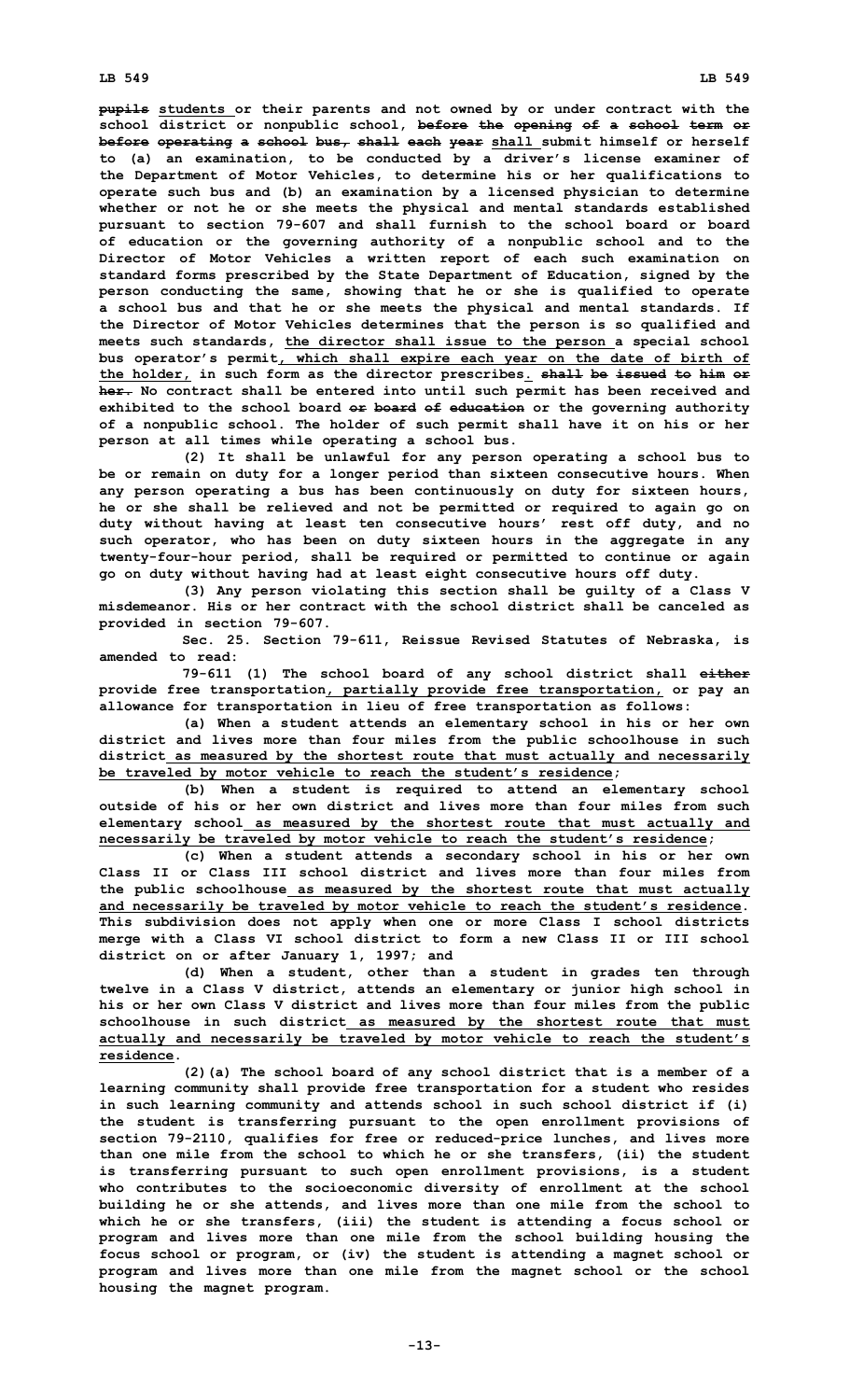**(b) For purposes of this subsection, student who contributes to the socioeconomic diversity of enrollment at the school building he or she attends has the definition found in section 79-2110. This subsection does not prohibit <sup>a</sup> school district that is <sup>a</sup> member of <sup>a</sup> learning community from providing transportation to any intradistrict student.**

**(3) The transportation allowance which may be paid to the parent, custodial parent, or guardian of students qualifying for free transportation pursuant to subsection (1) or (2) of this section shall equal two hundred eighty-five percent of the mileage rate provided in section 81-1176, multiplied by each mile actually and necessarily traveled, on each day of attendance, beyond which the one-way distance from the residence of the student to the schoolhouse exceeds three miles.**

**(4) Whenever students from more than one family travel to school in the same vehicle, the transportation allowance prescribed in subsection (3) of this section shall be payable as follows:**

**(a) To the parent, custodial parent, or guardian providing transportation for students from other families, one hundred percent of the amount prescribed in subsection (3) of this section for the transportation of students of such parent's, custodial parent's, or guardian's own family and an additional five percent for students of each other family not to exceed <sup>a</sup> maximum of one hundred twenty-five percent of the amount determined pursuant to subsection (3) of this section; and**

**(b) To the parent, custodial parent, or guardian not providing transportation for students of other families, two hundred eighty-five percent of the mileage rate provided in section 81-1176 multiplied by each mile actually and necessarily traveled, on each day of attendance, from the residence of the student to the pick-up point at which students transfer to the vehicle of <sup>a</sup> parent, custodial parent, or guardian described in subdivision (a) of this subsection.**

**(5) When <sup>a</sup> student who qualifies under the mileage requirements of subsection (1) of this section lives more than three miles from the location where the student must be picked up and dropped off in order to access school-provided free transportation, as measured by the shortest route that must actually and necessarily be traveled by motor vehicle between his or her residence and such location, such school-provided transportation shall be deemed partially provided free transportation. School districts partially providing free transportation shall pay an allowance to the student's parent or guardian equal to two hundred eighty-five percent of the mileage rate provided in section 81-1176 multiplied by each mile actually and necessarily traveled, on each day of attendance, beyond which the one-way distance from the residence of the student to the location where the student must be picked up and dropped off exceeds three miles.**

**(5) (6) The board may authorize school-provided transportation to any student who does not qualify under the mileage requirements of subsection (1) of this section and may charge <sup>a</sup> fee to the parent or guardian of the student for such service. An affiliated high school district may provide free transportation or pay the allowance described in this section for high school students residing in an affiliated Class I district. No transportation payments shall be made to <sup>a</sup> family for mileage not actually traveled by such family. The number of days the student has attended school shall be reported monthly by the teacher to the board of such public school district.**

**(6) (7) No more than one allowance shall be made to <sup>a</sup> family irrespective of the number of students in <sup>a</sup> family being transported to school. If <sup>a</sup> family resides in <sup>a</sup> Class I district which is part of <sup>a</sup> Class VI district and has students enrolled in any of the grades offered by the Class I district and in any of the non-high-school grades offered by the Class VI district, such family shall receive not more than one allowance for the distance actually traveled when both districts are on the same direct travel route with one district being located <sup>a</sup> greater distance from the residence than the other. In such cases, the travel allowance shall be prorated among the school districts involved.**

**(7) (8) No student shall be exempt from school attendance on account of distance from the public schoolhouse.**

**Sec. 26. Section 79-1003, Reissue Revised Statutes of Nebraska, is amended to read:**

**79-1003 For purposes of the Tax Equity and Educational Opportunities Support Act:**

**(1) Adjusted general fund operating expenditures means (a) for school fiscal years before school fiscal year 2007-08, general fund operating expenditures as calculated pursuant to subdivision (21) of this section minus the transportation allowance and minus the special receipts allowance, (b) for school fiscal year 2007-08, general fund operating expenditures**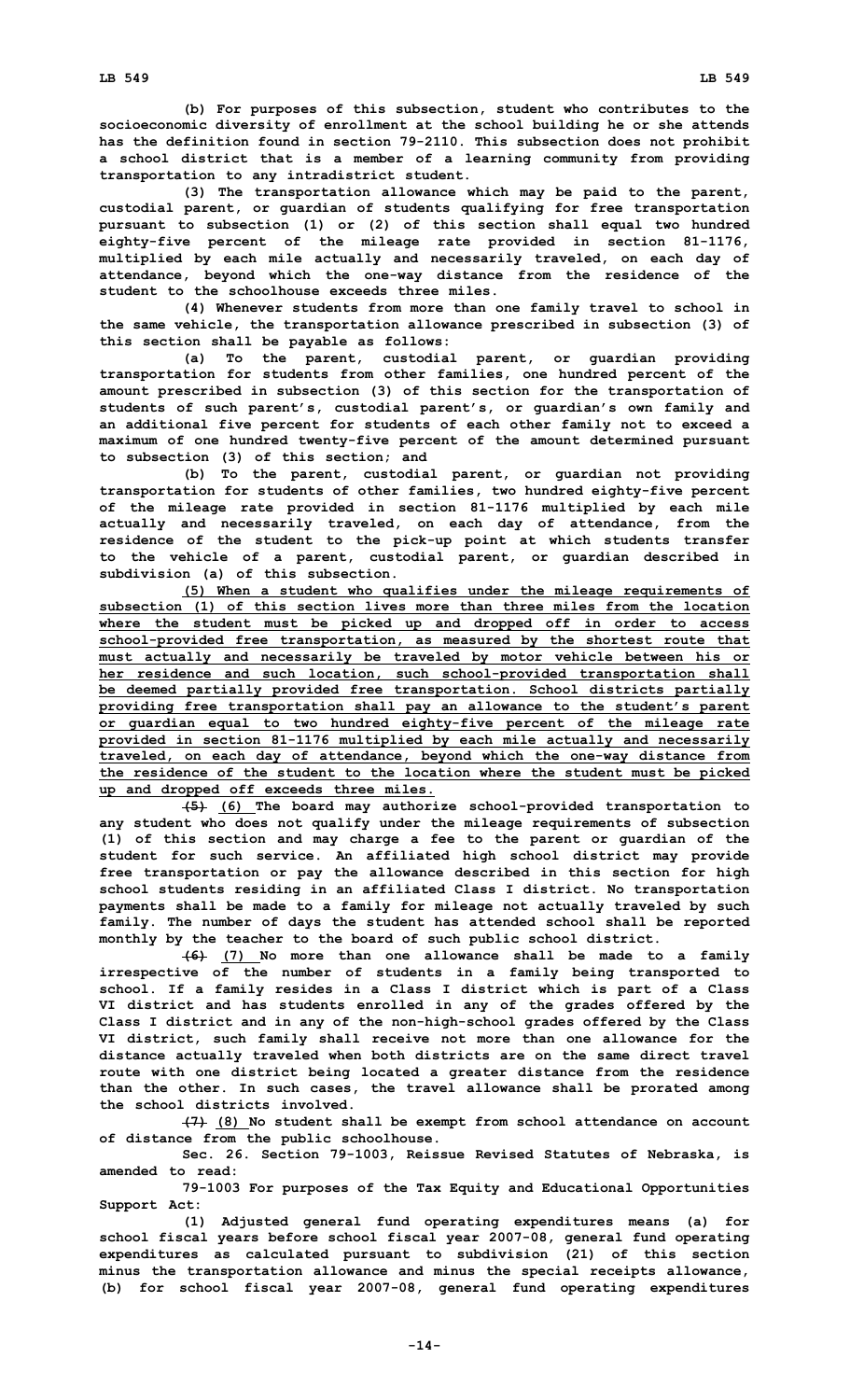## **LB 549 LB 549**

**as calculated pursuant to subdivision (21) of this section minus the sum of the transportation, special receipts, and distance education and telecommunications allowances, (c) for school fiscal year 2008-09, the difference of the product of the general fund operating expenditures as calculated pursuant to subdivision (21) of this section multiplied by the cost growth factor calculated pursuant to section 79-1007.10 minus the transportation allowance, special receipts allowance, poverty allowance, limited English proficiency allowance, distance education and telecommunications allowance, elementary site allowance, elementary class size allowance, summer school allowance, and focus school and program allowance, (d) for school fiscal years 2009-10 through 2012-13, the difference of the product of the general fund operating expenditures as calculated pursuant to subdivision (21) of this section multiplied by the cost growth factor calculated pursuant to section 79-1007.10 minus the transportation allowance, special receipts allowance, poverty allowance, limited English proficiency allowance, distance education and telecommunications allowance, elementary site allowance, elementary class size allowance, summer school allowance, instructional time allowance, and focus school and program allowance, and (e) for school fiscal year 2013-14 and each school fiscal year thereafter, the difference of the product of the general fund operating expenditures as calculated pursuant to subdivision (21) of this section multiplied by the cost growth factor calculated pursuant to section 79-1007.10 minus the transportation allowance, special receipts allowance, poverty allowance, limited English proficiency allowance, distance education and telecommunications allowance, elementary site allowance, summer school allowance, instructional time allowance, and focus school and program allowance;**

**(2) Adjusted valuation means the assessed valuation of taxable property of each local system in the state, adjusted pursuant to the adjustment factors described in section 79-1016. Adjusted valuation means the adjusted valuation for the property tax year ending during the school fiscal year immediately preceding the school fiscal year in which the aid based upon that value is to be paid. For purposes of determining the local effort rate yield pursuant to section 79-1015.01, adjusted valuation does not include the value of any property which <sup>a</sup> court, by <sup>a</sup> final judgment from which no appeal is taken, has declared to be nontaxable or exempt from taxation;**

**(3) Allocated income tax funds means the amount of assistance paid to <sup>a</sup> local system pursuant to section 79-1005.01 or 79-1005.02 as adjusted by the minimum levy adjustment pursuant to section 79-1008.02;**

**(4) Average daily attendance of <sup>a</sup> student who resides on Indian land means average daily attendance of <sup>a</sup> student who resides on Indian land from the most recent data available on November 1 preceding the school fiscal year in which aid is to be paid;**

**(5) Average daily membership means the average daily membership for grades kindergarten through twelve attributable to the local system, as provided in each district's annual statistical summary, and includes the proportionate share of students enrolled in <sup>a</sup> public school instructional program on less than <sup>a</sup> full-time basis;**

**(6) Base fiscal year means the first school fiscal year following the school fiscal year in which the reorganization or unification occurred;**

**(7) Board means the school board of each school district;**

**(8) Categorical funds means funds limited to <sup>a</sup> specific purpose by federal or state law, including, but not limited to, Title I funds, Title VI funds, federal vocational education funds, federal school lunch funds, Indian education funds, Head Start funds, and funds from the Education Innovation Fund;**

**(9) Consolidate means to voluntarily reduce the number of school districts providing education to <sup>a</sup> grade group and does not include dissolution pursuant to section 79-498;**

**(10) Department means the State Department of Education;**

**(11) District means any Class I, II, III, IV, V, or VI school district;**

**(12) Ensuing school fiscal year means the school fiscal year following the current school fiscal year;**

**(13) Equalization aid means the amount of assistance calculated to be paid to <sup>a</sup> local system pursuant to sections 79-1007.11 to 79-1007.23, 79-1008.01 to 79-1022, and 79-1022.02;**

**(14) Fall membership means the total membership in kindergarten through grade twelve attributable to the local system as reported on the fall school district membership reports for each district pursuant to section 79-528;**

**(15) Fiscal year means the state fiscal year which is the period**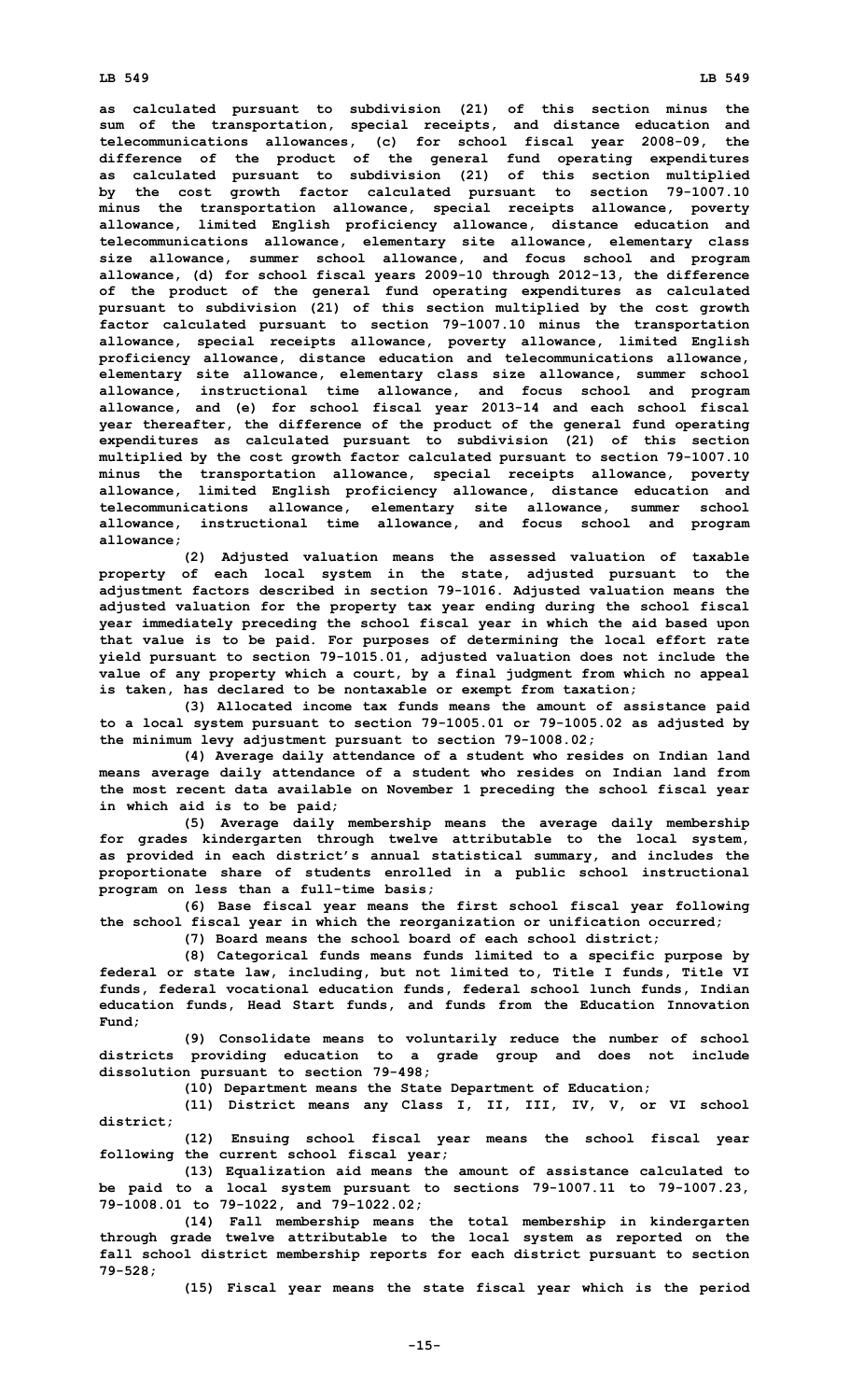**from July 1 to the following June 30; (16) Formula students means:**

**(a) For school fiscal years prior to school fiscal year 2008-09, (i) for state aid certified pursuant to section 79-1022, the sum of fall membership from the school fiscal year immediately preceding the school fiscal year in which the aid is to be paid, multiplied by the average ratio of average daily membership to fall membership for the second school fiscal year immediately preceding the school fiscal year in which aid is to be paid and the prior two school fiscal years, plus qualified early childhood education fall membership plus tuitioned students from the school fiscal year immediately preceding the school fiscal year in which the aid is to be paid and (ii) for final calculation of state aid pursuant to section 79-1065, the sum of average daily membership plus qualified early childhood education average daily membership plus tuitioned students from the school fiscal year immediately preceding the school fiscal year in which the aid was paid; and**

**(b) For school fiscal year 2008-09 and each school fiscal year thereafter, (i) for state aid certified pursuant to section 79-1022, the sum of the product of fall membership from the school fiscal year immediately preceding the school fiscal year in which the aid is to be paid multiplied by the average ratio of average daily membership to fall membership for the second school fiscal year immediately preceding the school fiscal year in which the aid is to be paid and the prior two school fiscal years plus sixty percent of the qualified early childhood education fall membership plus tuitioned students from the school fiscal year immediately preceding the school fiscal year in which aid is to be paid minus the product of the number of students enrolled in kindergarten that is not full-day kindergarten from the fall membership multiplied by 0.5 and (ii) for final calculation of state aid pursuant to section 79-1065, the sum of average daily membership plus sixty percent of the qualified early childhood education average daily membership plus tuitioned students minus the product of the number of students enrolled in kindergarten that is not full-day kindergarten from the average daily membership multiplied by 0.5 from the school fiscal year immediately preceding the school fiscal year in which aid was paid;**

**(17) Free lunch and free milk student means <sup>a</sup> student who qualified for free lunches or free milk from the most recent data available on November 1 of the school fiscal year immediately preceding the school fiscal year in which aid is to be paid;**

**(18) Full-day kindergarten means kindergarten offered by <sup>a</sup> district for at least one thousand thirty-two instructional hours;**

**(19) General fund budget of expenditures means the total budget of disbursements and transfers for general fund purposes as certified in the budget statement adopted pursuant to the Nebraska Budget Act, except that for purposes of the limitation imposed in section 79-1023 and the calculation pursuant to subdivision (2) of section 79-1027.01, the general fund budget of expenditures does not include any special grant funds, exclusive of local matching funds, received by <sup>a</sup> district;**

**(20) General fund expenditures means all expenditures from the general fund;**

**(21) General fund operating expenditures means:**

**(a) For state aid calculated for school fiscal years prior to school fiscal year 2008-09, the total general fund expenditures minus categorical funds, tuition paid, transportation fees paid to other districts, adult education, summer school, community services, redemption of the principal portion of general fund debt service, retirement incentive plans, staff development assistance, and transfers from other funds into the general fund for the second school fiscal year immediately preceding the school fiscal year in which aid is to be paid as reported on the annual financial report prior to December 1 of the school fiscal year immediately preceding the school fiscal year in which aid is to be paid;**

**(b) For state aid calculated for school fiscal year 2008-09, as reported for the second school fiscal year immediately preceding the school fiscal year in which aid is to be paid on the annual financial report submitted prior to December 1 of the school fiscal year immediately preceding the school fiscal year in which aid is to be paid, the total general fund expenditures minus (i) the amount of all receipts to the general fund, to the extent that such receipts are not included in local system formula resources, from early childhood education tuition, summer school tuition, educational entities as defined in section 79-1201.01 for providing distance education courses through the Educational Service Unit Coordinating Council to such educational entities, private foundations, individuals, associations, charitable organizations, the textbook loan program authorized by section 79-734, and federal impact aid, (ii) the amount of expenditures for**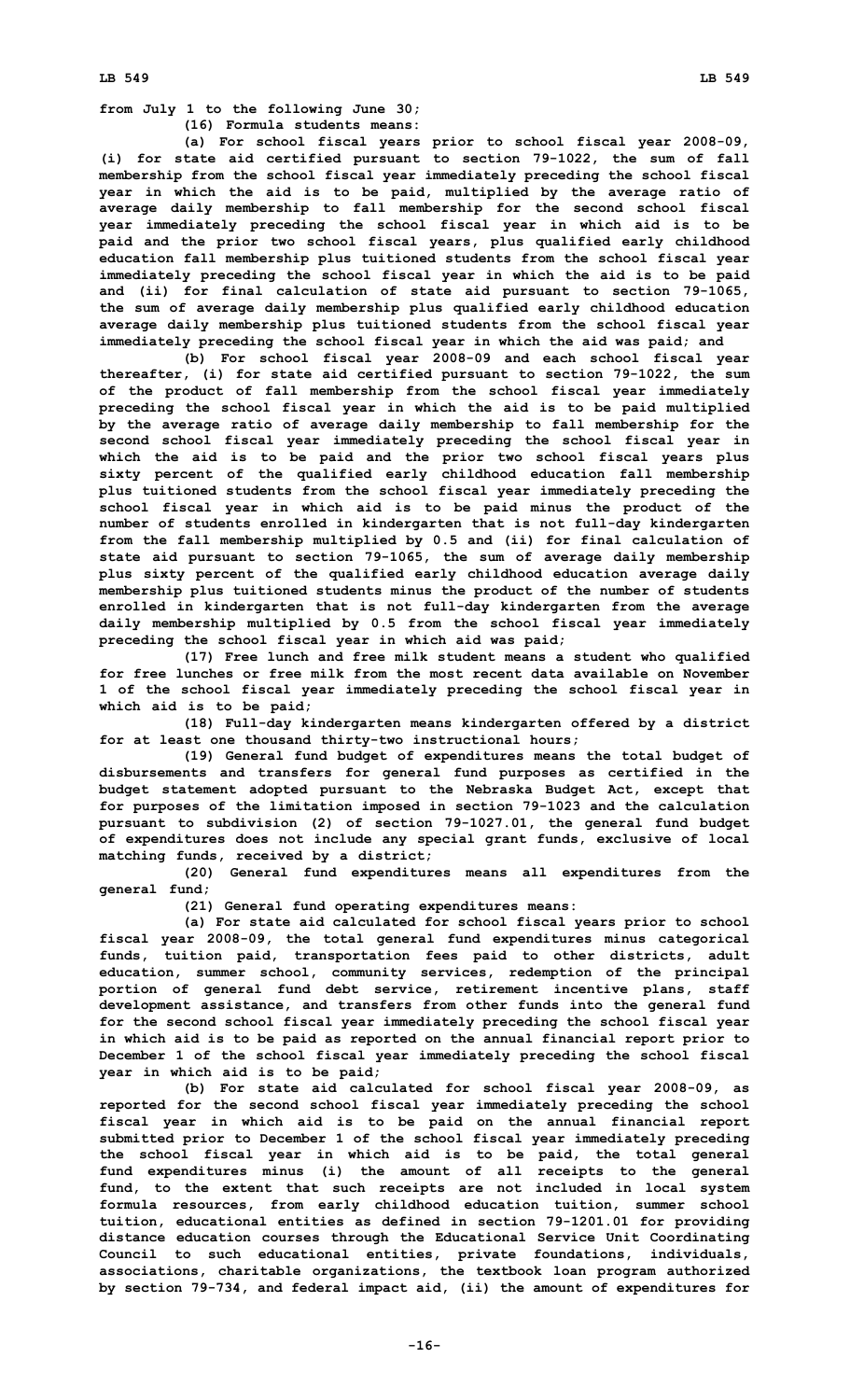**categorical funds, tuition paid, transportation fees paid to other districts, adult education, community services, redemption of the principal portion of general fund debt service, retirement incentive plans authorized by section 79-855, and staff development assistance authorized by section 79-856, and (iii) the amount of any transfers from the general fund to any bond fund and transfers from other funds into the general fund;**

**(c) For state aid calculated for school fiscal year 2009-10, as reported on the annual financial report for the second school fiscal year immediately preceding the school fiscal year in which aid is to be paid, on the annual financial report submitted prior to December 1 of the school fiscal year immediately preceding the school fiscal year in which aid is to be paid, the total general fund expenditures minus (i) the amount of all receipts to the general fund, to the extent that such receipts are not included in local system formula resources, from early childhood education tuition, summer school tuition, educational entities as defined in section 79-1201.01 for providing distance education courses through the Educational Service Unit Coordinating Council to such educational entities, private foundations, individuals, associations, charitable organizations, the textbook loan program authorized by section 79-734, and federal impact aid, (ii) the amount of expenditures for categorical funds, tuition paid, transportation fees paid to other districts, adult education, community services, redemption of the principal portion of general fund debt service, retirement incentive plans authorized by section 79-855, and staff development assistance authorized by section 79-856, (iii) the amount of any transfers from the general fund to any bond fund and transfers from other funds into the general fund, and (iv) any legal expenses in excess of fifteen-hundredths of one percent of the formula need for the school fiscal year in which the expenses occurred; and**

**(d) For state aid calculated for school fiscal year 2010-11 and each school fiscal year thereafter, as reported on the annual financial report for the second school fiscal year immediately preceding the school fiscal year in which aid is to be paid, on the annual financial report submitted prior to December 1 of the school fiscal year immediately preceding the school fiscal year in which aid is to be paid, the total general fund expenditures minus (i) the amount of all receipts to the general fund, to the extent that such receipts are not included in local system formula resources, from early childhood education tuition, summer school tuition, educational entities as defined in section 79-1201.01 for providing distance education courses through the Educational Service Unit Coordinating Council to such educational entities, private foundations, individuals, associations, charitable organizations, the textbook loan program authorized by section 79-734, federal impact aid, and levy override elections pursuant to section 77-3444, (ii) the amount of expenditures for categorical funds, tuition paid, transportation fees paid to other districts, adult education, community services, redemption of the principal portion of general fund debt service, retirement incentive plans authorized by section 79-855, and staff development assistance authorized by section 79-856, (iii) the amount of any transfers from the general fund to any bond fund and transfers from other funds into the general fund, and (iv) any legal expenses in excess of fifteen-hundredths of one percent of the formula need for the school fiscal year in which the expenses occurred.**

**For purposes of this subdivision (21) of this section, receipts from levy override elections shall equal ninety-nine percent of the difference of the total general fund levy minus <sup>a</sup> levy of one dollar and five cents per one hundred dollars of taxable valuation multiplied by the assessed valuation for school districts that have voted pursuant to section 77-3444 to override the maximum levy provided pursuant to section 77-3442;**

**(22) High school district means <sup>a</sup> school district providing instruction in at least grades nine through twelve;**

**(23) Income tax liability means the amount of the reported income tax liability for resident individuals pursuant to the Nebraska Revenue Act of 1967 less all nonrefundable credits earned and refunds made;**

**(24) Income tax receipts means the amount of income tax collected pursuant to the Nebraska Revenue Act of 1967 less all nonrefundable credits earned and refunds made;**

**(25) Limited English proficiency students means (a) for school fiscal years prior to school fiscal year 2009-10, the number of students with limited English proficiency in <sup>a</sup> district from the most recent data available on November 1 of the school fiscal year preceding the school fiscal year in which aid is to be paid and (b) for school fiscal year 2009-10 and each school fiscal year thereafter, the number of students with limited English proficiency in <sup>a</sup> district from the most recent data available on November 1 of the school fiscal year preceding the school fiscal year in which aid is to**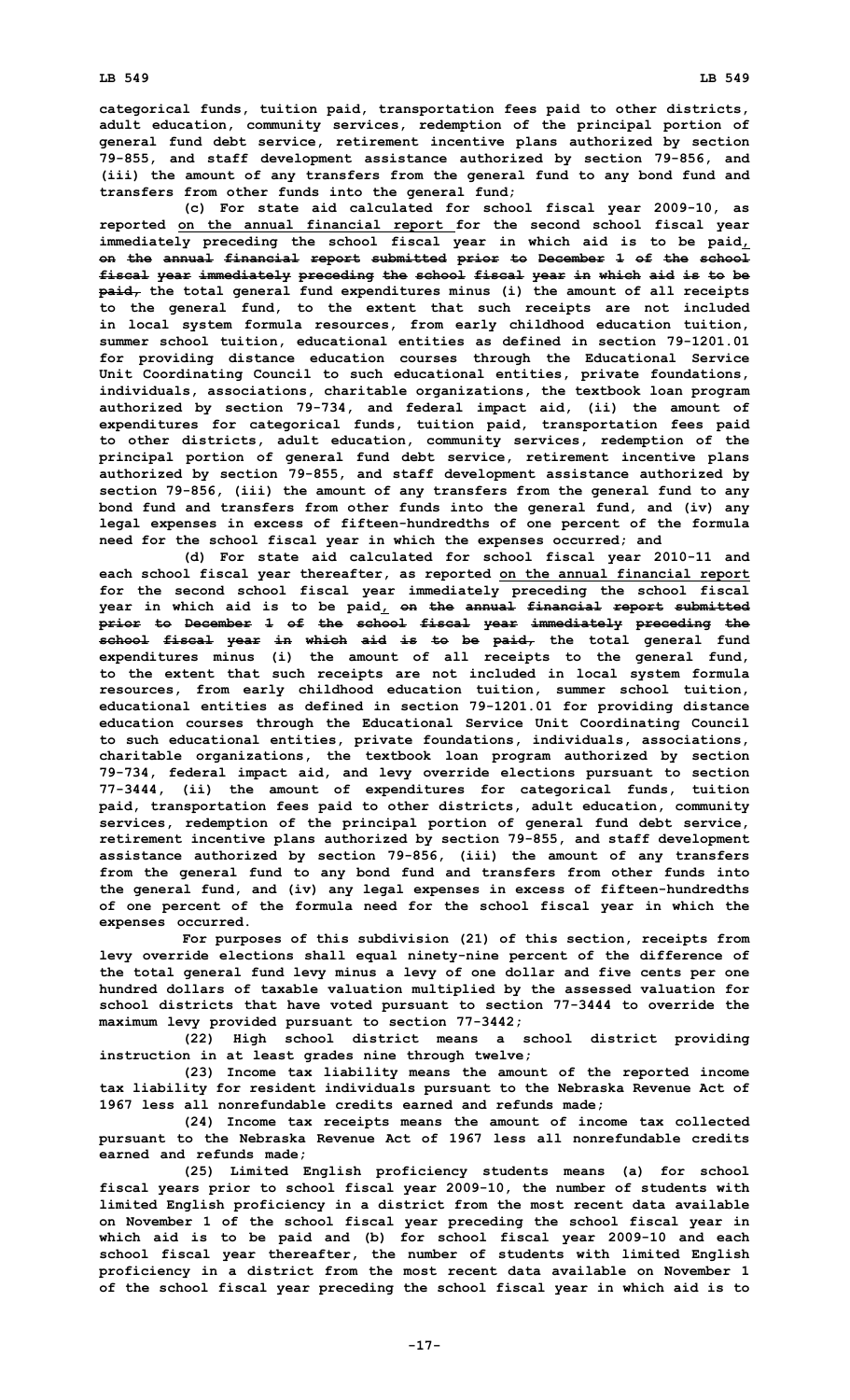**be paid plus the difference of such students with limited English proficiency minus the average number of limited English proficiency students for such district, prior to such addition, for the three immediately preceding school fiscal years if such difference is greater than zero;**

**(26) Local system means <sup>a</sup> learning community, <sup>a</sup> unified system, <sup>a</sup> Class VI district and the associated Class I districts, or <sup>a</sup> Class II, III, IV, or V district and any affiliated Class I districts or portions of Class I districts. The membership, expenditures, and resources of Class I districts that are affiliated with multiple high school districts will be attributed to local systems based on the percent of the Class I valuation that is affiliated with each high school district;**

**(27) Low-income child means (a) for school fiscal years prior to 2008-09, <sup>a</sup> child under nineteen years of age living in <sup>a</sup> household having an annual adjusted gross income of fifteen thousand dollars or less for the second calendar year preceding the beginning of the school fiscal year for which aid is being calculated and (b) for school fiscal year 2008-09 and each school fiscal year thereafter, <sup>a</sup> child under nineteen years of age living in <sup>a</sup> household having an annual adjusted gross income for the second calendar year preceding the beginning of the school fiscal year for which aid is being calculated equal to or less than the maximum household income that would allow <sup>a</sup> student from <sup>a</sup> family of four people to be <sup>a</sup> free lunch and free milk student during the school fiscal year immediately preceding the school fiscal year for which aid is being calculated;**

**(28) Low-income students means the number of low-income children within the district multiplied by the ratio of the formula students in the district divided by the total children under nineteen years of age residing in the district as derived from income tax information;**

**(29) Most recently available complete data year means the most recent single school fiscal year for which the annual financial report, fall school district membership report, annual statistical summary, Nebraska income tax liability by school district for the calendar year in which the majority of the school fiscal year falls, and adjusted valuation data are available;**

**(30) Poverty students means (a) for school fiscal years prior to school fiscal year 2009-10, the number of low-income students or the number of students who are free lunch and free milk students in <sup>a</sup> district, whichever is greater, and (b) for school fiscal year 2009-10 and each school fiscal year thereafter, the number of low-income students or the number of students who are free lunch and free milk students in <sup>a</sup> district plus the difference of the number of low-income students or the number of students who are free lunch and free milk students in <sup>a</sup> district, whichever is greater, minus the average number of poverty students for such district, prior to such addition, for the three immediately preceding school fiscal years if such difference is greater than zero;**

**(31) Qualified early childhood education average daily membership means the product of the average daily membership for school fiscal year 2006-07 and each school fiscal year thereafter of students who will be eligible to attend kindergarten the following school year and are enrolled in an early childhood education program approved by the department pursuant to section 79-1103 for such school district for such school year multiplied by the ratio of the actual instructional hours of the program divided by one thousand thirty-two if: (a) The program is receiving <sup>a</sup> grant pursuant to such section for the third year; (b) the program has already received grants pursuant to such section for three years; or (c) the program has been approved pursuant to subsection (5) of section 79-1103 for such school year and the two preceding school years, including any such students in portions of any of such programs receiving an expansion grant;**

**(32) Qualified early childhood education fall membership means the product of membership on the last Friday in September 2006 and each year thereafter of students who will be eligible to attend kindergarten the following school year and are enrolled in an early childhood education program approved by the department pursuant to section 79-1103 for such school district for such school year multiplied by the ratio of the planned instructional hours of the program divided by one thousand thirty-two if: (a) The program is receiving <sup>a</sup> grant pursuant to such section for the third year; (b) the program has already received grants pursuant to such section for three years; or (c) the program has been approved pursuant to subsection (5) of section 79-1103 for such school year and the two preceding school years, including any such students in portions of any of such programs receiving an expansion grant;**

**(33) Regular route transportation means the transportation of students on regularly scheduled daily routes to and from the attendance center;**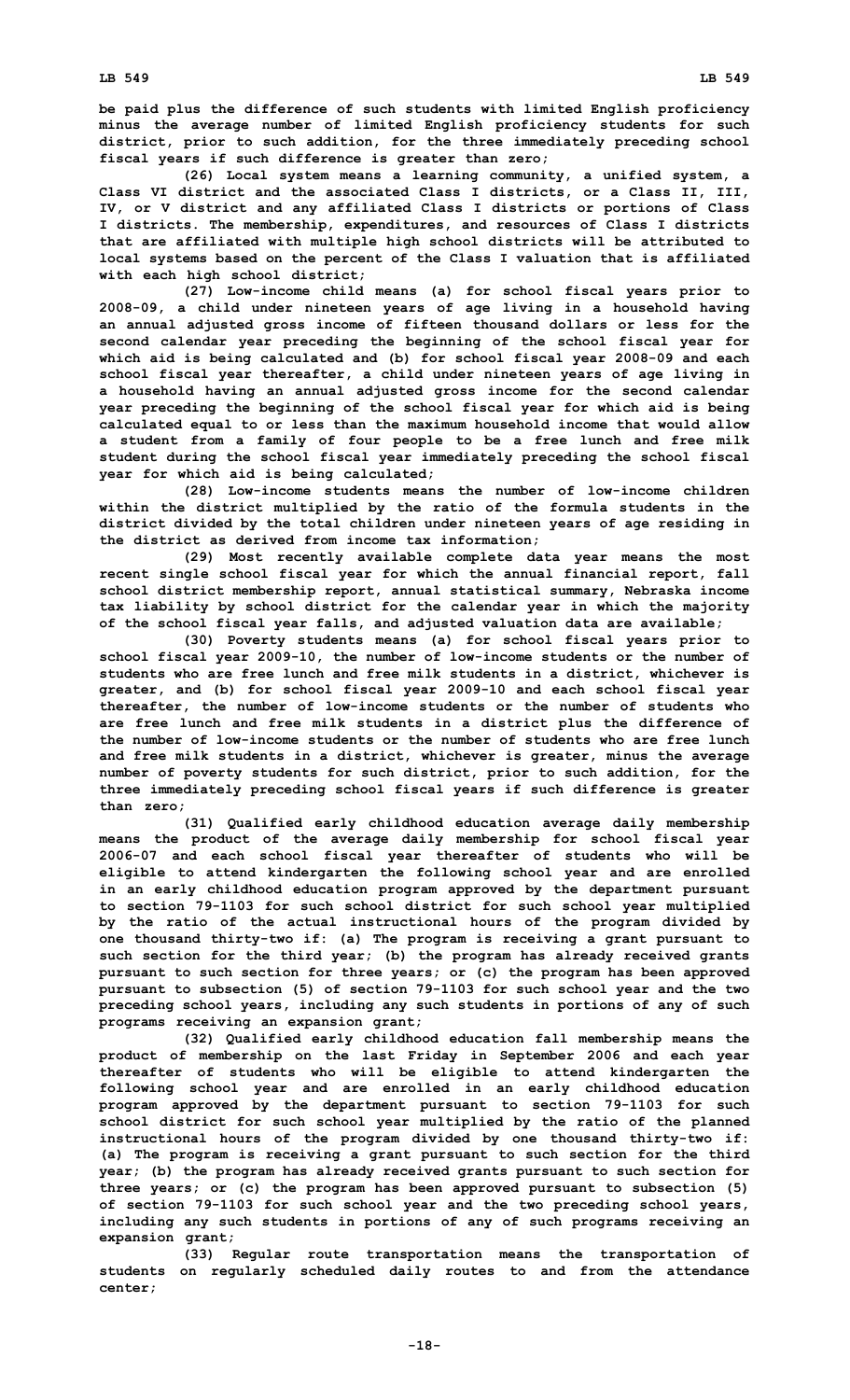**(34) Reorganized district means any district involved in <sup>a</sup> consolidation and currently educating students following consolidation;**

**(35) School year or school fiscal year means the fiscal year of <sup>a</sup> school district as defined in section 79-1091;**

**(36) Sparse local system means <sup>a</sup> local system that is not <sup>a</sup> very sparse local system but which meets the following criteria:**

**(a)(i) Less than two students per square mile in the county in which each high school is located, based on the school district census, (ii) less than one formula student per square mile in the local system, and (iii) more than ten miles between each high school attendance center and the next closest high school attendance center on paved roads;**

**(b)(i) Less than one and one-half formula students per square mile in the local system and (ii) more than fifteen miles between each high school attendance center and the next closest high school attendance center on paved roads;**

**(c)(i) Less than one and one-half formula students per square mile in the local system and (ii) more than two hundred seventy-five square miles in the local system; or**

**(d)(i) Less than two formula students per square mile in the local system and (ii) the local system includes an area equal to ninety-five percent or more of the square miles in the largest county in which <sup>a</sup> high school attendance center is located in the local system;**

**(37) Special education means specially designed kindergarten through grade twelve instruction pursuant to section 79-1125, and includes special education transportation;**

**(38) Special grant funds means the budgeted receipts for grants, including, but not limited to, Title I funds, Title VI funds, funds from the Education Innovation Fund, reimbursements for wards of the court, short-term borrowings including, but not limited to, registered warrants and tax anticipation notes, interfund loans, insurance settlements, and reimbursements to county government for previous overpayment. The state board shall approve <sup>a</sup> listing of grants that qualify as special grant funds;**

**(39) State aid means the amount of assistance paid to <sup>a</sup> district pursuant to the Tax Equity and Educational Opportunities Support Act;**

**(40) State board means the State Board of Education;**

**(41) State support means all funds provided to districts by the State of Nebraska for the general fund support of elementary and secondary education;**

**(42) Statewide average basic funding per formula student means the statewide total basic funding for all districts divided by the statewide total formula students for all districts;**

**(43) Statewide average general fund operating expenditures per formula student means the statewide total general fund operating expenditures for all districts divided by the statewide total formula students for all districts;**

**(44) Teacher has the definition found in section 79-101;**

**(45) Temporary aid adjustment factor means (a) for school fiscal years before school fiscal year 2007-08, one and one-fourth percent of the sum of the local system's transportation allowance, the local system's special receipts allowance, and the product of the local system's adjusted formula students multiplied by the average formula cost per student in the local system's cost grouping and (b) for school fiscal year 2007-08, one and one-fourth percent of the sum of the local system's transportation allowance, special receipts allowance, and distance education and telecommunications allowance and the product of the local system's adjusted formula students multiplied by the average formula cost per student in the local system's cost grouping;**

**(46) Tuitioned students means students in kindergarten through grade twelve of the district whose tuition is paid by the district to some other district or education agency; and**

**(47) Very sparse local system means <sup>a</sup> local system that has:**

**(a)(i) Less than one-half student per square mile in each county in which each high school attendance center is located based on the school district census, (ii) less than one formula student per square mile in the local system, and (iii) more than fifteen miles between the high school attendance center and the next closest high school attendance center on paved roads; or**

**(b)(i) More than four hundred fifty square miles in the local system, (ii) less than one-half student per square mile in the local system, and (iii) more than fifteen miles between each high school attendance center and the next closest high school attendance center on paved roads.**

**Sec. 27. Section 79-1007.06, Reissue Revised Statutes of Nebraska,**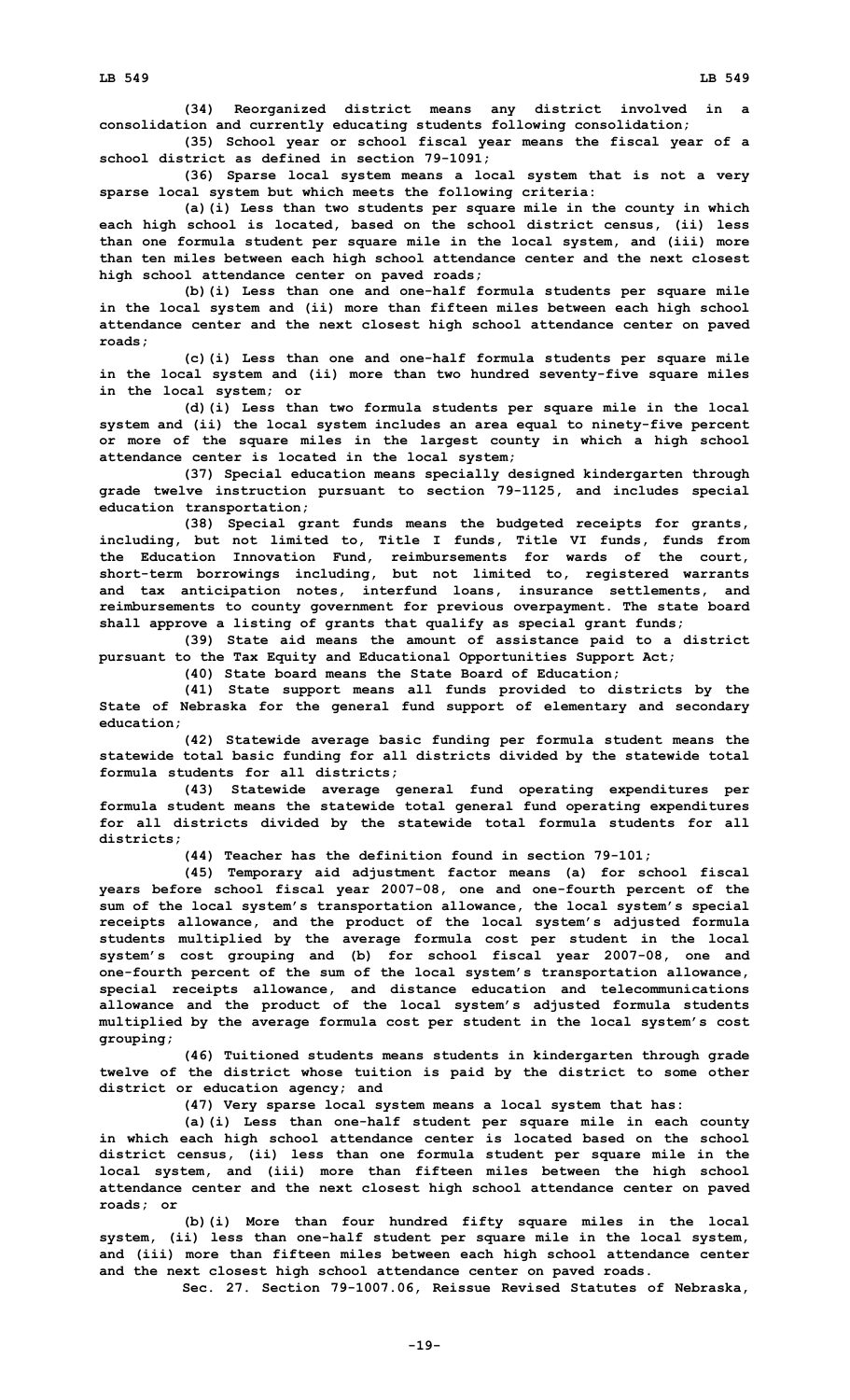**LB 549 LB 549**

**is amended to read:**

**79-1007.06 (1) For school fiscal year 2008-09 and each school fiscal year thereafter, the department shall determine the poverty allowance for each school district that meets the requirements of this section and has not been disqualified pursuant to section 79-1007.07. Each school district shall designate <sup>a</sup> maximum poverty allowance on <sup>a</sup> form prescribed by the department on or before October 10 15 of the school fiscal year immediately preceding the school fiscal year for which aid is being calculated. The school district may decline to participate in the poverty allowance by providing the department with <sup>a</sup> maximum poverty allowance of zero dollars on such form on or before October 10 15 of the school fiscal year immediately preceding the school fiscal year for which aid is being calculated. Each school district designating <sup>a</sup> maximum poverty allowance greater than zero dollars shall submit <sup>a</sup> poverty plan pursuant to section 79-1013.**

**(2) The poverty allowance for each school district that has not been disqualified pursuant to section 79-1007.07 shall equal the lesser of:**

**(a) The maximum amount designated pursuant to subsection (1) of this section by the school district in the local system, if such school district designated <sup>a</sup> maximum amount, for the school fiscal year for which aid is being calculated; or**

**(b) The sum of:**

**(i) The statewide average general fund operating expenditures per formula student multiplied by 0.0375 then multiplied by the poverty students comprising more than five percent and not more than ten percent of the formula students in the school district; plus**

**(ii) The statewide average general fund operating expenditures per formula student multiplied by 0.0750 then multiplied by the poverty students comprising more than ten percent and not more than fifteen percent of the formula students in the school district; plus**

**(iii) The statewide average general fund operating expenditures per formula student multiplied by 0.1125 then multiplied by the poverty students comprising more than fifteen percent and not more than twenty percent of the formula students in the school district; plus**

**(iv) The statewide average general fund operating expenditures per formula student multiplied by 0.1500 then multiplied by the poverty students comprising more than twenty percent and not more than twenty-five percent of the formula students in the school district; plus**

**(v) The statewide average general fund operating expenditures per formula student multiplied by 0.1875 then multiplied by the poverty students comprising more than twenty-five percent and not more than thirty percent of the formula students in the school district; plus**

**(vi) The statewide average general fund operating expenditures per formula student multiplied by 0.2250 then multiplied by the poverty students comprising more than thirty percent of the formula students in the school district.**

**Sec. 28. Section 79-1007.08, Reissue Revised Statutes of Nebraska, is amended to read:**

**79-1007.08 (1) For school fiscal year 2008-09 and each school fiscal year thereafter, the department shall determine the limited English proficiency allowance for each school district that meets the requirements of this section and has not been disqualified pursuant to section 79-1007.09. Each school district shall designate <sup>a</sup> maximum limited English proficiency allowance on or before October 10 15 of the school fiscal year immediately preceding the school fiscal year for which aid is being calculated. The school district may decline to participate in the limited English proficiency allowance by providing the department with <sup>a</sup> maximum limited English proficiency allowance of zero dollars on such form on or before October 10 15 of the school fiscal year immediately preceding the school fiscal year for which aid is being calculated. Each school district designating <sup>a</sup> maximum limited English proficiency allowance greater than zero dollars shall submit <sup>a</sup> limited English proficiency plan pursuant to section 79-1014.**

**(2) The limited English proficiency allowance for each school district that has not been disqualified pursuant to section 79-1007.09 shall equal the lesser of:**

**(a) The amount designated pursuant to subsection (1) of this section by the school district, if such school district designated <sup>a</sup> maximum amount, for the school fiscal year for which aid is being calculated; or**

**(b) The statewide average general fund operating expenditures per formula student multiplied by 0.25 then multiplied by:**

**(i) The number of students in the school district who are limited English proficient as defined under 20 U.S.C. 7801, as such section existed on January 1, 2006, if such number is greater than or equal to twelve;**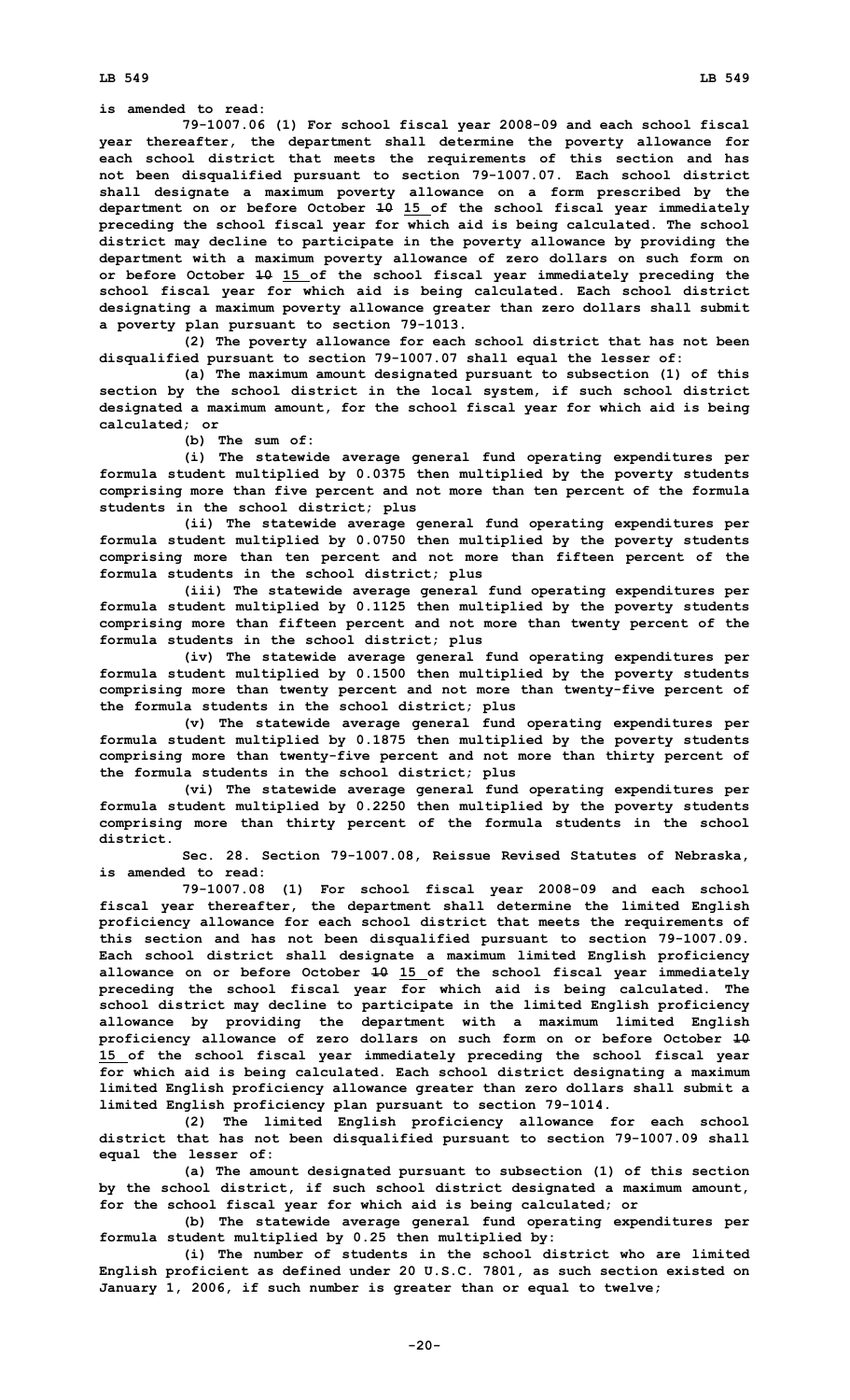**(ii) Twelve, if the number of students in the school district who are limited English proficient as defined under 20 U.S.C. 7801, as such section existed on January 1, 2006, is greater than or equal to one and less than twelve; or**

**(iii) Zero, if the number of students in the school district who are limited English proficient as defined under 20 U.S.C. 7801, as such section existed on January 1, 2006, is less than one.**

**Sec. 29. Section 79-1007.16, Reissue Revised Statutes of Nebraska, is amended to read:**

**79-1007.16 For school fiscal year 2008-09 and each school fiscal year thereafter, the department shall calculate basic funding for each district as follows:**

**(1) <sup>A</sup> comparison group shall be established for each district consisting of the districts for which basic funding is being calculated, the five larger districts that are closest in size to the district for which basic funding is being calculated as measured by formula students, and the five smaller districts that are closest in size to the district for which basic funding is being calculated as measured by formula students. If there are not five districts that are larger than the district for which basic funding is being calculated or if there are not five districts that are smaller than the district for which basic funding is being calculated, the comparison group shall consist of only as many districts as fit the criteria. If more than one district has exactly the same number of formula students as the largest or smallest district in the comparison group, all of the districts with exactly the same number of formula students as the largest or smallest districts in the comparison group shall be included in the comparison group. If one or more districts have exactly the same number of formula students as the district for which basic funding is being calculated, all such districts shall be included in the comparison group in addition to the five larger districts and the five smaller districts. The comparison group shall remain the same for the final calculation of aid pursuant to section 79-1065;**

**(2) For districts with nine hundred or more formula students, basic funding shall equal the adjusted formula students multiplied by the average of the adjusted general fund operating expenditures per formula student for each district in the comparison group, excluding both the district with the highest adjusted general fund operating expenditures per adjusted formula student and the district with the lowest adjusted general fund operating expenditures per formula student of the districts in the comparison group; and**

**(3) For districts with fewer than nine hundred formula students, basic funding shall equal the product of the average of the adjusted general fund operating expenditures for each district in the comparison group, excluding both the district with the highest adjusted general fund operating expenditures and the district with the lowest adjusted general fund operating expenditures of the districts in the comparison group.**

**Sec. 30. Section 79-1007.20, Reissue Revised Statutes of Nebraska, is amended to read:**

**79-1007.20 (1) For school fiscal year 2009-10 and each school fiscal year thereafter, school districts may apply to the department for <sup>a</sup> student growth adjustment, on <sup>a</sup> form prescribed by the department, on or before October 10 15 of the school fiscal year immediately preceding the school fiscal year for which aid is being calculated. Such form shall require an estimate of the average daily membership for the school fiscal year for which aid is being calculated, the estimated student growth calculated by subtracting the fall membership of the current school fiscal year from the estimated average daily membership for the school fiscal year for which aid is being calculated, and evidence supporting the estimates. On or before the immediately following December 1, the department shall approve the estimated student growth, approve <sup>a</sup> modified student growth, or deny the application based on the requirements of this section, the evidence submitted on the application, and any other information provided by the department. The state board shall establish procedures for appeal of decisions of the department to the state board for final determination.**

**(2) The student growth adjustment for each approved district shall equal the sum of the product of the school district's basic funding per formula student multiplied by the difference of the approved student growth minus the greater of twenty-five students or one percent of the fall membership for the school fiscal year immediately preceding the school fiscal year for which aid is being calculated plus the product of fifty percent of the school district's basic funding per formula student multiplied by the greater of twenty-five students or one percent of the fall membership for the school fiscal year immediately preceding the school fiscal year for which aid is being calculated.**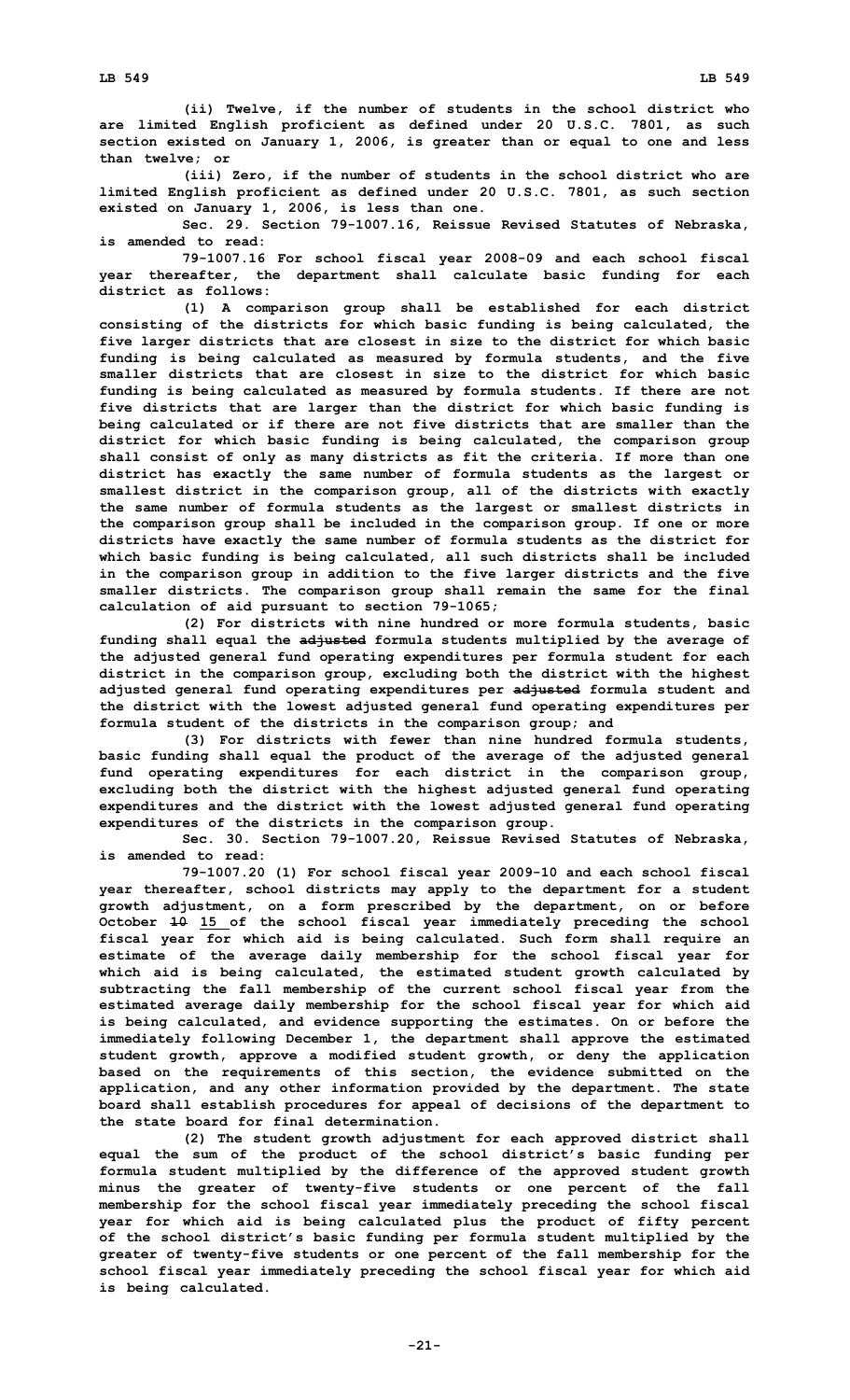**(3) For school fiscal year 2011-12 and each school fiscal year thereafter, the department shall calculate <sup>a</sup> student growth adjustment correction for each district that received <sup>a</sup> student growth adjustment for aid distributed in the most recently available complete data year. Such student growth correction shall equal the product of the difference of the average daily membership for such school fiscal year minus the sum of the formula students and the approved student growth used to calculate the student growth adjustment for such school fiscal year multiplied by the school district's basic funding per formula student used in the final calculation of aid pursuant to section 79-1065 for such school fiscal year, except that the absolute value of <sup>a</sup> negative correction shall not exceed the original adjustment.**

**Sec. 31. Section 79-1007.21, Reissue Revised Statutes of Nebraska, is amended to read:**

**79-1007.21 (1) For school fiscal year 2009-10 and each school fiscal year thereafter, school districts may apply to the department for <sup>a</sup> two-year new school adjustment, on <sup>a</sup> form prescribed by the department, on or before October 10 15 of the school fiscal year immediately preceding the school fiscal year for which the first-year new school adjustment would be included in the calculation of state aid. Such form shall require evidence of recent and expected student growth, evidence that <sup>a</sup> new building or the expansion or remodeling of an existing building is being completed to provide additional student capacity to accommodate such growth and not to replace an existing building, evidence that the school fiscal year for which the district would receive the first-year adjustment will be the first full school fiscal year for which students will utilize such additional capacity, and evidence of the estimated additional student capacity to be provided by the project. On or before the immediately following December 1, the department shall approve the estimated additional capacity for use in the adjustment, approve <sup>a</sup> modified estimated additional capacity for use in the adjustment, or deny the application based on the requirements of this section, the evidence submitted on the application, and any other information provided by the department. Each approval shall include an approved estimated additional student capacity for the new building. The state board shall establish procedures for appeal of decisions of the department to the state board for final determination.**

**(2) The first-year new school adjustment for each approved district shall equal the school district's basic funding per formula student multiplied by twenty percent of the approved estimated additional student capacity. The second-year new school adjustment for each approved district shall equal the school district's basic funding per formula student multiplied by ten percent of the approved estimated additional student capacity.**

**Sec. 32. Section 79-1007.22, Reissue Revised Statutes of Nebraska, as amended by section 4, Legislative Bill 62, One Hundred First Legislature, First Session, 2009, is amended to read:**

**79-1007.22 (1) For state aid calculated for each of the second and third full school fiscal years of <sup>a</sup> new learning community, each member school district may apply to the department for <sup>a</sup> new learning community transportation adjustment, on <sup>a</sup> form prescribed by the department, on or before October 10 15 of the school fiscal year immediately preceding the school fiscal year for which the new learning community transportation adjustment would be included in the calculation of state aid. Such form shall require evidence supporting estimates of increased transportation costs for the district due to the provisions of subsection (2) of section 79-611. On or before the immediately following December 1, the department shall approve the estimate of increased transportation costs for use in the adjustment, approve <sup>a</sup> modified estimate of increased transportation costs for use in the adjustment, or deny the application based on the requirements of this section, the evidence submitted on the application, and any other information provided by the department. The state board shall establish procedures for appeal of decisions of the department to the state board for final determination.**

**(2) The new learning community transportation adjustment shall equal the approved estimate of increased transportation costs due to the provisions of subsection (2) of section 79-611. School districts shall submit evidence of the actual increase in transportation costs due to the provisions of subsection (2) of section 79-611, and the department shall recalculate the adjustment using such actual costs pursuant to section 79-1065.**

**Sec. 33. Section 79-1014, Reissue Revised Statutes of Nebraska, is amended to read:**

**79-1014 (1) On or before October 10 of each year, each school district designating <sup>a</sup> maximum limited English proficiency allowance greater than zero dollars shall submit <sup>a</sup> limited English proficiency plan for the next school fiscal year to the department and to the learning community**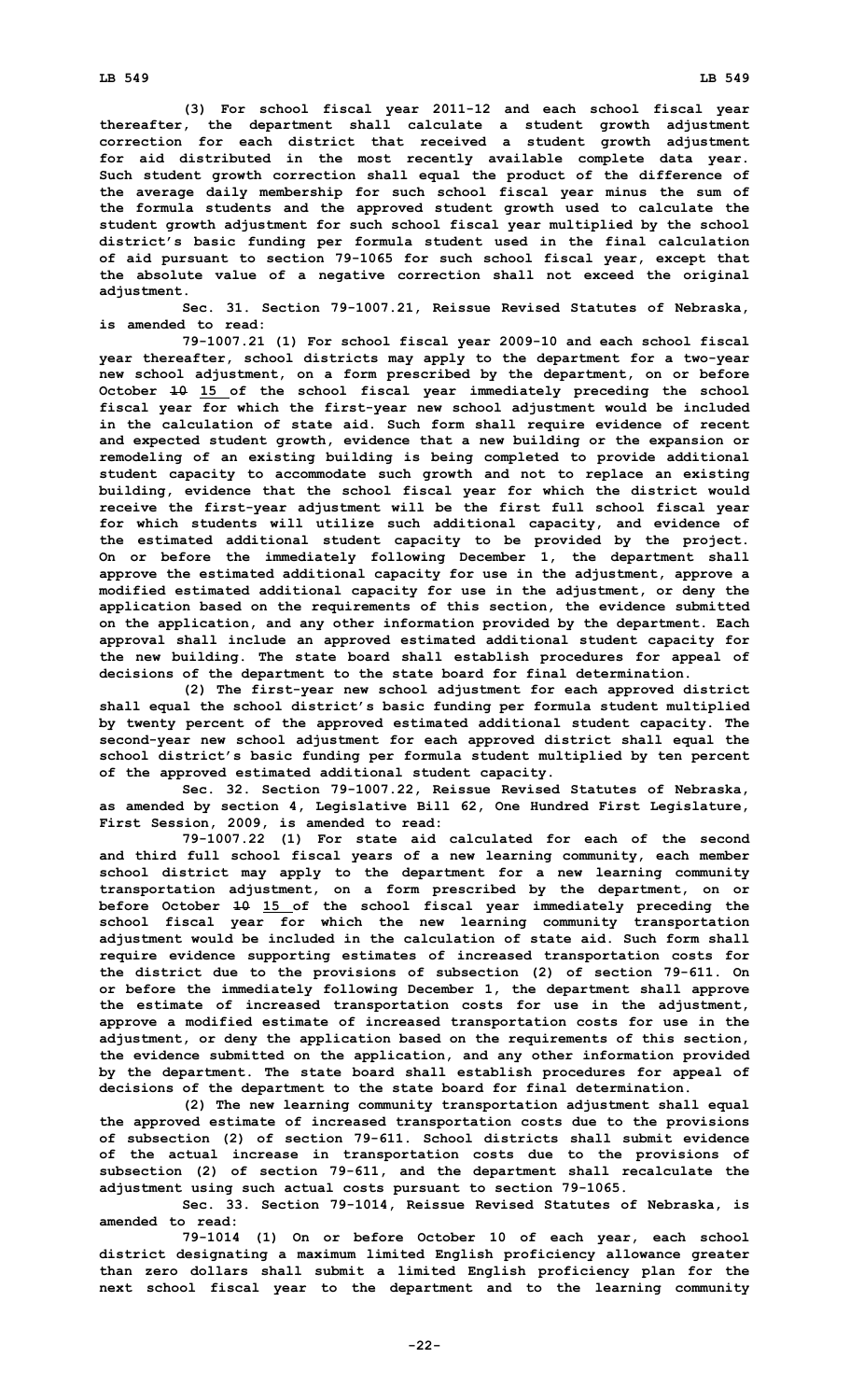**coordinating council of any learning community of which the school district is <sup>a</sup> member. On or before the immediately following December 1, (a) the department shall approve or disapprove such plans for school districts that are not members of <sup>a</sup> learning community, based on the inclusion of the elements required pursuant to this section and (b) the learning community coordinating council, and, as to the applicable portions thereof, each achievement subcouncil, shall approve or disapprove such plan for school districts that are members of such learning community, based on the inclusion of such elements. On or before the immediately following December 5, each learning community coordinating council shall certify to the department the approval or disapproval of the limited English proficiency plan for each member school district.**

**(2) In order to be approved pursuant to this section, <sup>a</sup> limited English proficiency plan must include an explanation of how the school district will address the following issues for such school fiscal year:**

**(a) Identification of students with limited English proficiency;**

**(b) Instructional approaches;**

**(c) Assessment of such students' progress toward mastering the English language; and**

**(d) An evaluation to determine the effectiveness of the elements of the limited English proficiency plan.**

**(3) The state board shall establish <sup>a</sup> procedure for appeal of decisions of the department and of learning community coordinating councils to the state board for a final determination.**

**Sec. 34. Section 79-1065.01, Reissue Revised Statutes of Nebraska, is amended to read:**

**79-1065.01 If the adjustment under section 79-1065 results in <sup>a</sup> school district being entitled to the payment of additional funds, the district may apply to the State Department of Education for <sup>a</sup> lump-sum payment for any amount up to one hundred percent of the adjustment, except that when <sup>a</sup> school district is to receive <sup>a</sup> lump-sum payment pursuant to section 79-1022, one hundred percent of the adjustment shall be paid as one lump-sum payment on the last business day of December during the ensuing school fiscal year. The department shall notify the Director of Administrative Services of the amount of funds to be paid in <sup>a</sup> lump sum and the reduced amount of the monthly payments pursuant to section 79-1022. The department shall make such payment in <sup>a</sup> lump sum not later than the last business day of September of the year in which the final determination under this section is made., except that when <sup>a</sup> school district is to receive <sup>a</sup> monthly payment of less than one thousand dollars, such payment shall be one lump-sum payment on the last business day of December during the ensuing school fiscal year.**

**Sec. 35. Section 79-1084, Reissue Revised Statutes of Nebraska, is amended to read:**

**79-1084 The school board of a Class III school district shall annually, on or before September 20, report in writing to the county board and the learning community coordinating council if the school district is <sup>a</sup> member of <sup>a</sup> learning community the entire revenue raised by taxation and all other sources and received by the school board for the previous school fiscal year and <sup>a</sup> budget for the ensuing school fiscal year in form of <sup>a</sup> resolution broken down generally as follows: (1) The amount of funds required for the support of the schools during the ensuing school fiscal year; (2) the amount of funds required for the purpose purchase of school sites; (3) the amount of funds required for the erection of school buildings; (4) the amount of funds required for the payment of interest upon all bonds issued for school purposes; and (5) the amount of funds required for the creation of <sup>a</sup> sinking fund for the payment of such indebtedness. The secretary shall publish, within ten days after the filing of such budget, <sup>a</sup> copy of the fund summary pages of the budget one time at the legal rate prescribed for the publication of legal notices in <sup>a</sup> legal newspaper published in and of general circulation in such city or village or, if none is published in such city or village, in <sup>a</sup> legal newspaper of general circulation in the city or village. The secretary of the school board failing or neglecting to comply with this section shall be deemed guilty of <sup>a</sup> Class V misdemeanor and, in the discretion of the court, the judgment of conviction may provide for the removal from office of such secretary for such failure or neglect. For Class III school districts that are not members of <sup>a</sup> learning community, the county board shall levy and collect such taxes as are necessary to provide the amount of revenue from property taxes as indicated by all the data contained in the budget and the certificate prescribed by this section, at the time and in the manner provided in section 77-1601.**

**Sec. 36. Section 79-1086, Reissue Revised Statutes of Nebraska, is amended to read:**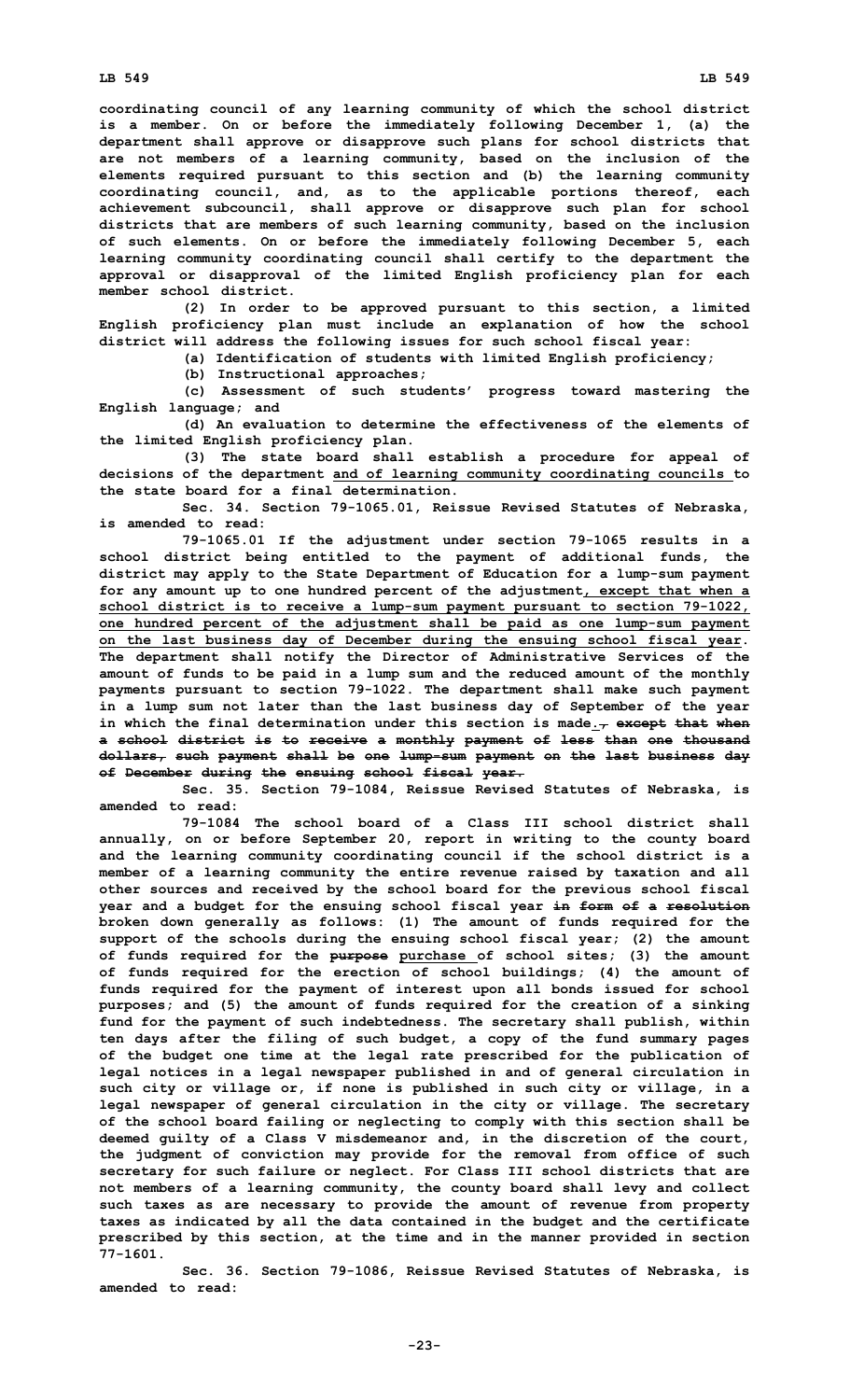**79-1086 (1) The board of education of <sup>a</sup> Class V school district that is not <sup>a</sup> member of <sup>a</sup> learning community shall annually during the month of July estimate the amount of resources likely to be received for school purposes, including the amounts available from fines, licenses, and other sources. Before the county board of equalization makes its levy each year, the board of education shall report to the county clerk the rate of tax deemed necessary to be levied upon the taxable value of all the taxable property of the district subject to taxation during the fiscal year next ensuing for (a) the support of the schools, (b) the purchase of school sites, (c) the erection, alteration, equipping, and furnishing of school buildings and additions to school buildings, (d) the payment of interest upon all bonds issued for school purposes, and (e) the creation of <sup>a</sup> sinking fund for the payment of such indebtedness. The county board of equalization shall levy the rate of tax so reported and demanded by the board of education and collect the tax in the same manner as other taxes are levied and collected.**

**(2) The school board of <sup>a</sup> Class V school district that is <sup>a</sup> member of <sup>a</sup> learning community shall annually, on or before September 20, report in writing to the county board and the learning community coordinating council the entire revenue raised by taxation and all other sources and received by the school board for the previous school fiscal year and <sup>a</sup> budget for the ensuing school fiscal year in form of <sup>a</sup> resolution broken down generally as follows: (a) The amount of funds required for the support of the schools during the ensuing school fiscal year; (b) the amount of funds required for the purpose purchase of school sites; (c) the amount of funds required for the erection of school buildings; (d) the amount of funds required for the payment of interest upon all bonds issued for school purposes; and (e) the amount of funds required for the creation of <sup>a</sup> sinking fund for the payment of such indebtedness. The secretary shall publish, within ten days after the filing of such budget, <sup>a</sup> copy of the fund summary pages of the budget one time at the legal rate prescribed for the publication of legal notices in <sup>a</sup> legal newspaper published in and of general circulation in such city or village or, if none is published in such city or village, in <sup>a</sup> legal newspaper of general circulation in the city or village. The secretary of the school board failing or neglecting to comply with this section shall be deemed guilty of <sup>a</sup> Class V misdemeanor and, in the discretion of the court, the judgment of conviction may provide for the removal from office of such secretary for such failure or neglect.**

**Sec. 37. Section 79-10,110, Reissue Revised Statutes of Nebraska, is amended to read:**

**79-10,110 (1) After making <sup>a</sup> determination that an actual or potential environmental hazard or accessibility barrier exists, that <sup>a</sup> life safety code violation exists, or that expenditures are needed for indoor air quality or mold abatement and prevention within the school buildings or grounds under its control, <sup>a</sup> school board may make and deliver to the county clerk of such county in which any part of the school district is situated, not later than the date provided in section 13-508, an itemized estimate of the amounts necessary to be expended for the abatement of such environmental hazard, for accessibility barrier elimination, or for modifications for life safety code violations, indoor air quality, or mold abatement and prevention in such school buildings or grounds. The board shall conduct <sup>a</sup> public hearing on the itemized estimate prior to presenting such estimate to the county clerk. Notice of the place and time of such hearing shall, at least five days prior to the date set for hearing, be published in <sup>a</sup> newspaper of general circulation within the school district. The board shall designate the particular environmental hazard abatement project, accessibility barrier elimination project, or modification for life safety code violations, indoor air quality, or mold abatement and prevention for which the tax levy provided for by this section will be expended, the period of years, which shall not exceed ten years, for which the tax will be levied for such project, and the amount of the levy for each year of the period.**

**(2) After <sup>a</sup> public hearing, <sup>a</sup> school board may undertake any qualified capital purpose in any qualified zone academy under its control and may levy <sup>a</sup> tax as provided in this section to repay <sup>a</sup> qualified zone academy bond issued for such undertaking. The board shall designate the particular qualified capital purpose for which the qualified zone academy bond was issued and for which the tax levy provided for by this section will be expended, the period of years, not exceeding fifteen, for which the tax will be levied for such qualified zone academy bond, and the amount of the levy for each year of the period. The hearing required by this subsection shall be held only after notice of such hearing has been published for three consecutive weeks prior to the hearing in <sup>a</sup> legal newspaper published or of general circulation in the school district.**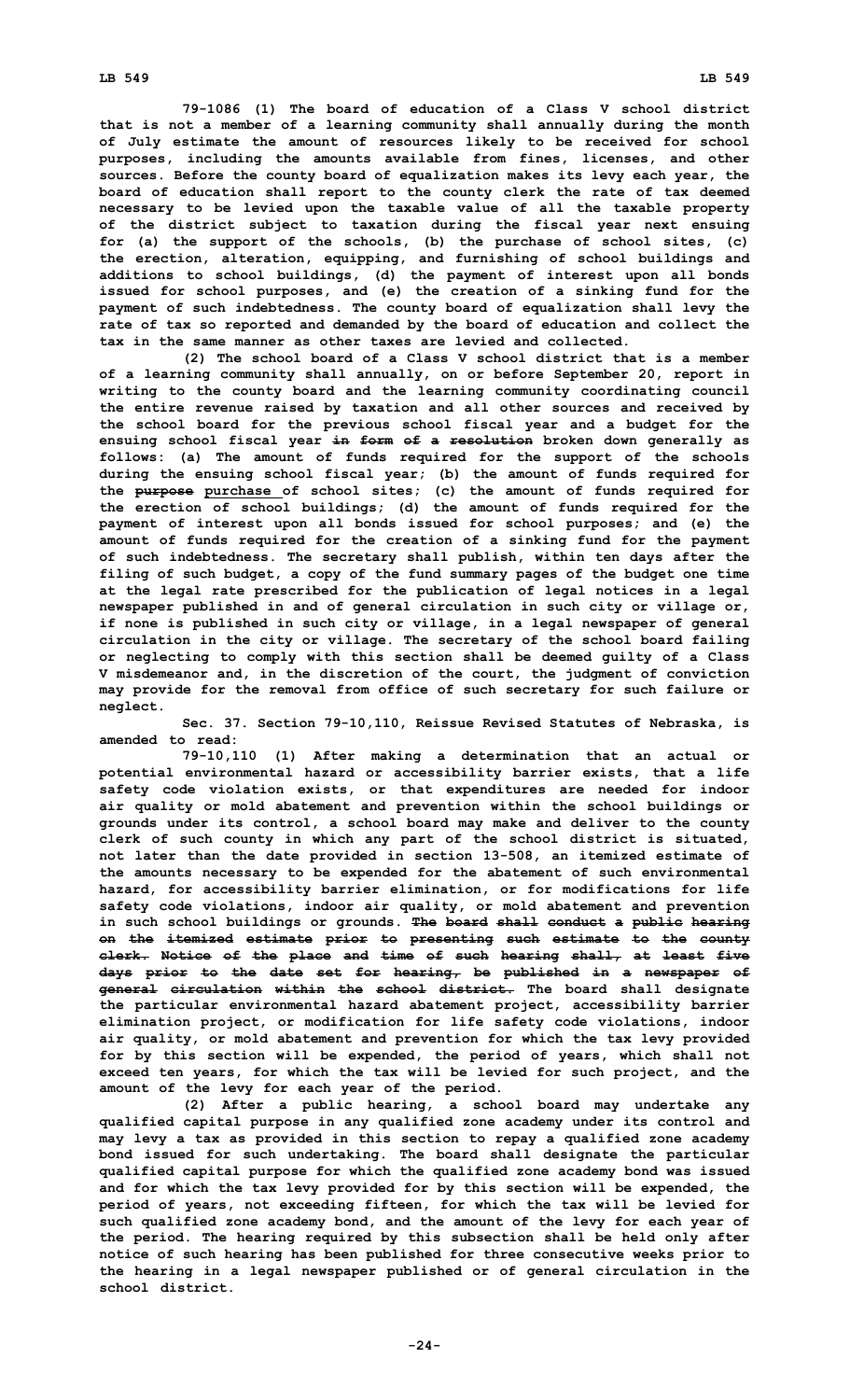**(3) The board may designate more than one project under subsection (1) of this section or qualified capital purpose under subsection (2) of this section and levy <sup>a</sup> tax pursuant to this section for each such project or qualified capital purpose, concurrently or consecutively, as the case may be, if the aggregate levy in each year and the duration of each such levy will not exceed the limitations specified in this section. Each levy for <sup>a</sup> project or qualified capital purpose which is authorized by this section may be imposed for such duration as the board specifies, notwithstanding the contemporaneous existence or subsequent imposition of any other levy for another project or qualified capital purpose imposed pursuant to this section and notwithstanding the subsequent issuance by the district of bonded indebtedness payable from its general fund levy.**

**(4) The county clerk shall levy such taxes, not to exceed five and one-fifth cents per one hundred dollars of taxable valuation for Class II, III, IV, V, and VI districts, and not to exceed the limits set for Class <sup>I</sup> districts in section 79-10,124, on the taxable property of the district necessary to (a) cover the environmental hazard abatement or accessibility barrier elimination project costs or costs for modification for life safety code violations, indoor air quality, or mold abatement and prevention itemized by the board pursuant to subsection (1) of this section and (b) repay any qualified zone academy bonds pursuant to subsection (2) of this section. Such taxes shall be collected by the county treasurer at the same time and in the same manner as county taxes are collected and when collected shall be paid to the treasurer of the district and used to cover the project costs.**

**(5) If such board operates grades nine through twelve as part of an affiliated school system, it shall designate the fraction of the project or undertaking to be conducted for the benefit of grades nine through twelve. Such fraction shall be raised by <sup>a</sup> levy placed upon all of the taxable value of all taxable property in the affiliated school system pursuant to subsection (2) of section 79-1075. The balance of the project or undertaking to be conducted for the benefit of grades kindergarten through eight shall be raised by <sup>a</sup> levy placed upon all of the taxable value of all taxable property in the district which is governed by such board. The combined rate for both levies in the high school district, to be determined by such board, shall not exceed five and one-fifth cents on each one hundred dollars of taxable value.**

**(6) Each board which submits an itemized estimate shall establish an environmental hazard abatement and accessibility barrier elimination project account, <sup>a</sup> life safety code modification project account, an indoor air quality project account, or <sup>a</sup> mold abatement and prevention project account, and each board which undertakes <sup>a</sup> qualified capital purpose shall establish <sup>a</sup> qualified capital purpose undertaking account, within the qualified capital purpose undertaking fund. Taxes collected pursuant to this section shall be credited to the appropriate account to cover the project or undertaking costs. Such estimates may be presented to the county clerk and taxes levied accordingly.**

**(7) For purposes of this section:**

**(a) Abatement includes, but is not limited to, any inspection and testing regarding environmental hazards, any maintenance to reduce, lessen, put an end to, diminish, moderate, decrease, control, dispose of, or eliminate environmental hazards, any removal or encapsulation of environmentally hazardous material or property, any restoration or replacement of material or property, any related architectural and engineering services, and any other action to reduce or eliminate environmental hazards in the school buildings or on the school grounds under the board's control, except that abatement does not include the encapsulation of any material containing more than one percent friable asbestos;**

**(b) Accessibility barrier means anything which impedes entry into, exit from, or use of any building or facility by all people;**

**(c) Accessibility barrier elimination includes, but is not limited to, inspection for and removal of accessibility barriers, maintenance to reduce, lessen, put an end to, diminish, control, dispose of, or eliminate accessibility barriers, related restoration or replacement of facilities or property, any related architectural and engineering services, and any other action to eliminate accessibility barriers in the school buildings or grounds under the board's control;**

**(d) Environmental hazard means any contamination of the air, water, or land surface or subsurface caused by any substance adversely affecting human health or safety if such substance has been declared hazardous by <sup>a</sup> federal or state statute, rule, or regulation;**

**(e) Modification for indoor air quality includes, but is not limited to, any inspection and testing regarding indoor air quality, any maintenance to reduce, lessen, put an end to, diminish, moderate, decrease, control,**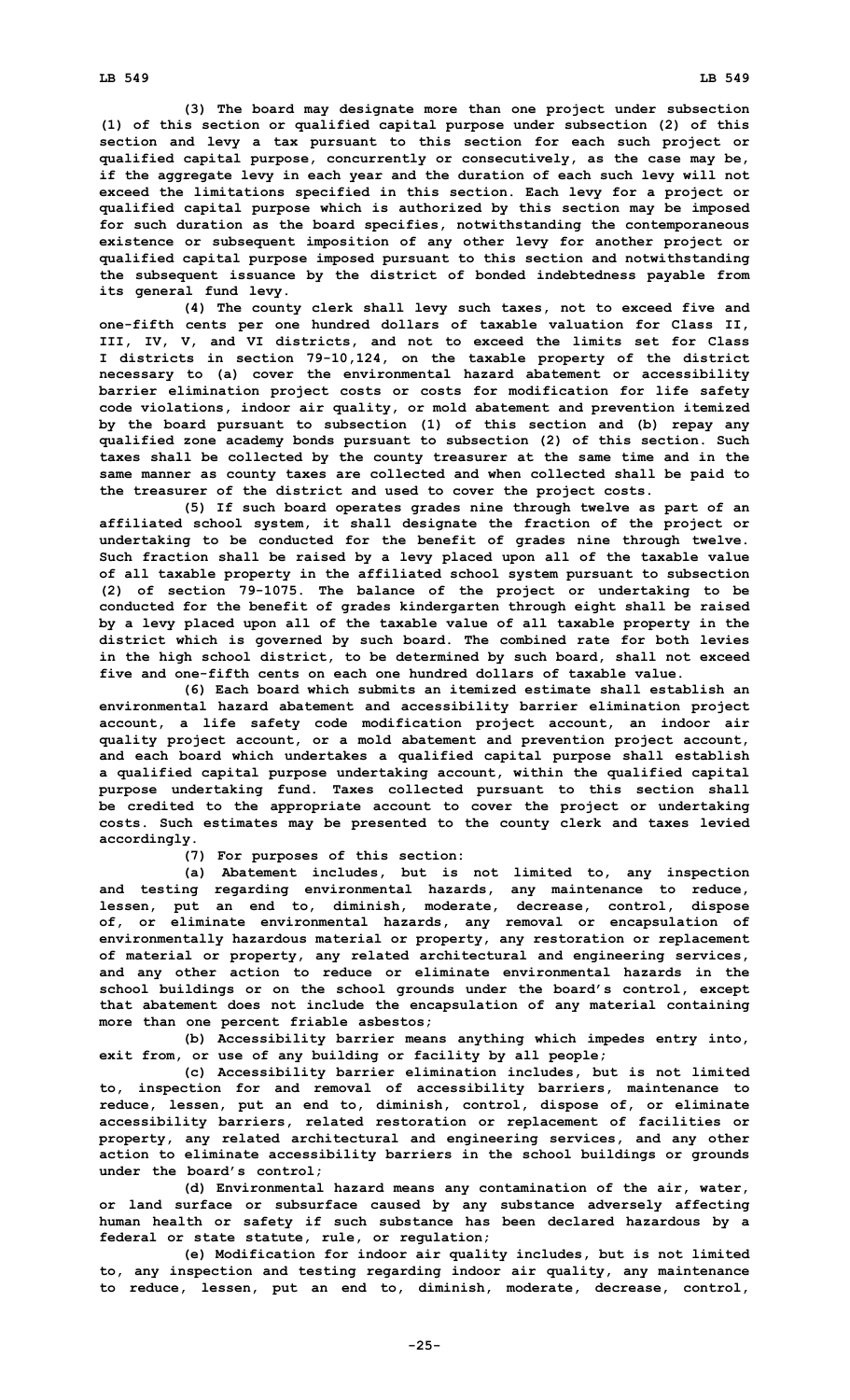**dispose of, or eliminate indoor air quality problems, any restoration or replacement of material or related architectural and engineering services, and any other action to reduce or eliminate indoor air quality problems or to enhance air quality conditions in new or existing school buildings or on school grounds under the control of <sup>a</sup> school board;**

**(f) Modification for life safety code violation includes, but is not limited to, any inspection and testing regarding life safety codes, any maintenance to reduce, lessen, put an end to, diminish, moderate, decrease, control, dispose of, or eliminate life safety hazards, any restoration or replacement of material or property, any related architectural and engineering services, and any other action to reduce or eliminate life safety hazards in new or existing school buildings or on school grounds under the control of <sup>a</sup> school board;**

**(g) Modification for mold abatement and prevention includes, but is not limited to, any inspection and testing regarding mold abatement and prevention, any maintenance to reduce, lessen, put an end to, diminish, moderate, decrease, control, dispose of, or eliminate mold problems, any restoration or replacement of material or related architectural and engineering services, and any other action to reduce or eliminate mold problems or to enhance air quality conditions in new or existing school buildings or on school grounds under the control of <sup>a</sup> school board;**

**(h) Qualified capital purpose means (i) rehabilitating or repairing the public school facility in which the qualified zone academy is established or (ii) providing equipment for use at such qualified zone academy;**

**(i) Qualified zone academy has the meaning found in 26 U.S.C. 1397E(d)(4), as such section existed on April 6, 2001;**

**(j) Qualified zone academy allocation means the allocation of the qualified zone academy bond limitation by the State Department of Education to the qualified zone academies pursuant to 26 U.S.C. 1397E(e)(2), as such section existed on April 6, 2001; and**

**(k) Qualified zone academy bond has the meaning found in 26 U.S.C. 1397E(d)(1), as such section existed on May 8, 2001.**

**(8) Accessibility barrier elimination project costs includes, but is not limited to, inspection, maintenance, accounting, emergency services, consultation, or any other action to reduce or eliminate accessibility barriers.**

**(9) For the purpose of paying amounts necessary for the abatement of environmental hazards, accessibility barrier elimination, or modifications for life safety code violations, indoor air quality, or mold abatement and prevention, the board may borrow money and issue bonds and other evidences of indebtedness of the district, which bonds and other evidences of indebtedness shall be secured by and payable from an irrevocable pledge by the district of amounts received in respect of the tax levy provided for by this section and any other funds of the district available therefor. Bonds and other evidences of indebtedness issued by <sup>a</sup> district pursuant to this subsection shall not constitute <sup>a</sup> general obligation of the district or be payable from any portion of its general fund levy.**

**(10) The total principal amount of bonds for modifications to correct life safety code violations, for indoor air quality problems, or for mold abatement and prevention which may be issued pursuant to this section shall not exceed the total amount specified in the itemized estimate described in subsection (1) of this section.**

**(11) The total principal amount of qualified zone academy bonds which may be issued pursuant to this section for qualified capital purposes with respect to <sup>a</sup> qualified zone academy shall not exceed the qualified zone academy allocation granted to the board by the department. The total amount that may be financed by qualified zone academy bonds pursuant to this section for qualified purposes with respect to <sup>a</sup> qualified zone academy shall not exceed seven and one-half million dollars statewide in <sup>a</sup> single year. In any year that the Nebraska qualified zone academy allocations exceed seven and one-half million dollars for qualified capital purposes to be financed with qualified zone academy bonds issued pursuant to this section, (a) the department shall reduce such allocations proportionally such that the statewide total for such allocations equals seven and one-half million dollars and (b) the difference between the Nebraska allocation and seven and one-half million dollars shall be available to qualified zone academies for requests that will be financed with qualified zone academy bonds issued without the benefit of this section.**

**Nothing in this section directs the State Department of Education to give any preference to allocation requests that will be financed with qualified zone academy bonds issued pursuant to this section. Sec. 38. Section 79-1102.01, Reissue Revised Statutes of Nebraska,**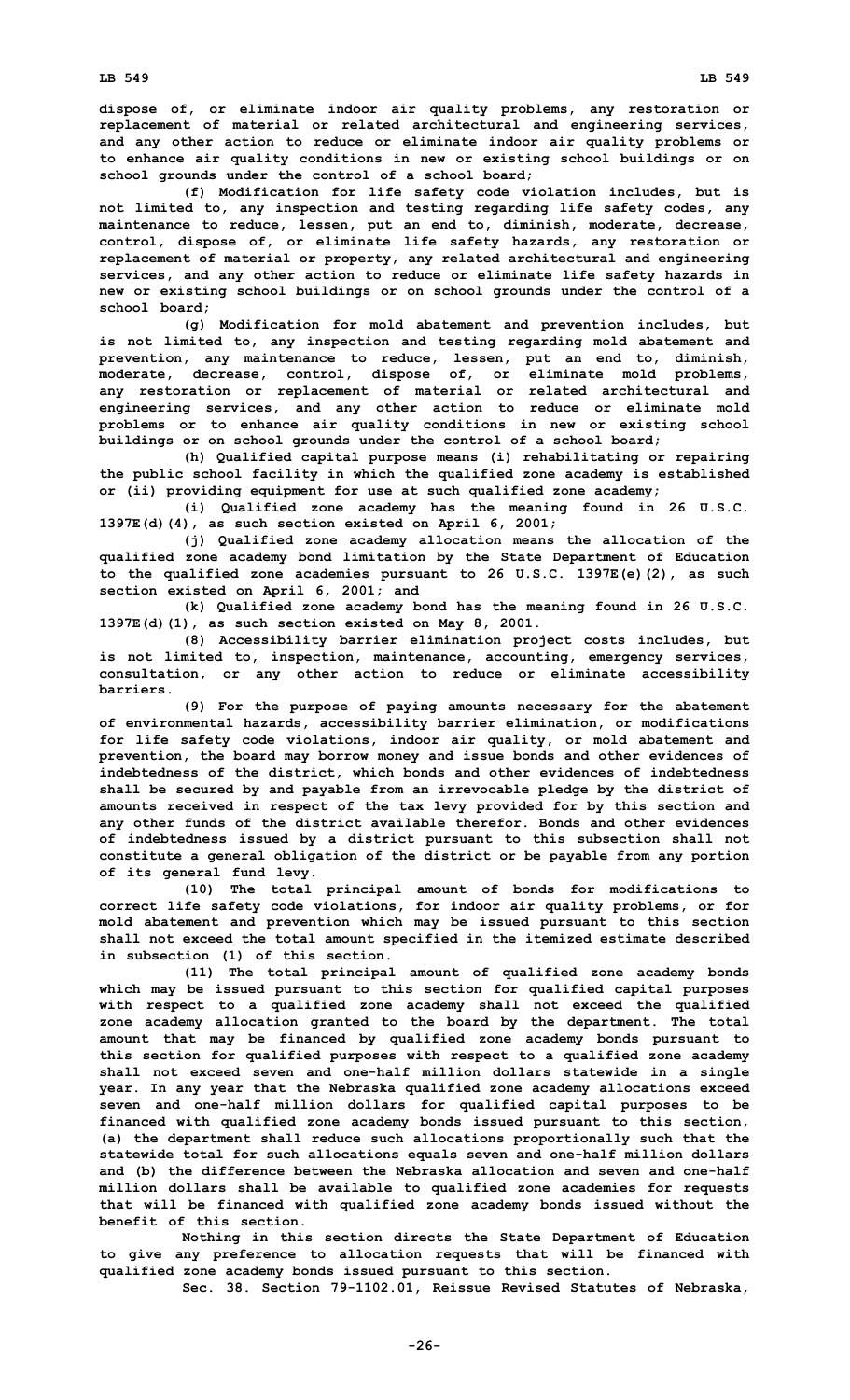**LB 549 LB 549**

**is amended to read:**

**79-1102.01 For school year years 2008-09 and 2009-10, any early childhood education program as defined in section 79-1101 established by <sup>a</sup> school board or an educational service unit that is not receiving <sup>a</sup> grant pursuant to section 79-1103 or funding through the Tax Equity and Educational Opportunities Support Act may enroll children who meet the age requirements to be enrolled in kindergarten pursuant to section 79-214, but who are not then enrolled in kindergarten and who are not of mandatory attendance age pursuant to section 79-201.**

**Sec. 39. Section 79-1110, Reissue Revised Statutes of Nebraska, is amended to read:**

**79-1110 Sections 79-1110 to 79-1178 79-1167 shall be known and may be cited as the Special Education Act.**

**Sec. 40. Section 79-1127, Reissue Revised Statutes of Nebraska, is amended to read:**

**79-1127 The board of education of every school district shall provide or contract for special education programs and transportation for all resident children with disabilities who would benefit from such programs in accordance with the Special Education Act and all applicable requirements of the federal Individuals with Disabilities Education Act, 20 U.S.C. 1401 et seq., as such sections existed on January 1, 2009, and the regulations adopted thereunder.**

**Sec. 41. Section 79-1148, Reissue Revised Statutes of Nebraska, is amended to read:**

**79-1148 The State Department of Education is authorized to set up one or more statewide regional networks, approved schools, or centers for children with disabilities. These schools or centers shall Any such regional network, school, or center may offer residential facilities or services for such children, which facilities and such services shall be under the control and supervision of the State Department of Education.**

**Sec. 42. Section 79-1149, Reissue Revised Statutes of Nebraska, is amended to read:**

**79-1149 The admission to any regional network, school, or center, as provided by section 79-1148, shall be by rules and regulations to be adopted, promulgated, and administered by the State Department of Education.**

**Sec. 43. Section 79-1150, Reissue Revised Statutes of Nebraska, is amended to read:**

**79-1150 All money derived from any source other than General Fund appropriations by any school regional network, school, or center as provided by in sections 79-1148 and 79-1149 shall be remitted to the State Treasurer for credit to the State Department of Education Cash Fund, and such money shall be made available to any such school regional network, school, or center for purposes of education, training, or maintenance of students.**

**Sec. 44. Section 79-1161, Reissue Revised Statutes of Nebraska, is amended to read:**

**79-1161 (1) <sup>A</sup> surrogate parent shall be appointed by <sup>a</sup> school district School districts shall establish and maintain procedures to protect the rights of <sup>a</sup> child with <sup>a</sup> disability if the district determines that (a) the whenever (a) no parents of the child cannot can be identified, (b) the parents the school district cannot, after reasonable efforts, locate <sup>a</sup> parent of the child, are unknown or unavailable, or (c) the child is <sup>a</sup> ward of the state, or (d) the child is an unaccompanied homeless youth as defined in the McKinney-Vento Homeless Assistance Act, 42 U.S.C. 11434a(6), as such section existed on January 1, 2009. Such procedures shall include the assignment of an individual to act as <sup>a</sup> surrogate for the parents. The school district shall make reasonable efforts to ensure the assignment of <sup>a</sup> surrogate not more than thirty days after there is <sup>a</sup> determination by the district that the child needs <sup>a</sup> surrogate. In the case of <sup>a</sup> child who is <sup>a</sup> ward of the state, such surrogate may alternatively be appointed by the judge overseeing the child's care if the surrogate meets the requirements of subdivision (2)(c) of this section.**

**(2) The surrogate parent shall (a) have no interest which conflicts with the interest of the child, (b) have knowledge and skills that insure adequate representation, and (c) not be an employee of any agency involved in the care or education of the child. A person otherwise qualified to be <sup>a</sup> surrogate parent under this subsection is not an employee of the agency solely because he or she is paid by the agency to serve as <sup>a</sup> surrogate parent. The surrogate parent appointed under this section may represent the child in all matters relating to the identification, evaluation, and educational placement of the child and the provision of <sup>a</sup> free appropriate public education to the child.**

**(3) The services of the surrogate parent shall be terminated when**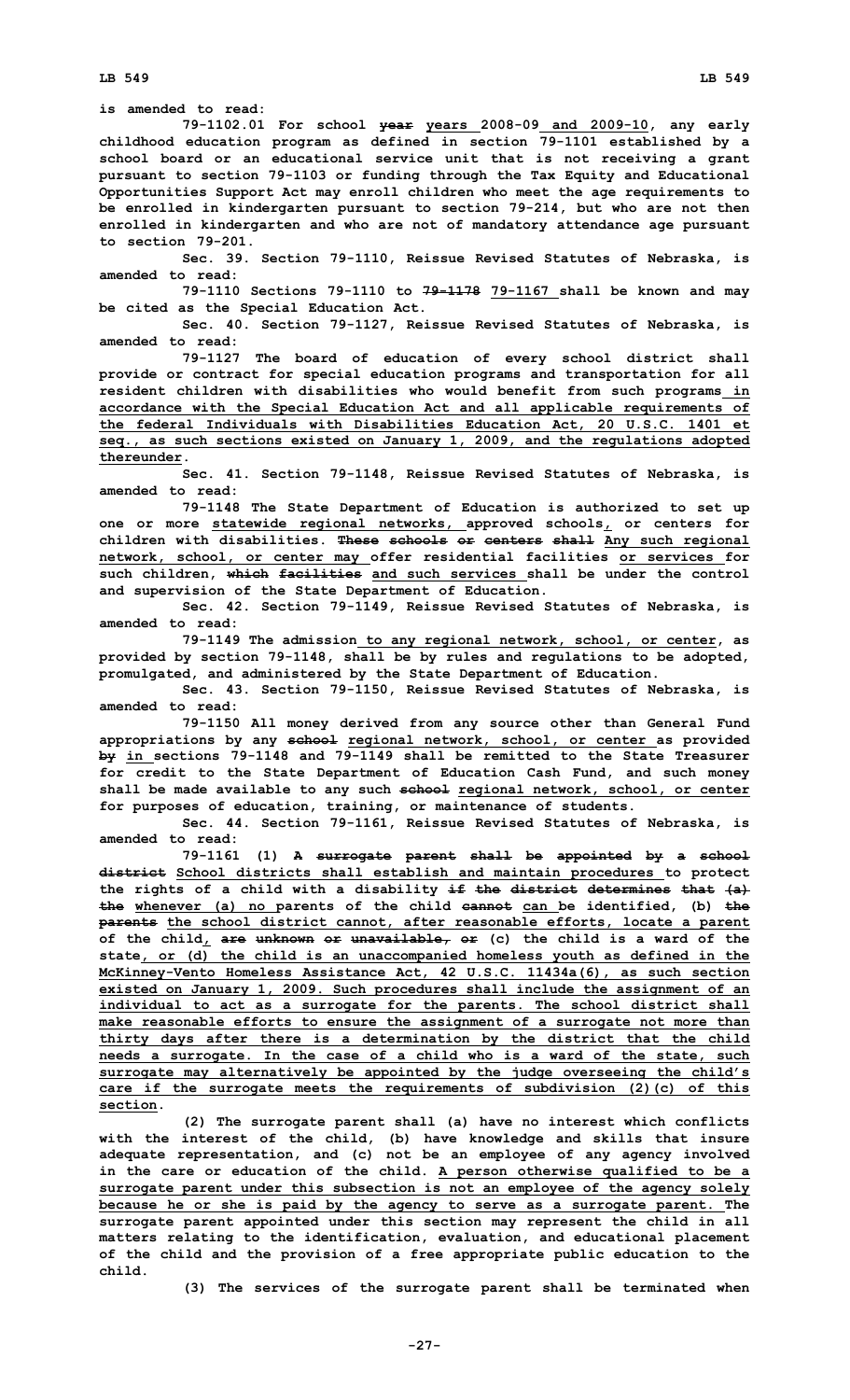**(a) the child is no longer eligible under subsection (1) of this section, (b) <sup>a</sup> conflict of interest develops between the interest of the child and the interest of the surrogate parent, or (c) the surrogate parent fails to fulfill his or her duties as <sup>a</sup> surrogate parent. Issues arising from the selection, appointment, or removal of <sup>a</sup> surrogate parent by <sup>a</sup> school district shall be resolved through hearings established under sections 79-1162 to 79-1167. The surrogate parent and the school district which appointed the surrogate parent shall not be liable in civil actions for damages for acts of the surrogate parent unless such acts constitute willful and wanton misconduct.**

**Sec. 45. Section 79-1204, Reissue Revised Statutes of Nebraska, is amended to read:**

**79-1204 (1) The role and mission of the educational service units is to serve as educational service providers in the state's system of elementary and secondary education.**

**(2) Educational service units shall:**

**(a) Act primarily as service agencies in providing core services and services identified and requested by member school districts;**

**(b) Provide for economy, efficiency, and cost-effectiveness in the cooperative delivery of educational services;**

**(c) Provide educational services through leadership, research, and development in elementary and secondary education;**

**(d) Act in <sup>a</sup> cooperative and supportive role with the State Department of Education and school districts in development and implementation of long-range plans, strategies, and goals for the enhancement of educational opportunities in elementary and secondary education; and**

**(e) Serve, when appropriate and as funds become available, as <sup>a</sup> repository, clearinghouse, and administrator of federal, state, and private funds on behalf of school districts which choose to participate in special programs, projects, or grants in order to enhance the quality of education in Nebraska schools.**

**(3) Except as provided in section 79-1241, core Core services shall be provided by educational service units to all member school districts. Core services shall be defined by each educational service unit as follows:**

**(a) Core services shall be within the following service areas in order of priority: (i) Staff development which shall include access to staff development related to improving the achievement of students in poverty and students with diverse backgrounds; (ii) technology, including distance education services; and (iii) instructional materials services;**

**(b) Core services shall improve teaching and student learning by focusing on enhancing school improvement efforts, meeting statewide requirements, and achieving statewide goals in the state's system of elementary and secondary education;**

**(c) Core services shall provide schools with access to services that:**

**(i) The educational service unit and its member school districts have identified as necessary services;**

**(ii) Are difficult, if not impossible, for most individual school districts to effectively and efficiently provide with their own personnel and financial resources;**

**(iii) Can be efficiently provided by each educational service unit to its member school districts; and**

**(iv) Can be adequately funded to ensure that the service is provided equitably to the state's public school districts;**

**(d) Core services shall be designed so that the effectiveness and efficiency of the service can be evaluated on <sup>a</sup> statewide basis; and**

**(e) Core services shall be provided by the educational service unit in <sup>a</sup> manner that minimizes the costs of administration or service delivery to member school districts.**

**(4) Educational service units shall meet minimum accreditation standards set by the State Board of Education that will:**

**(a) Provide for accountability to taxpayers;**

**(b) Assure that educational service units are assisting and cooperating with school districts to provide for equitable and adequate educational opportunities statewide; and**

**(c) Assure <sup>a</sup> level of quality in educational programs and services provided to school districts by the educational service units.**

**(5) Educational service units may contract to provide services to:**

**(a) Nonmember public school districts;**

**(b) Nonpublic school systems;**

**(c) Other educational service units; and**

**(d) Other political subdivisions, under the Interlocal Cooperation Act and the Joint Public Agency Act.**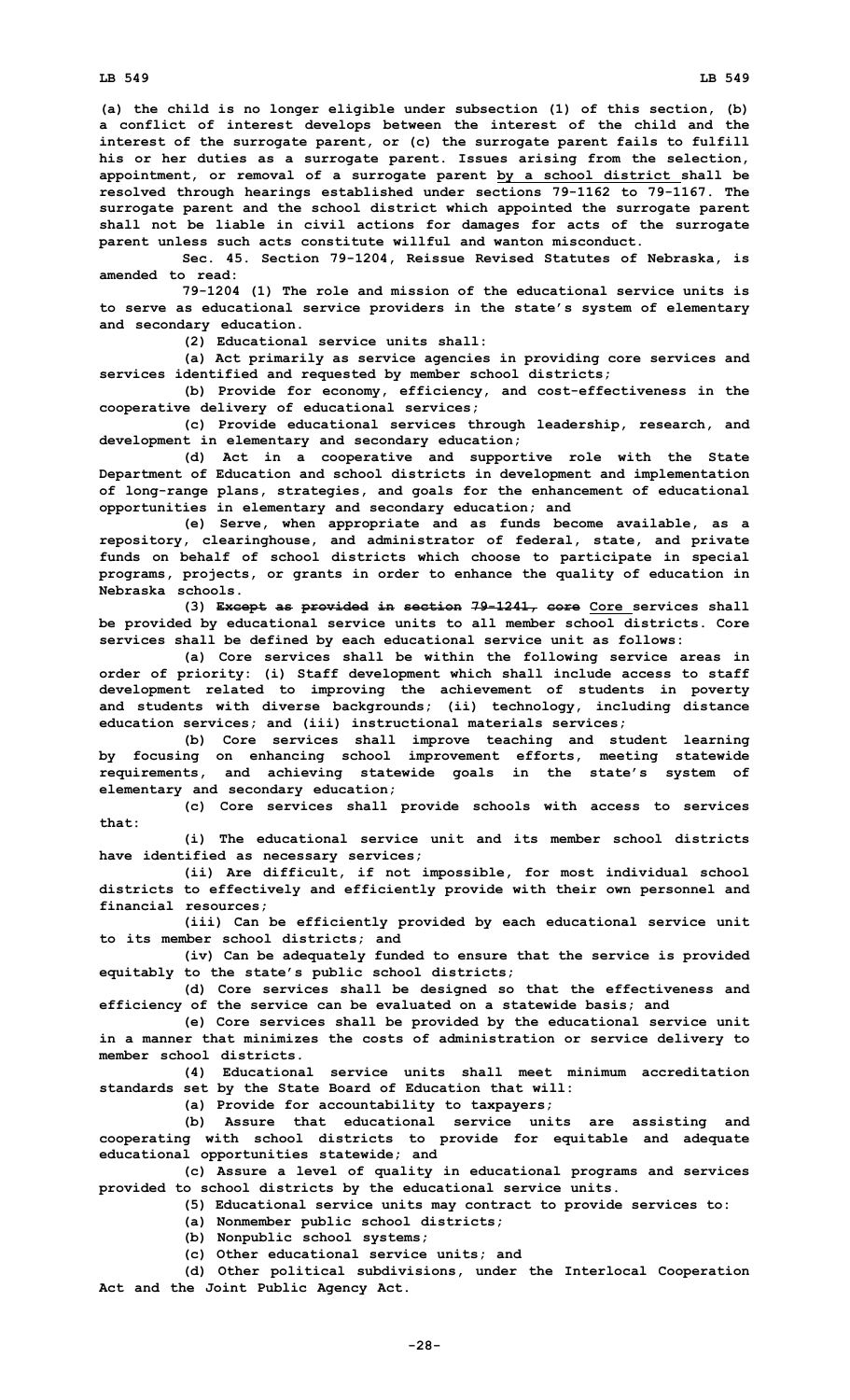**(6) Educational service units shall not regulate school districts unless specifically provided pursuant to another section of law.**

**Sec. 46. Section 79-1212, Reissue Revised Statutes of Nebraska, is amended to read:**

**79-1212 Members of boards of educational service units existing prior to approval of any plan of reorganization shall serve as board members of educational service units which are reorganized pursuant to sections 79-1206 to 79-1211 until the expiration of their original terms. Such persons shall be members of the board of the reorganized educational service unit in which they reside. Within thirty days after approval of any plan of reorganization by the State Board of Education, the Commissioner of Education president of the board of each educational service unit being reorganized shall call <sup>a</sup> meeting of board members of each such educational service unit. being reorganized pursuant to sections 79-1206 to 79-1211. At such meeting, members of each such board shall appoint one member from each election district to be created pursuant to the plan of reorganization not having representation on such board to serve until the next general election. The board shall take all necessary action to prepare for operation of the reorganized educational service unit commencing one year following approval of any plan of reorganization by the State Board of Education. Expenses incurred by such board prior to such times shall be prorated between the counties comprising the educational service unit on the basis of the assessed valuation of such counties.**

**Sec. 47. Section 79-1241.01, Reissue Revised Statutes of Nebraska, is amended to read:**

**79-1241.01 To carry out sections 79-1241, 79-1241.03, 79-1241.03 and 79-1243, it is the intent of the Legislature to appropriate for each fiscal year the amount appropriated in the prior year increased by the percentage growth in the fall membership of member districts plus the basic allowable growth rate described in section 79-1025. For purposes of this section, fall membership has the same meaning as in section 79-1003. Fall membership data used to compute growth shall be from the two most recently available fall membership reports.**

**Sec. 48. Section 79-1241.03, Reissue Revised Statutes of Nebraska, is amended to read:**

**79-1241.03 For school fiscal year 2008-09 and each school fiscal year thereafter:**

**(1) One percent of the funds appropriated for core services and technology infrastructure shall be transferred to the Educational Service Unit Coordinating Council. The remainder of such funds shall be distributed pursuant to subdivisions (2) through (6) of this section;**

**(2)(a) The distance education and telecommunications allowance for each educational service unit shall equal eighty-five percent of the difference of the costs for telecommunications services, for access to data transmission networks that transmit data to and from the educational service unit, and for the transmission of data on such networks paid by the educational service unit as reported on the annual financial report for the most recently available complete data year minus the receipts from the federal Universal Service Fund pursuant to 47 U.S.C. 254, as such section existed on January 1, 2007, for the educational service unit as reported on the annual financial report for the most recently available complete data year and minus any receipts from school districts or other educational entities for payment of such costs as reported on the annual financial report of the educational service unit;**

**(b) The base allocation of each educational service unit shall equal two and one-half percent of the funds appropriated for distribution pursuant to this section;**

**(c) The satellite office allocation for each educational service unit shall equal one percent of the funds appropriated for distribution pursuant to this section for each office of the educational service unit, except the educational service unit headquarters, up to the maximum number of satellite offices. The maximum number of satellite offices used for the calculation of the satellite office allocation for any educational service unit shall equal the difference of the ratio of the number of square miles within the boundaries of the educational service unit divided by four thousand minus one with the result rounded to the closest whole number;**

**(d) The statewide adjusted valuation shall equal the total adjusted valuation for all member districts of educational service units pursuant to section 79-1016 used for the calculation of state aid for school districts pursuant to the Tax Equity and Educational Opportunities Support Act for the school fiscal year for which the distribution is being calculated pursuant to this section;**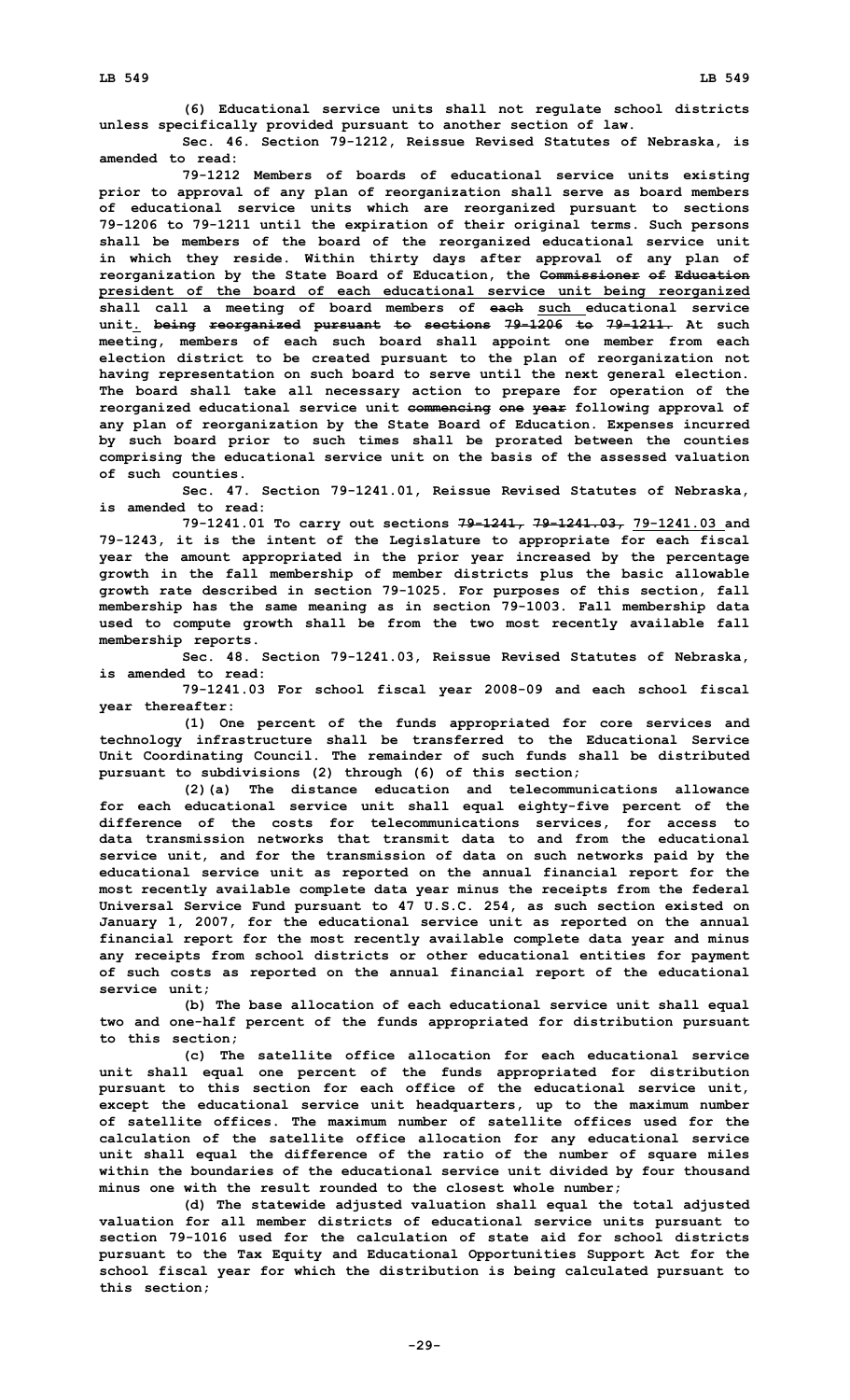**(e) The adjusted valuation for each educational service unit shall equal the total adjusted valuation of the member school districts pursuant to section 79-1016 used for the calculation of state aid for school districts pursuant to the act for the school fiscal year for which the distribution is being calculated pursuant to this section, except that such adjusted valuation for member school districts that are also member districts of <sup>a</sup> learning community shall be reduced by fifty percent. The adjusted valuation for each learning community shall equal fifty percent of the total adjusted valuation of the member school districts pursuant to section 79-1016 used for the calculation of state aid for school districts pursuant to the act for the school fiscal year for which the distribution is being calculated pursuant to this section;**

**(f) The local effort rate shall equal \$0.0135 per one hundred dollars of adjusted valuation;**

**(g) Except as provided in subdivision (5) of this section, the statewide student allocation shall equal the difference of the sum of the amount appropriated for distribution pursuant to this section plus the product of the statewide adjusted valuation multiplied by the local effort rate minus the distance education and telecommunications allowance, base allocation, and satellite office allocation for all educational service units;**

**(h) The sparsity adjustment for each educational service unit and learning community shall equal the sum of one plus one-tenth of the ratio of the square miles within the boundaries of the educational service unit divided by the fall membership of the member school districts for the school fiscal year immediately preceding the school fiscal year for which the distribution is being calculated pursuant to this section;**

**(i) The adjusted students for each educational service unit shall equal the fall membership for the school fiscal year immediately preceding the school fiscal year for which aid is being calculated of the member school districts that will not be members of <sup>a</sup> learning community and fifty percent of the fall membership for such school fiscal year of the member school districts that will be members of <sup>a</sup> learning community pursuant to this section multiplied by the sparsity adjustment for the educational service unit, and the adjusted students for each learning community shall equal fifty percent of the fall membership for such school fiscal year of the member school districts multiplied by the sparsity adjustment for the learning community;**

**(j) The per student allocation shall equal the statewide student allocation divided by the total adjusted students for all educational service units and learning communities;**

**(k) The student allocation for each educational service unit and learning community shall equal the per student allocation multiplied by the adjusted students for the educational service unit or learning community;**

**(l) The needs for each educational service unit shall equal the sum of the distance education and telecommunications allowance, base allocation, satellite office allocation, and student allocation for the educational service unit and the needs for each learning community shall equal the student allocation for the learning community; and**

**(m) The distribution of core services and technology infrastructure funds for each educational service unit and learning community shall equal the needs for each educational service unit or learning community minus the product of the adjusted valuation for the educational service unit or learning community multiplied by the local effort rate;**

**(3) If an educational service unit is the result of <sup>a</sup> merger or received new member school districts from another educational service unit, such educational service unit shall, for each of the three fiscal years following the fiscal year in which the merger takes place or the new member school districts are received, receive core services and technology infrastructure funds pursuant to subdivisions (2) through (6) of this section in an amount not less than the core services and technology infrastructure funds received in the fiscal year immediately preceding the merger or receipt of new member school districts, except that if the total amount available to be distributed pursuant to subdivisions (2) through (6) of this section for such year is less than the total amount distributed pursuant to such subdivisions or sections 79-1241 and section 79-1243 for the immediately preceding fiscal year, the minimum core services and technology infrastructure funds for each educational service unit pursuant to this subdivision shall be reduced by <sup>a</sup> percentage equal to the ratio of the difference of the total amount distributed pursuant to subdivisions (2) through (6) of this section or sections 79-1241 and section 79-1243 for the immediately preceding fiscal year minus the total amount available to be distributed pursuant to subdivisions (2) through (6) of this section for the fiscal year in question divided**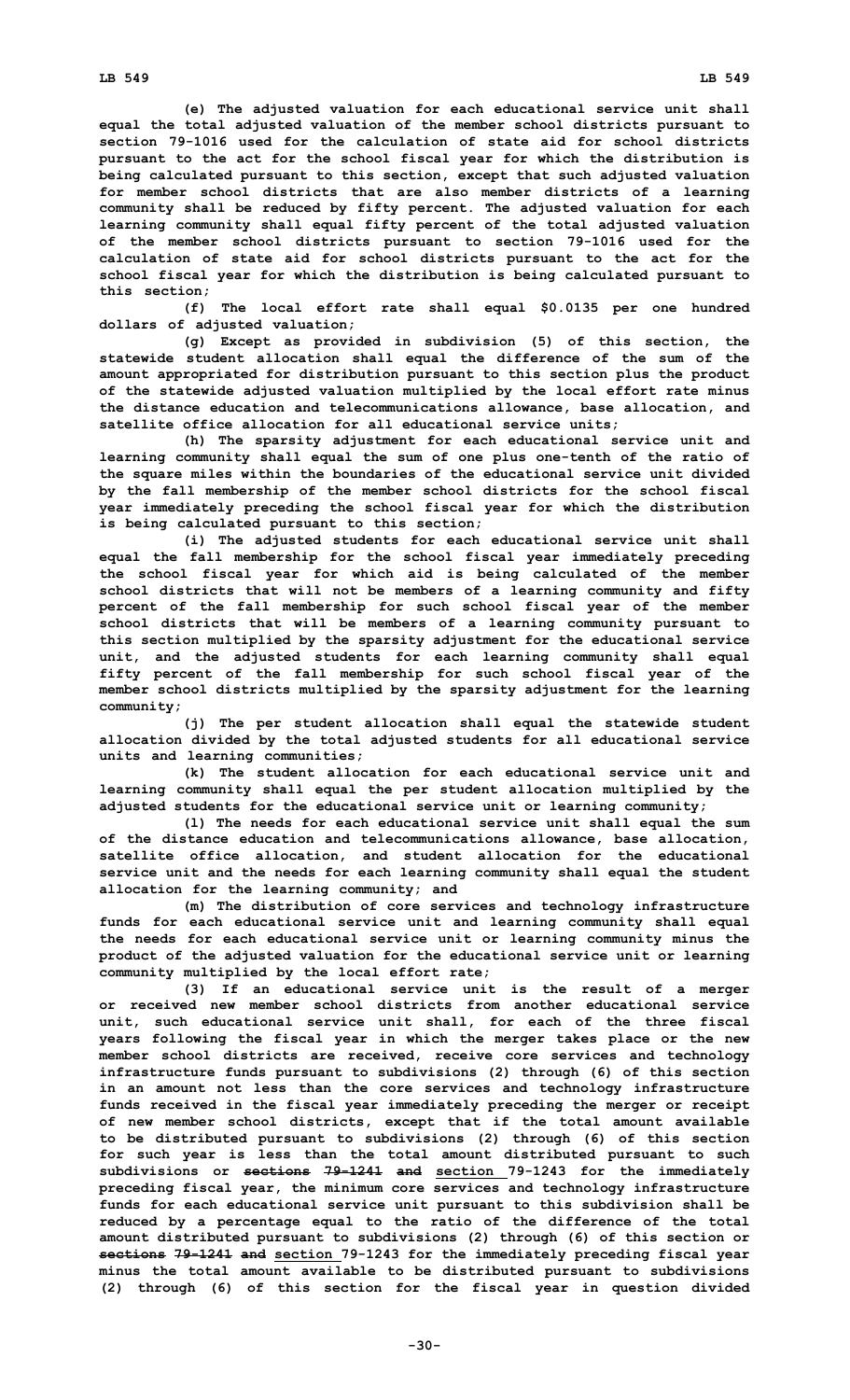**by the total amount distributed pursuant to subdivisions (2) through (6) of this section or sections 79-1241 and section 79-1243 for the immediately preceding fiscal year. The core services and technology infrastructure funds received in the fiscal year immediately preceding <sup>a</sup> merger or receipt of new member school districts for an educational service unit shall equal the amount received in such fiscal year pursuant to subdivisions (2) through (6) of this section or sections 79-1241 and section 79-1243 by any educational service unit affected by the merger or the transfer of school districts multiplied by <sup>a</sup> ratio equal to the valuation that was transferred to or retained by the educational service unit for which the minimum is being calculated divided by the total valuation of the educational service unit transferring or retaining the territory;**

**(4) For fiscal years 2008-09 through 2013-14, each educational service unit which will not have any member school districts that are members of <sup>a</sup> learning community shall receive core services and technology infrastructure funds under this section in an amount not less than ninety-five percent of the total of the core services and technology infrastructure funds that the educational service unit received in the immediately preceding fiscal year either pursuant to subdivisions (2) through (6) of this section or pursuant to sections 79-1241 and section 79-1243, except that if the total amount available to be distributed pursuant to subdivisions (2) through (6) of this section for such year is less than the total amount distributed pursuant to such subdivisions or sections 79-1241 and section 79-1243 for the immediately preceding fiscal year, the minimum core services and technology infrastructure funds for each educational service unit pursuant to this subdivision shall be reduced by <sup>a</sup> percentage equal to the ratio of the difference of the total amount distributed pursuant to subdivisions (2) through (6) of this section or sections 79-1241 and section 79-1243 for the immediately preceding fiscal year minus the total amount available to be distributed pursuant to subdivisions (2) through (6) of this section for the fiscal year in question divided by the total amount distributed pursuant to subdivisions (2) through (6) of this section or sections 79-1241 and section 79-1243 for the immediately preceding fiscal year;**

**(5) If the minimum core services and technology infrastructure funds pursuant to subdivision (3) or (4) of this section for any educational service unit exceed the amount that would otherwise be distributed to such educational service unit pursuant to subdivision (2) of this section, the statewide student allocation shall be reduced such that the total amount to be distributed pursuant to this section equals the appropriation for core services and technology infrastructure funds and no educational service unit receives less than the greater of any minimum amounts calculated for such educational service unit pursuant to subdivisions (3) and (4) of this section; and**

**(6) The State Department of Education shall certify the distribution of core services and technology infrastructure funds pursuant to subdivisions (2) through (6) of this section to each educational service unit and learning community on or before July 1, 2008, for school fiscal year 2008-09 and on or before July 1 of each year thereafter for the following school fiscal year. Any funds appropriated for distribution pursuant to this section shall be distributed in ten as nearly as possible equal payments on the first business day of each month beginning in September of each school fiscal year and ending in June. Funds distributed to educational service units pursuant to this section shall be used for core services and technology infrastructure with the approval of representatives of two-thirds of the member school districts of the educational service unit, representing <sup>a</sup> majority of the adjusted students in the member school districts used in calculations pursuant to this section for such funds. Funds distributed to learning communities shall be used for learning community purposes pursuant to sections 79-2104 and 79-2115, with the approval of the learning community coordinating council.**

**For purposes of this section, the determination of whether or not <sup>a</sup> school district will be <sup>a</sup> member of an educational service unit or <sup>a</sup> learning community shall be based on the information available May 1 for the following school fiscal year.**

**Sec. 49. Section 79-1601, Reissue Revised Statutes of Nebraska, is amended to read:**

**79-1601 (1) Except as provided in subsections (2) through (6) of this section, all private, denominational, and parochial schools in the State of Nebraska and all teachers employed or giving instruction in such schools shall be subject to and governed by the provisions of the general school laws of the state so far as the same apply to grades, qualifications, and certification of teachers and promotion of pupils. students. All private, denominational, and parochial schools shall have adequate equipment and**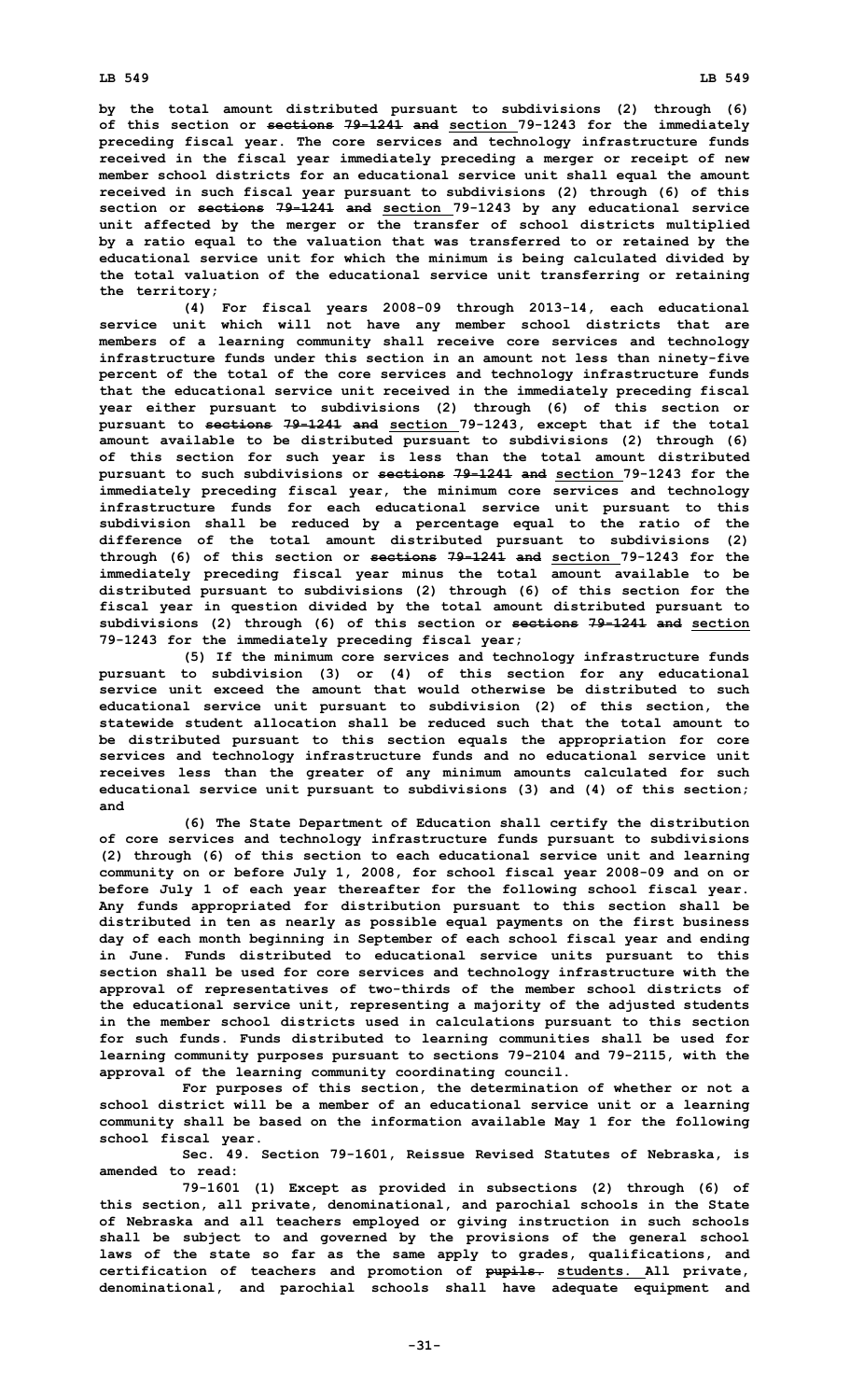**(2) All private, denominational, or parochial schools shall either comply with the accreditation or approval requirements prescribed in section 79-318 or, for those schools which elect not to meet accreditation or approval requirements, the requirements prescribed in section 79-318 and subsections (2) through (6) of this section. Standards and procedures for approval and accreditation shall be based upon the program of studies, guidance services, the number and preparation of teachers in relation to the curriculum and enrollment, instructional materials and equipment, science facilities and equipment, library facilities and materials, and health and safety factors in buildings and grounds. Rules and regulations which govern standards and procedures for private, denominational, and parochial schools which elect, pursuant to the procedures prescribed in subsections (2) through (6) of this section, not to meet state accreditation or approval requirements shall be based upon evidence that such schools offer <sup>a</sup> program of instruction leading to the acquisition of basic skills in the language arts, mathematics, science, social studies, and health. Such rules and regulations may include <sup>a</sup> provision for the visitation of such schools and regular achievement testing of students attending such schools in order to insure that such schools are offering instruction in the basic skills listed in this subsection. Any arrangements for visitation or testing shall be made through <sup>a</sup> parent representative of each such school. The results of such testing may be used as evidence that such schools are offering instruction in such basic skills but shall not be used to measure, compare, or evaluate the competency of students at such schools.**

**(3) The provisions of subsections (3) through (6) of this section shall apply to any private, denominational, or parochial school in the State of Nebraska which elects not to meet state accreditation or approval requirements. Elections pursuant to such subsections shall be effective when <sup>a</sup> statement is received by the Commissioner of Education signed by the parents or legal guardians of all children students attending such private, denominational, or parochial school, stating that (a) either specifically (i) the requirements for approval and accreditation required by law and the rules and regulations adopted and promulgated by the State Board of Education violate sincerely held religious beliefs of the parents or legal guardians or (ii) the requirements for approval and accreditation required by law and the rules and regulations adopted and promulgated by the State Board of Education interfere with the decisions of the parents or legal guardians in directing their child's the student's education, (b) an authorized representative of such parents or legal guardians will at least annually submit to the Commissioner of Education the information necessary to prove that the requirements of subdivisions (4)(a) through (c) of this section are satisfied, (c) the school offers the courses of instruction required by subsections (2), (3), and (4) of this section, and (d) the parents or legal guardians have satisfied themselves that individuals monitoring instruction at such school are qualified to monitor instruction in the basic skills as required by subsections (2), (3), and (4) of this section and that such individuals have demonstrated an alternative competency to monitor instruction or supervise children students pursuant to subsections (3) through (6) of this section.**

**(4) Each such private, denominational, or parochial school shall (a) meet minimum requirements relating to health, fire, and safety standards prescribed by state law and the rules and regulations of the State Fire Marshal, (b) report attendance pursuant to section 79-201, (c) maintain <sup>a</sup> sequential program of instruction designed to lead to basic skills in the language arts, mathematics, science, social studies, and health, and (d) comply with the immunization requirements in section 79-217 if the statement signed by the parents or legal guardians indicate <sup>a</sup> nonreligious reason pursuant to subdivision (3)(a)(ii) of this section for the student attending <sup>a</sup> private, denominational, or parochial school which elects not to meet state accreditation or approval requirements. The State Board of Education shall establish procedures for receiving information and reports required by subsections (3) through (6) of this section from authorized parent representatives who may act as agents for parents or legal guardians of students attending such school and for individuals monitoring instruction in the basic skills required by subsections (2), (3), and (4) of this section.**

**(5) Individuals employed or utilized by schools which elect not to meet state accreditation or approval requirements shall not be required to meet the certification requirements prescribed in sections 79-801 to**